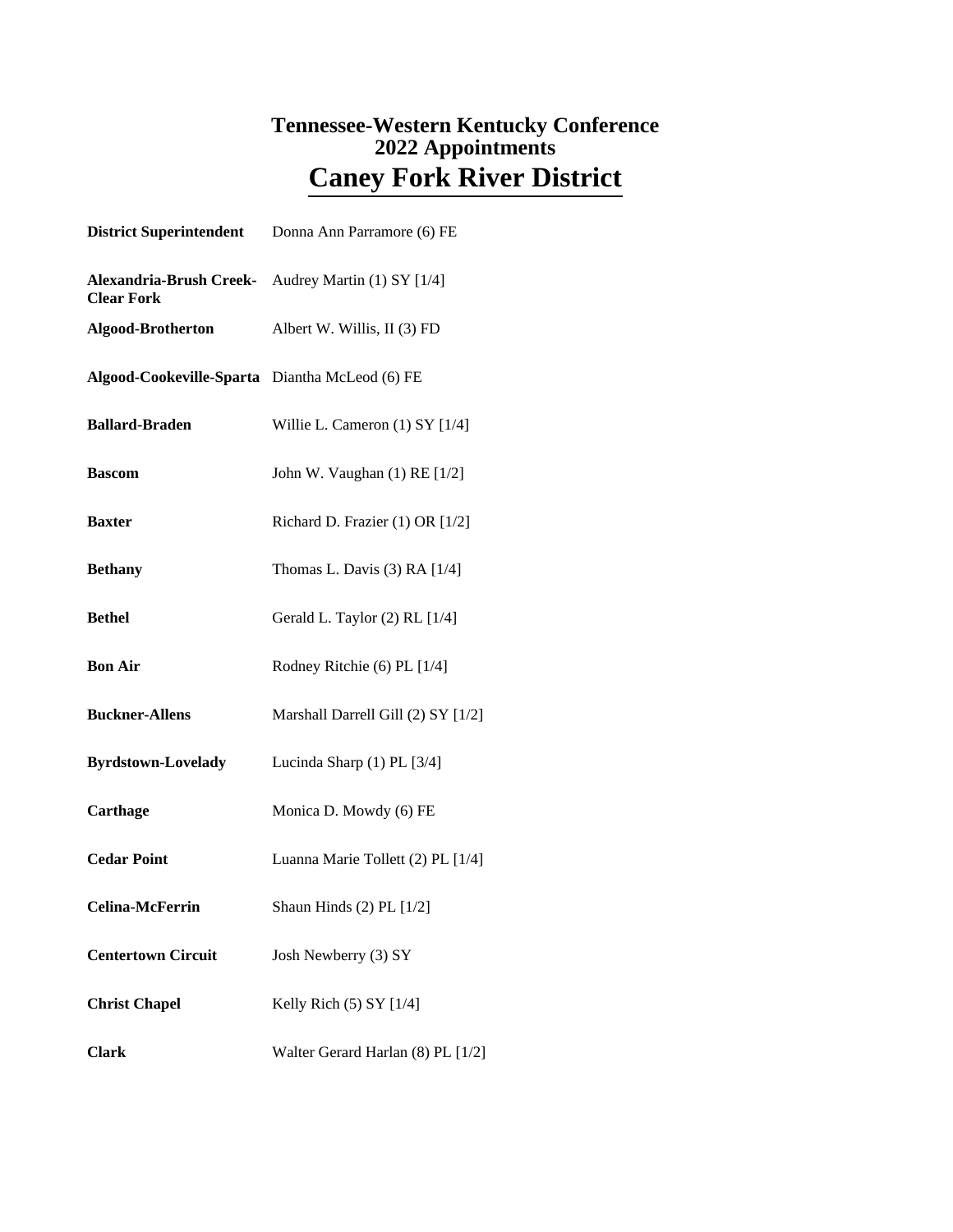| <b>Clarkrange-Zion Hill</b>                 | James Tommy Harris (3) PL [1/2]                                                          |
|---------------------------------------------|------------------------------------------------------------------------------------------|
| Claysville-Woodlawn                         | James W. Gruber (1) RL [1/2]                                                             |
| <b>Coalmont</b>                             | Lee Don Myers $(2)$ PL $[1/4]$                                                           |
| <b>Cookeville First</b>                     | Robert G. Wheeler (1) PD<br>Minister of Connection & Engagement<br>Kevin R Conrad (5) FE |
| <b>Crossville First</b>                     | Steven Glen Lee (4) FE                                                                   |
| <b>Cummingsville-Fraser's</b>               | Allen Earl Schieber (2) PL [1/4]                                                         |
| <b>Curry's Chapel</b>                       | Jackie Wheeler (5) RE [1/4]                                                              |
| <b>Dicktown-Phillips Chapel</b>             | Jackie A. McMurry (1) RL [1/4]                                                           |
| <b>Dodson Chapel</b>                        | John M. Murphy (2) RA [3/4]                                                              |
| <b>Dowelltown-Fullers-</b><br>Pisgah        | John Hille (2) LM [3/4]                                                                  |
| <b>Doyle</b>                                | Brice Johnston Murphy (2) SY [1/2]                                                       |
| Elmwood-Mt. Zion                            | Christopher K. Reagan (1) RL [1/2]                                                       |
| <b>Fairfield Glade</b>                      | Sharon Bonner Austell (1) FE<br><b>Associate Pastor</b>                                  |
|                                             | Lanita Helene Monroe (4) FE                                                              |
| Friendship                                  | Carl Stiglich (4) OR [1/2]                                                               |
| Gainesboro                                  | Joseph C Beavon (1) OR [1/2]                                                             |
| <b>Gordonsville-New</b><br><b>Middleton</b> | William Floyd Massey (3) FL                                                              |
| <b>Grace-Palmer</b>                         | W Clayton Jones (2) RL [1/2]                                                             |
| <b>Granville</b>                            | R. Michael Potts $(2)$ RE $[1/2]$                                                        |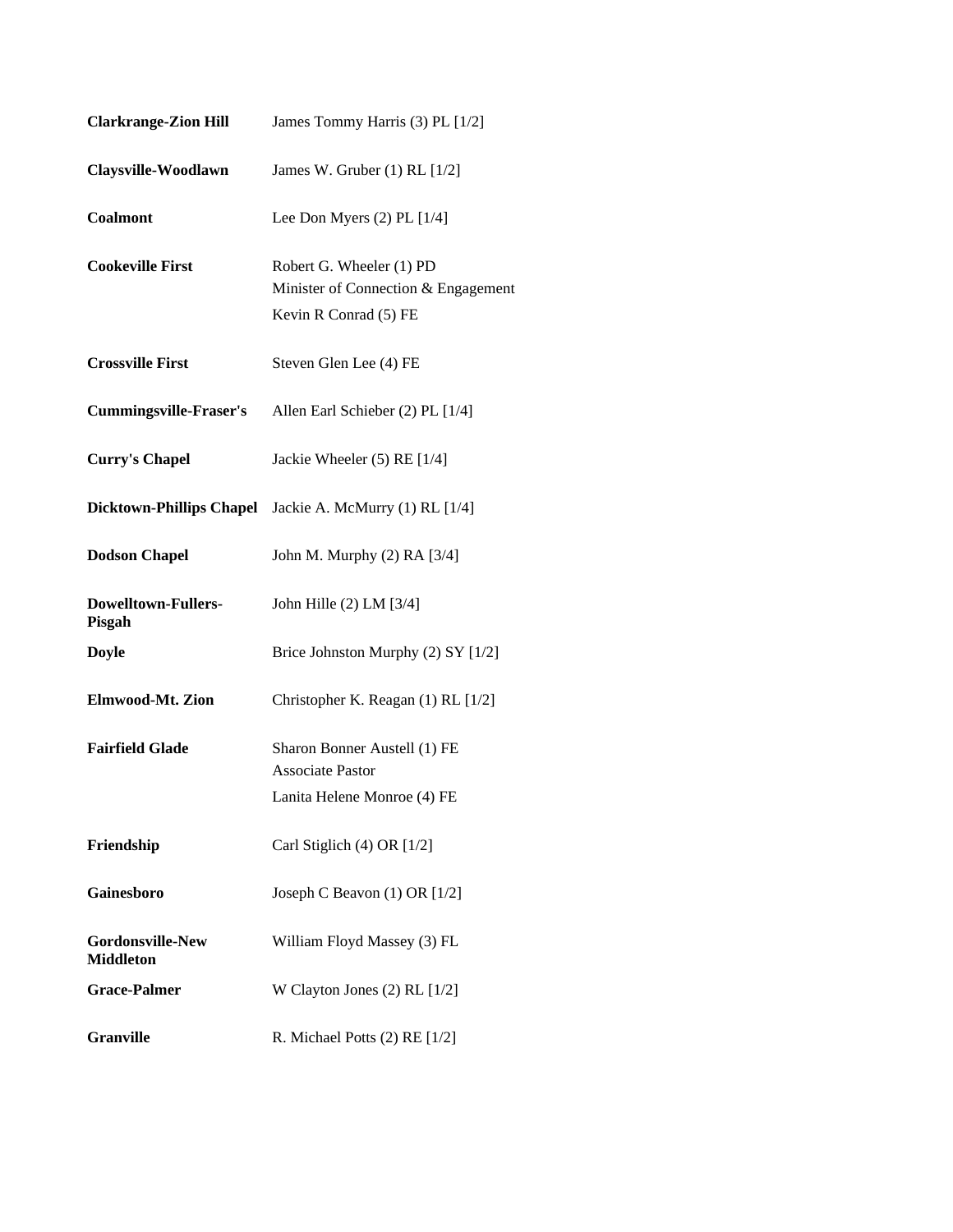| <b>Grimsley Circuit</b>                        | Josh Cantrell (5) FL                                            |
|------------------------------------------------|-----------------------------------------------------------------|
| <b>Hickory Valley</b>                          | Kenneth Wallace (1) RE [1/4]                                    |
| <b>Homestead-Dorton</b>                        | Tim Lewis (5) OF                                                |
|                                                | <b>Jamestown-Forbus Circuit Thad Nolen Brunson (2) RE [3/4]</b> |
| Keltonburg-Webb's<br><b>Chapel</b>             | David Allen Hill (6) LM [1/2]                                   |
| <b>Liberty</b>                                 | Drury Wilson Williams (11) SY [1/4]                             |
| <b>Maggart</b>                                 | Luanna Marie Tollett (2) PL [1/4]                               |
| <b>McMinnville First</b>                       | Bradley Ryan Heatherly (2) FE                                   |
| Ministerio Metodista<br>Unida Agua Viva        | Myriam Cortes (1) FL [1/4]                                      |
| <b>Monterey</b>                                | Christine Nitcholas Penner (3) PE                               |
| <b>Morrison</b>                                | To Be Supplied                                                  |
| <b>Morton Memorial</b>                         | Melisa J. Derseweh (1) FE                                       |
| Mt. Gilead                                     | Perry Clayton (11) RL [1/4]                                     |
| Mt. Pisgah                                     | Marvin Wayne Saylors, Sr. (1) PL [1/2]                          |
| Mt. Union                                      | Matthew Janson McClanahan (5) PL<br>$[1/4]$                     |
| <b>New Bybees</b>                              | Stephen Douglas Grayson (1) PL [1/4]                            |
| Okolona                                        | John Gordon Dietz (2) PL [1/2]                                  |
| <b>Peeled Chestnut-Wesley</b><br><b>Chapel</b> | To Be Supplied                                                  |
| <b>Pomona-Grassy Cove</b>                      | Donald Haston (3) PL [3/4]                                      |
| Shiloh                                         | Danny Moore (1) SY [1/4]                                        |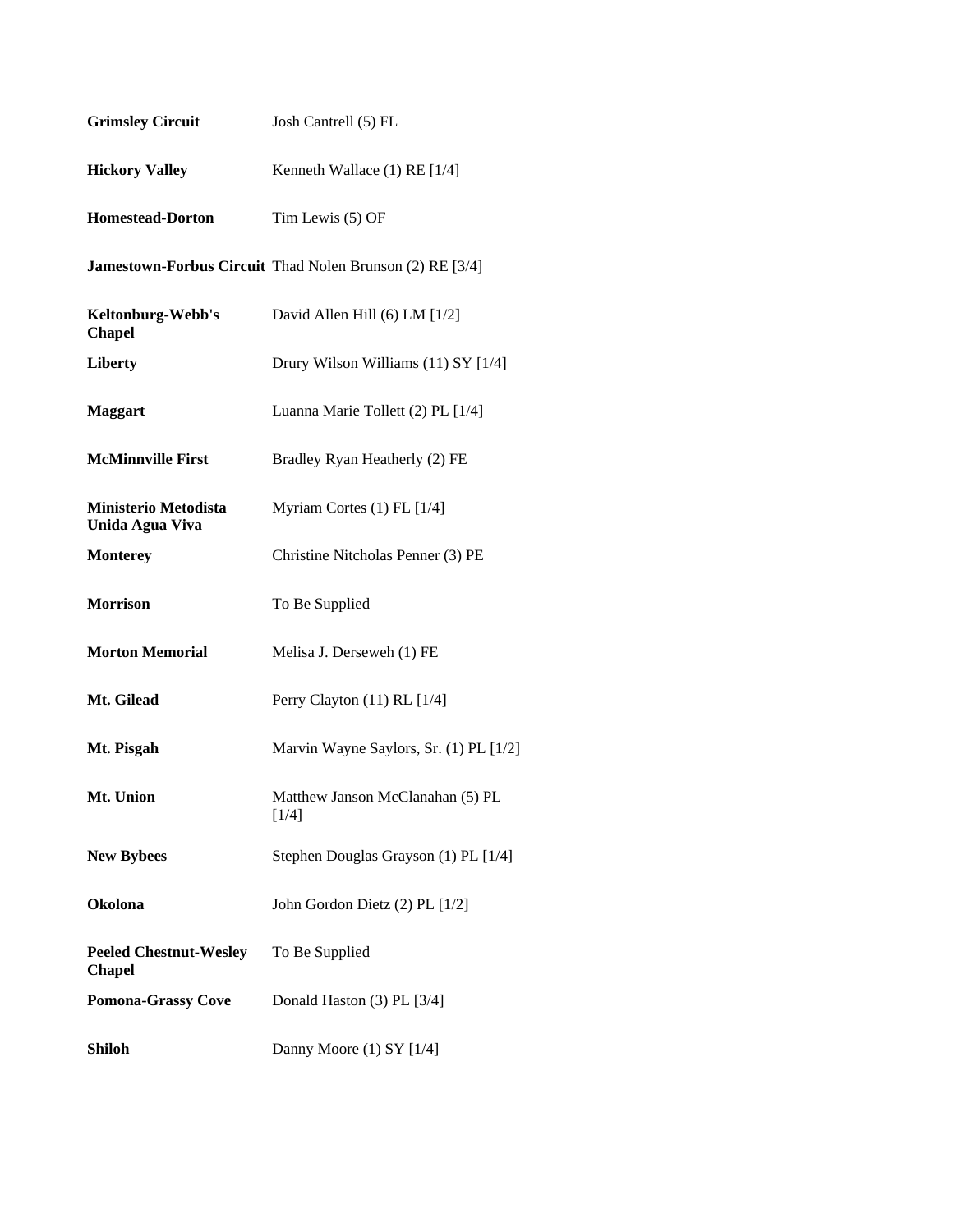| <b>Short Mountain</b>         | Dave Carden $(2)$ SY $[1/4]$              |
|-------------------------------|-------------------------------------------|
| <b>Smith Memorial Chapel</b>  | To Be Supplied                            |
| <b>Smithville-Bright Hill</b> | David H. Lunsford (4) RL                  |
| <b>Snow Hill</b>              | Kenneth L. Clayton (2) RL [1/4]           |
| <b>Sparta First</b>           | Hyeon Sik Hong (1) FE                     |
| <b>Summerfield</b>            | Matthew Janson McClanahan (3) PL<br>[1/4] |
| <b>Tracy City</b>             | Danny Joel Coffelt (15) FL                |
| <b>White Co. Circuit</b>      | Paul Brian Allen (9) FL                   |
|                               | <b>Extension Ministries (344.1a1)</b>     |
| <b>Wesley Foundation, TTU</b> | Charles Addison Shock (9) FL              |
|                               | Campus Minister                           |
|                               | <b>Office of Deaconess (1314)</b>         |
| <b>Morton Memorial</b>        | Debbie Byrd (2) DC                        |
|                               | Deaconess                                 |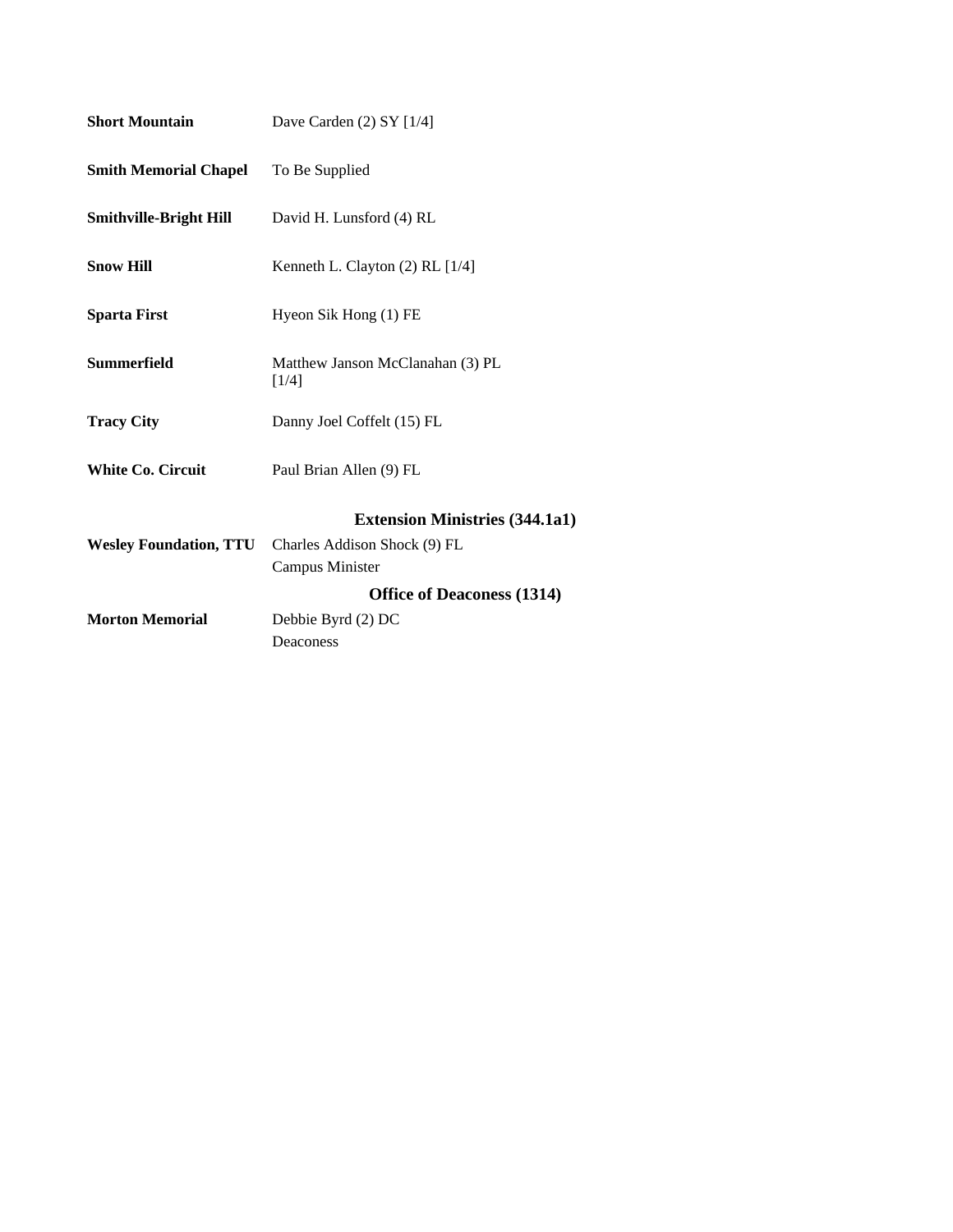## **Cumberland River District**

| <b>District Superintendent</b>              | Jerry Kent Wallace (1) FE                                                           |
|---------------------------------------------|-------------------------------------------------------------------------------------|
| <b>Adams</b>                                | To Be Supplied                                                                      |
| Aldersgate                                  | Ann L. Cover (1) RE [1/2]                                                           |
| <b>Arlington</b>                            | Susan I. Spieth (2) FE [1/2]                                                        |
| <b>Banks Chapel-St. John</b><br>Chg.        | Marie C. King (3) FD [1/2]                                                          |
| <b>Beech Grove (Davidson)</b>               | Linda Furtado $(2)$ SY $[1/2]$                                                      |
| <b>Beech Grove (Trousdale)</b>              | Michael Grooms (8) PL [1/4]                                                         |
| <b>Bellshire</b>                            | Donald M. Sensing $(2)$ RE $[1/2]$                                                  |
| <b>Belmont</b>                              | Heather Harriss (11) FE<br>Pastor, Pastoral Care & Sr. Adults<br>Paul Purdue (6) FE |
| <b>Bethlehem</b>                            | Joseph Johnson $(6)$ PL $[1/2]$                                                     |
| <b>Bethpage</b>                             | Ron Ullrich $(2)$ PL $[1/2]$                                                        |
| <b>Blakemore</b>                            | Sandra Parrish Shawhan (2) RE                                                       |
| <b>Brooks Memorial</b>                      | Lawrence Coleman (3) PL [1/2]                                                       |
| Cairo                                       | Douglas Lee $(2)$ RL $[1/4]$                                                        |
| Calvary                                     | Eric Mayle (2) FE<br><b>Associate Pastor</b><br>Billy Joe Brack (5) FE              |
| <b>Cedar Grove</b>                          | Jennifer Covington (3) SY [1/4]                                                     |
| <b>Cedar Hill-Porter's</b><br><b>Chapel</b> | Rebekah Rochte Votral (3) OE [1/2]                                                  |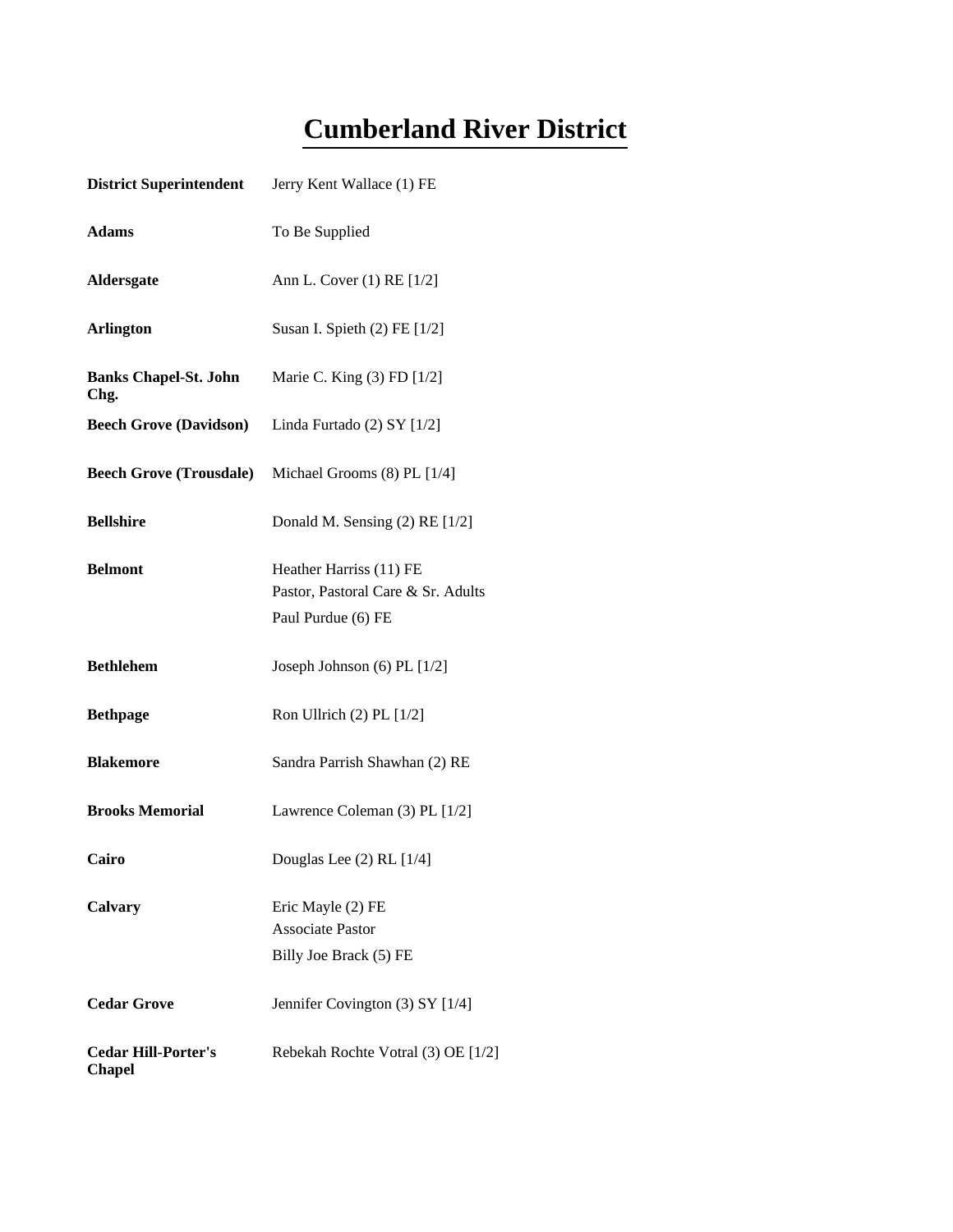| <b>City Road Chapel</b> | Jerrell R. Voorhees, Jr. (9) FE                                                                                                                            |
|-------------------------|------------------------------------------------------------------------------------------------------------------------------------------------------------|
| <b>Connection</b>       | Darren Mayberry Wright (1) FE                                                                                                                              |
| <b>Connell Memorial</b> | Sarah McWhirt-Toler (3) FD [1/2]<br>Pastor of Community Life<br>Chris Seifert (2) FE                                                                       |
| Cook's                  | Sandra L. Clay (9) FE                                                                                                                                      |
| <b>Crievewood</b>       | John Hill (3) FE                                                                                                                                           |
| <b>Cross Plains</b>     | Thomas A. Gibson (2) FE                                                                                                                                    |
| <b>Dalewood</b>         | Kenneth Ray Edmondson (1) RE [1/2]                                                                                                                         |
| <b>Donelson Heights</b> | Amanda Diamond (2) FE                                                                                                                                      |
| <b>Douglass Chapel</b>  | Karl Covington (3) SY [1/4]                                                                                                                                |
| <b>Dowell Chapel</b>    | Terrance Davis (8) PL [1/4]                                                                                                                                |
| <b>East End</b>         | Joanna Cummings (2) FD [1/2]<br>Pastor of Children and Families<br>Keri H Cress (4) PD<br>Pastor with Youth and Community<br>Scott Marshall-Kimball (3) PE |
| Edgehill                | John M. Feldhacker (8) FE                                                                                                                                  |
| <b>Fairfield</b>        | William L. Roark, Jr. (1) PL [1/2]                                                                                                                         |
| <b>Forest Grove</b>     | Hubert Cunningham (2) RE [1/2]                                                                                                                             |
| <b>Gallatin First</b>   | James Carmack Johnson, Jr. (7) FE                                                                                                                          |
| <b>Gideon</b>           | John R. Hitz (3) RL [1/4]                                                                                                                                  |
| <b>Gladeville</b>       | Mosae Han (2) FE                                                                                                                                           |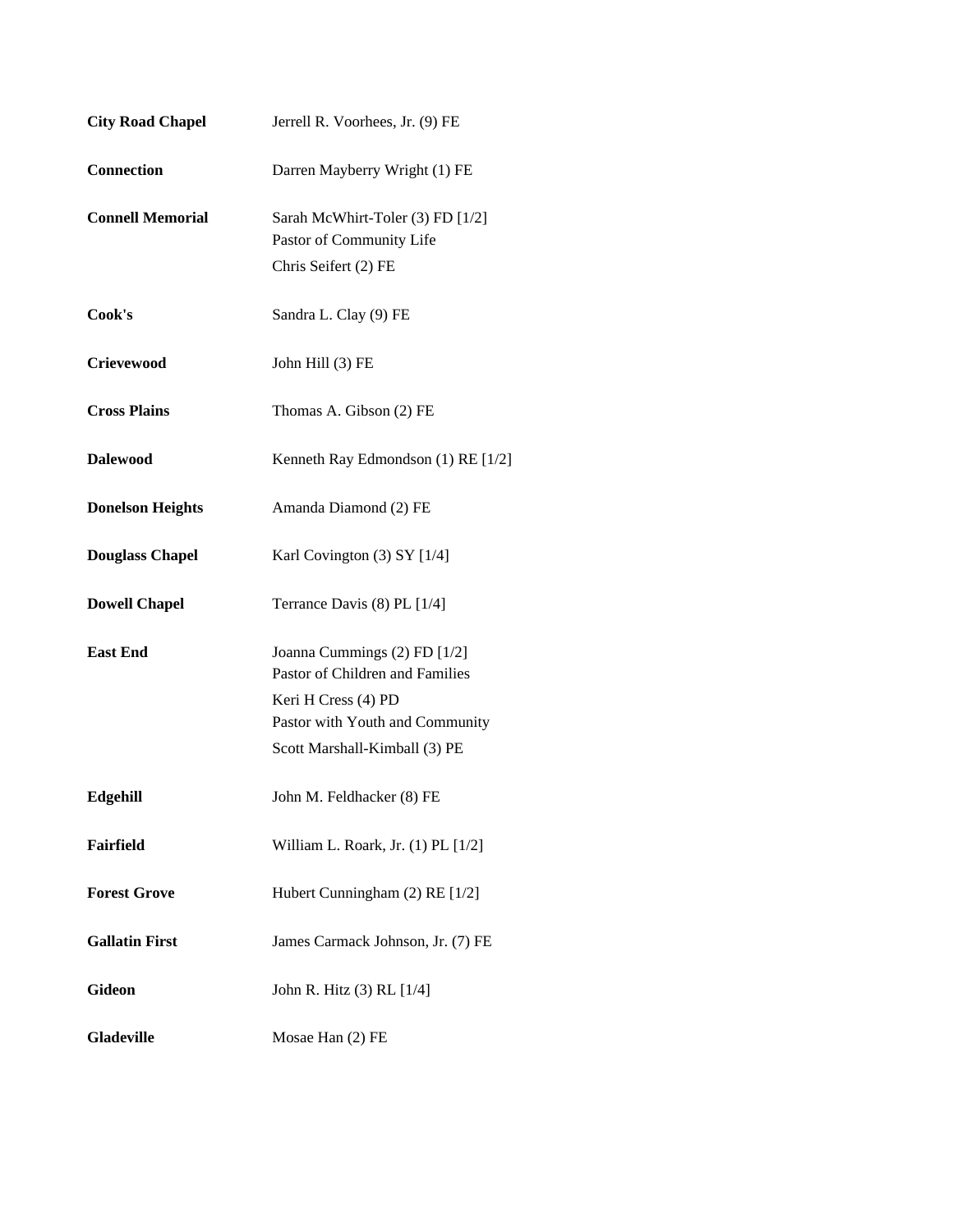| <b>Glencliff</b>                             | Neelley Hicks (5) FD [1/4]<br><b>Associate Pastor</b>     |
|----------------------------------------------|-----------------------------------------------------------|
|                                              | Nicole Lynn Poland (2) PD [3/4]<br>Campus Chaplain        |
|                                              | Ingrid A. McIntyre $(5)$ PL $[1/4]$                       |
| <b>Glendale</b>                              | Stephanie Dodge (3) FD                                    |
| <b>Good Hope</b>                             | Gary Wedgewood (4) RE [1/2]                               |
| <b>Good Shepherd</b>                         | Regina J. Hall (2) FE                                     |
| Grace                                        | Jeff Streszoff (9) FE                                     |
| Greenbrier                                   | Jason Wilkerson (3) PL [1/2]                              |
| Hartsville-Chapel Hill                       | Tim Dunavant (1) AM                                       |
| <b>Haysville</b>                             | Jim Mays (1) SY [1/4]<br>Supply                           |
| <b>Hendersonville First</b>                  | Joshua Strader (5) FL<br>Pastor, Connectional Ministries  |
|                                              | G. Don Hutchinson (14) FE                                 |
| Hermitage                                    | Tommy Shelton (8) PL [1/4]<br>Pastor, Recovery Ministries |
|                                              | James Hendricks (2) FE                                    |
| <b>Home Church</b>                           | Jason McAnally (3) FL                                     |
| <b>Hopewell-Seay Chapel</b><br><b>Charge</b> | Annette Grace Zimondi (3) OE [1/4]                        |
| <b>John Wesley</b>                           | Daniel M. Hayes (11) FE                                   |
| <b>Key</b>                                   | Michael Grooms (4) PL [1/4]                               |
| <b>Key-Stewart</b>                           | Sean V. Cook Sr (13) PL [1/2]                             |
| Lafayette                                    | Eugene L Martino, Jr (2) FE                               |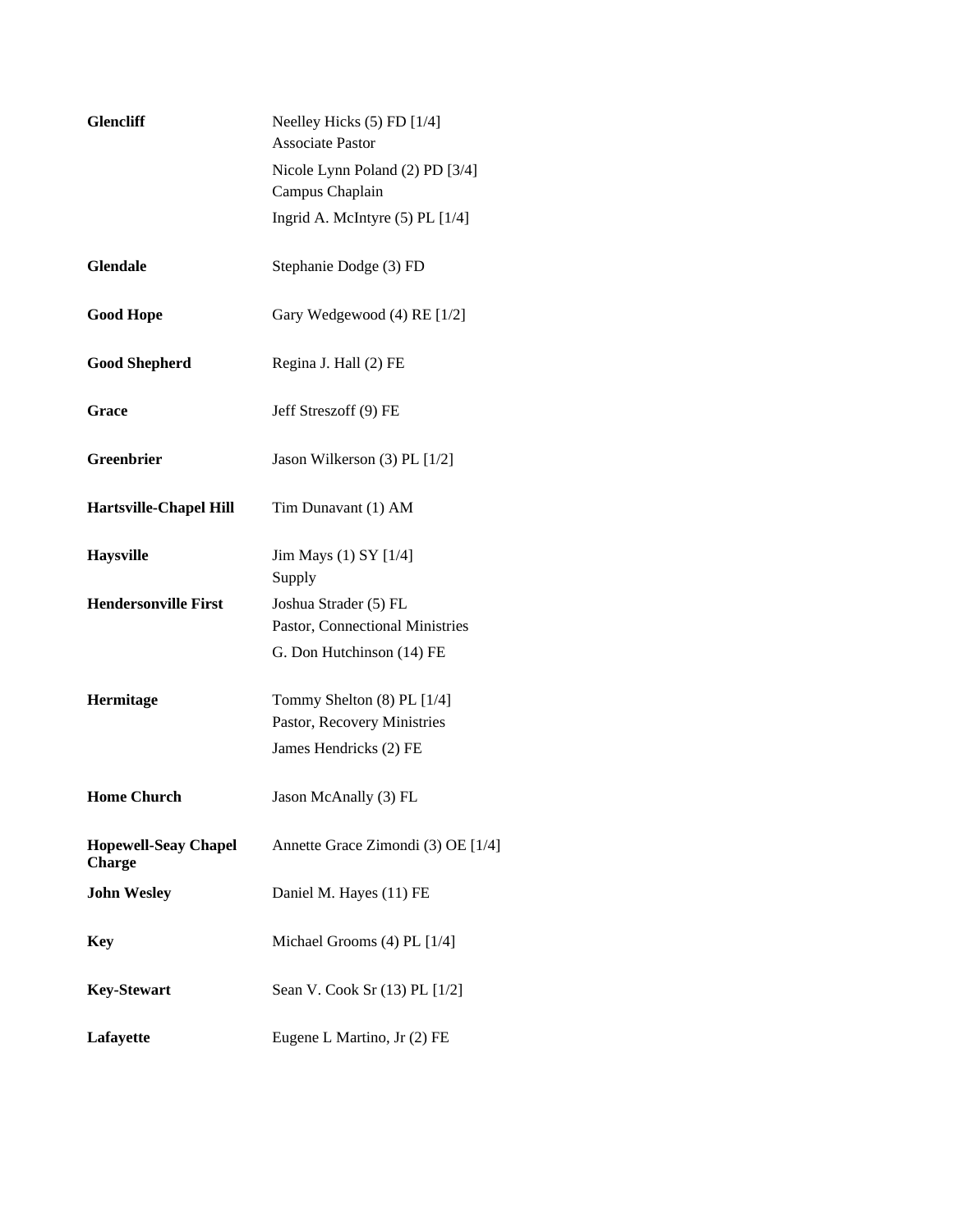| <b>Lambuth Memorial</b>   | Micah Myers $(2)$ PL $[1/4]$                                                                                                             |
|---------------------------|------------------------------------------------------------------------------------------------------------------------------------------|
| <b>Lebanon First</b>      | Stephen B Boutell (2) FE<br>Minister, Discipleship<br>Rebecca Gwynn (1) PD<br>Pastor, Outreach & Pastoral Care<br>Ryan P. Bennett (6) FE |
| Leeville                  | Sheryl Hall $(3)$ FL $[1/2]$                                                                                                             |
| <b>Liberty</b>            | Karl Covington (4) SY [1/4]                                                                                                              |
| Lutons                    | Richard Vance (1) SY [1/2]                                                                                                               |
| <b>Martin's Chapel</b>    | Robert L. Hargrove, Sr. (3) PL [1/4]                                                                                                     |
| <b>Matthews Memorial</b>  | Luke Lea (2) PE                                                                                                                          |
| <b>McKendree Memorial</b> | William Thomas Moore, Jr. (21) FD<br>Minster, Music                                                                                      |
|                           | Steven VanHooser (5) FL                                                                                                                  |
| Mt. Pleasant              | Sam Brown (9) RL                                                                                                                         |
| Mt. Vernon                | Bo Johnson $(2)$ FL $[1/4]$                                                                                                              |
| Mt. Zion                  | James R. Clark (6) RA [1/4]                                                                                                              |
| <b>Nancy Webb Kelly</b>   | Patrick Valentine (4) PL [1/4]                                                                                                           |
| <b>New Chapel</b>         | Mike Treen $(4)$ SY $[3/4]$                                                                                                              |
| <b>Old Hickory</b>        | Kay Hereford (3) FE [3/4]                                                                                                                |
| <b>Owens Chapel</b>       | Larry C Fletcher (1) RL [1/2]                                                                                                            |
| <b>Palestine</b>          | Diane H. Coppock (20) PL [1/4]                                                                                                           |
| <b>Patterson Memorial</b> | Willie Burchfield (5) RE [1/2]                                                                                                           |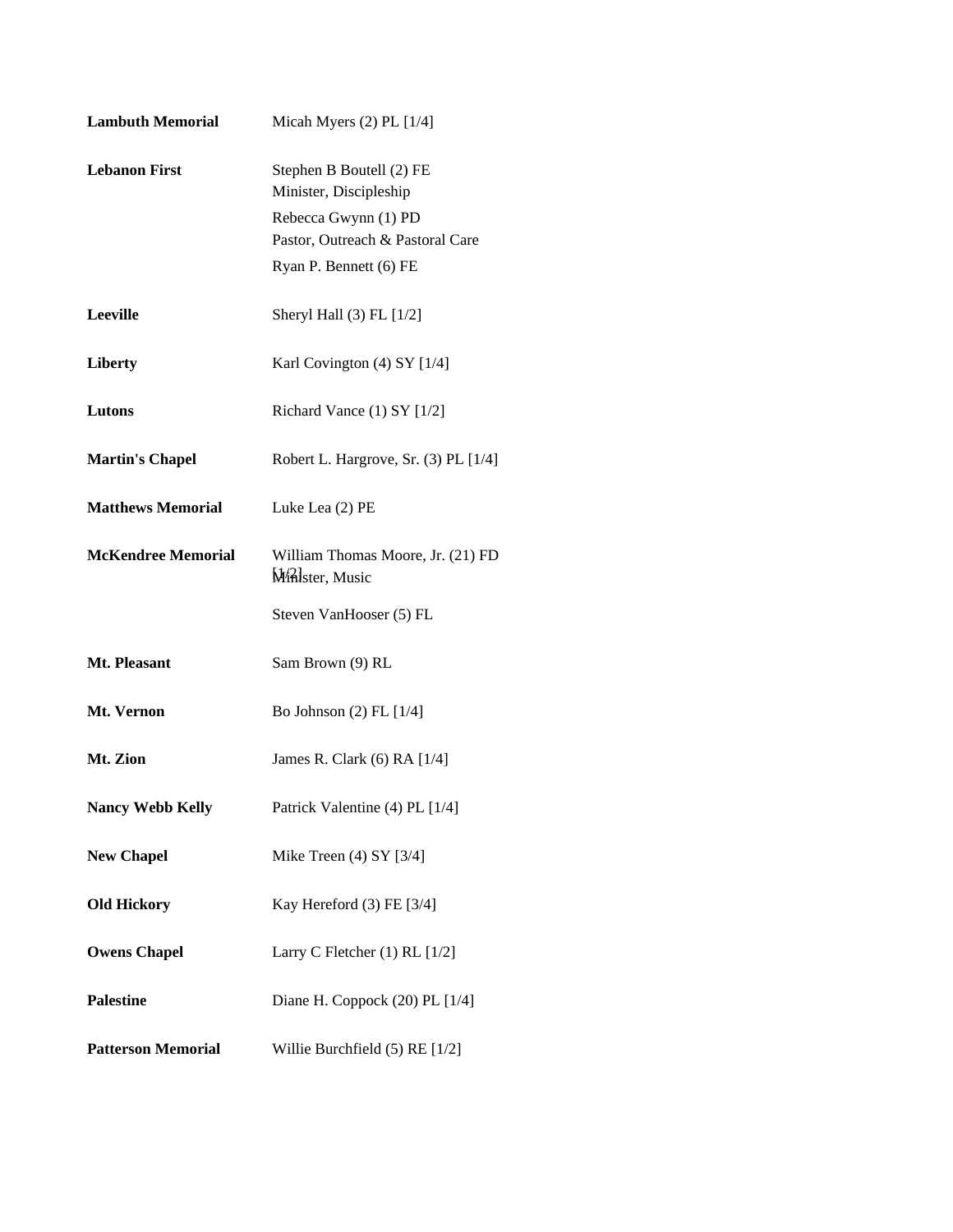| <b>Pickett-Rucker</b>                       | Michael D. Ruttlen (10) OF                             |
|---------------------------------------------|--------------------------------------------------------|
| <b>Pleasant Grove</b><br>(Robertson County) | Jennifer Covington (3) SY [1/4]                        |
| <b>Pleasant Grove (Wilson</b><br>County)    | Sheryl Hall $(3)$ FL $[1/2]$                           |
| <b>Port Royal</b>                           | John W. Casey (14) RE [1/4]                            |
| <b>Providence</b>                           | Angela Reiss (2) FL<br><b>Online Pastor</b>            |
|                                             | Mark Youngman (8) FE<br>Pastor, Discipleship           |
|                                             | Regina Girten (5) FD<br>Pastor, Middle School Students |
|                                             | Elizabeth Hall (6) FD<br>Pastor, Spiritual Formation   |
|                                             | Jacob C. Armstrong (14) FE                             |
| <b>Rehoboth</b>                             | Sean Stanfield (4) AM                                  |
| <b>Ruth Ensor</b>                           | Kay Hereford $(3)$ FE $[1/4]$                          |
| <b>Salem</b>                                | Douglas Lee $(2)$ RL $[1/4]$                           |
| <b>Saundersville</b>                        | Jeffrey T Phillips $(4)$ PL $[1/4]$                    |
| <b>Seay Hubbard</b>                         | Keith Caldwell (3) PE                                  |
| Slater's                                    | Edward V. Johnson $(9)$ SY $[1/4]$                     |
| <b>Smith's Chapel-</b><br>Campground        | Joel Johnson $(4)$ PL $[1/2]$                          |
| <b>South End</b>                            | Shelby Lucas Slowey (1) FE                             |
| <b>Springfield First</b>                    | Jason W. Jones (1) FE                                  |
| <b>Statesville</b>                          | William Randall Stephenson (11) RL<br>$[1/2]$          |
| <b>Tucker's Crossroads</b>                  | Charles Pollard (4) SY [1/4]                           |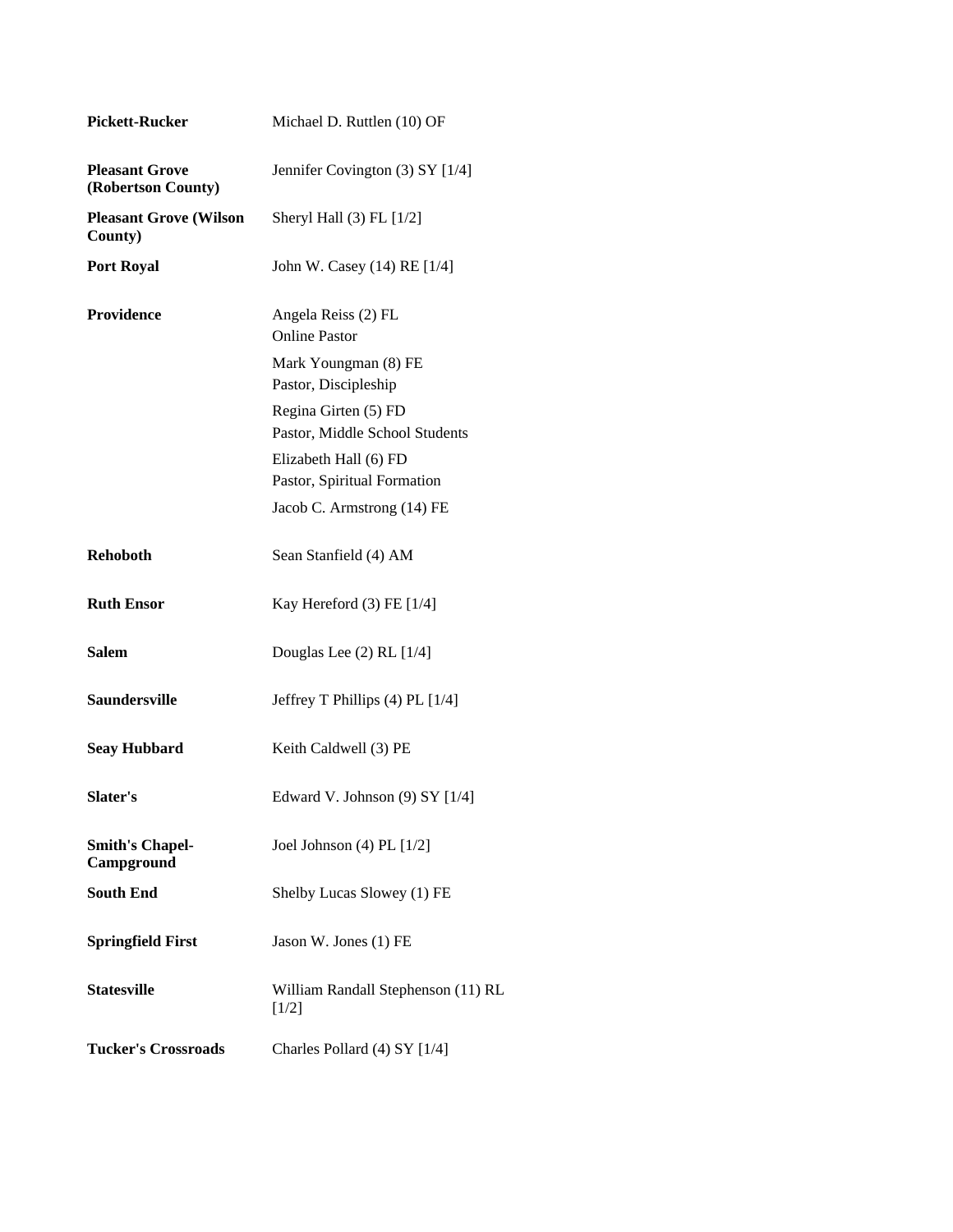| <b>Walkers</b>             | Thomas W. Binford $(2)$ RE $[1/2]$                                                                 |
|----------------------------|----------------------------------------------------------------------------------------------------|
| <b>Walnut Grove</b>        | John Vida (4) PL [1/4]                                                                             |
| Wartrace                   | Charlene Sullivan (4) PL [1/4]                                                                     |
| <b>West End</b>            | Maggie Jarrell (5) FD<br>Minister, Children & Families                                             |
|                            | Erin A. Racine (8) FE<br>Pastor, Hospitality & Congregational<br>Care<br>Stacey Harwell-Dye (5) FD |
|                            | Pastor, Mission and Outreach                                                                       |
|                            | Brandon Baxter (6) FE<br>Pastor, Spiritual Formation                                               |
|                            | Nancy Hawthorne Parker (7) FE [1/4]<br>Pastor, Young Adult                                         |
|                            | Carol Cavin-Dillon (6) FE                                                                          |
| Westland                   | James C. Norton (1) RE [1/2]                                                                       |
| Westmoreland               | Micah Myers $(2)$ PL $[1/4]$                                                                       |
| <b>White House</b>         | Paul W. Edwards (1) FE                                                                             |
| <b>Willow Grove</b>        | Susan West (15) PL [1/4]                                                                           |
| Woodbine                   | Carlos Uroza (3) FE                                                                                |
| <b>Woodland Street</b>     | Ed Moyher $(1)$ SY $[1/4]$                                                                         |
|                            | <b>Deacon Appointments (331.1a)</b>                                                                |
| <b>Faith That Heals</b>    | Merrilee Wineinger (6) FD<br>Director                                                              |
| <b>Harper Hill Global</b>  | Neelley Hicks (6) FD<br>Director                                                                   |
| <b>L'Arche Portland</b>    | Jessica Paige Bridges (4) FD<br><b>Community Coordinator</b>                                       |
| <b>Oak Hill School</b>     | Celia Finfrock (3) PD<br>Teacher                                                                   |
| <b>Women in Transition</b> | Lisa H. Gwock $(5)$ FD $[1/4]$<br><b>Development Director</b>                                      |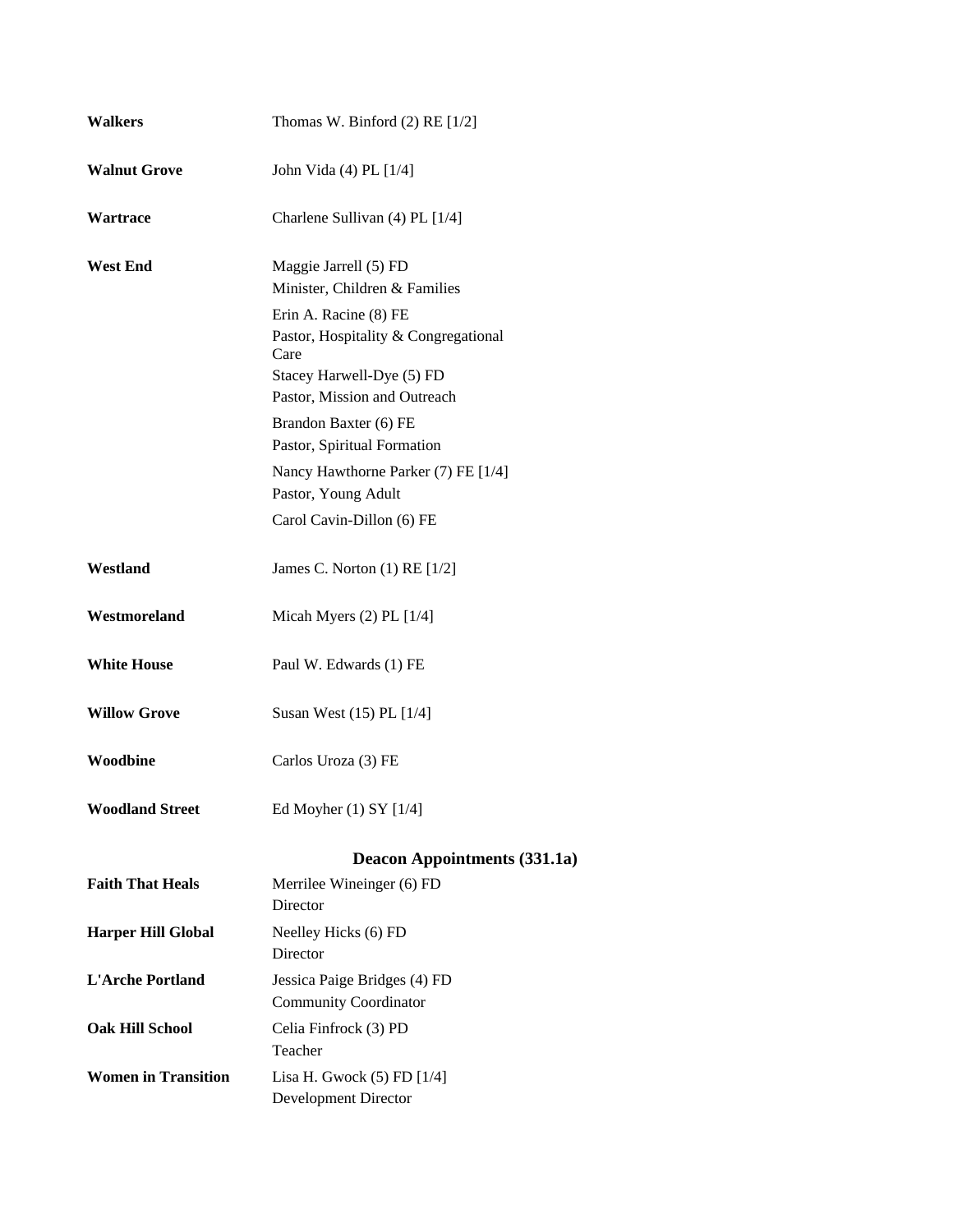| <b>Woodcrest at Blakeford</b>                    | Kathy K. Maul (11) RD                                  |
|--------------------------------------------------|--------------------------------------------------------|
|                                                  | Administration, Patient & Staff Services               |
|                                                  | <b>Deacon Appointments (331.1b)</b>                    |
| <b>Belmont University</b>                        | Margaret Ann Ward (2) PD                               |
|                                                  | <b>Foundations Relations Coordinator</b>               |
| <b>Community Care</b>                            | Jason Tyler Peterson (4) PD                            |
| Fellowship                                       | Associate Director                                     |
| <b>Tennessee Conference</b>                      | Marie C. King (4) FD                                   |
| <b>Health &amp; Welfare</b><br><b>Committee</b>  | <b>Faith Community Nurse</b>                           |
| <b>Wesley Fellowship,</b>                        | Margaret Ann Ward (2) PD [1/4]                         |
| <b>Belmont University</b>                        | <b>Ministry Assistant</b>                              |
|                                                  | <b>Extension Ministries (344.1a)</b>                   |
| <b>Garrett Seminary</b>                          | Matthew W. Charlton (3) FE                             |
|                                                  | Development Officer                                    |
|                                                  | <b>Extension Ministries (344.1a1)</b>                  |
| <b>CCOCM</b>                                     | Jefferson M. Furtado (2) FE                            |
|                                                  | Ministry Associate - Equip                             |
| <b>Nashville Area Episcopal</b><br><b>Office</b> | Scott D. Aleridge (1) FE                               |
|                                                  | Director, Development & Property                       |
| <b>Wesley Fellowship -</b>                       | David Brent Hollis (9) FE                              |
| <b>Belmont University</b>                        | <b>Campus Minister</b>                                 |
| <b>Wesley Foundation VU</b>                      | Nancy Hawthorne Parker (7) FE [3/4]                    |
|                                                  | Pastor and Director                                    |
|                                                  | <b>Extension Ministries (344.1a3)</b>                  |
| <b>Perkins School of</b>                         | Tamara E. Lewis (9) FE                                 |
| <b>Theology</b>                                  | Professor                                              |
| <b>Tennessee Wesleyan</b>                        | William P. McDonald (11) FE                            |
| College                                          | Professor                                              |
|                                                  | <b>Extension Ministries (344.1b)</b>                   |
| <b>Vanderbilt Children's</b>                     | Amanda Borchik (6) FL                                  |
| Hospital                                         | Chaplain                                               |
| <b>Hospital</b>                                  | Vanderbilt Wilson County Tamika Robertson (2) PE [1/4] |
|                                                  | Chaplain                                               |
|                                                  | <b>Extension Ministries (344.1c)</b>                   |
| <b>Global Ministries</b>                         | Hong Duk Kim (25) FE                                   |
|                                                  | Missionary                                             |
|                                                  | <b>Extension Ministries (344.1d)</b>                   |
| <b>Suffolk University</b><br>(BCMHE)             | Amy L. Fisher (23) FE                                  |
|                                                  | University Chaplain                                    |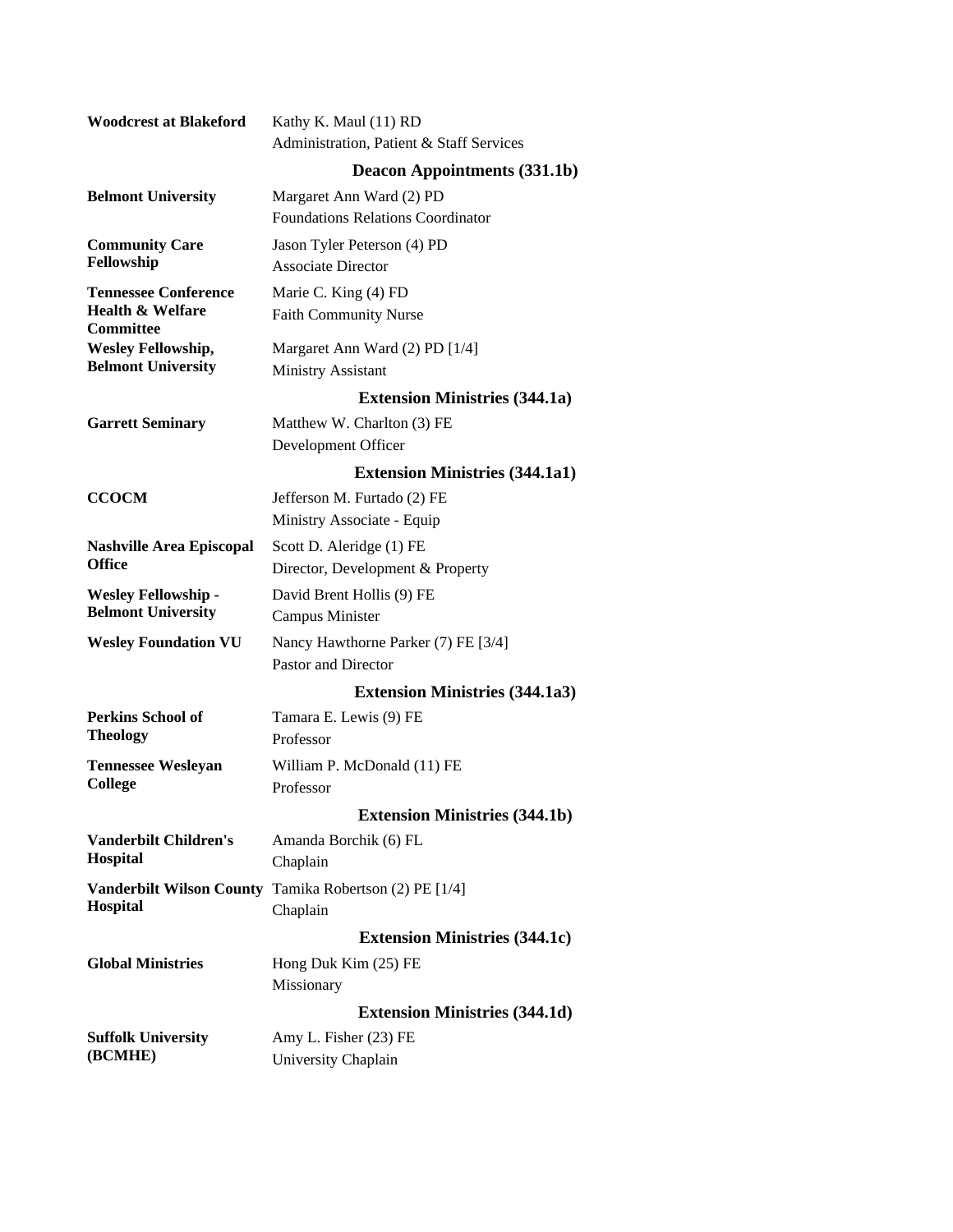| <b>Turner Center for Church J. Thomas Laney, Jr. (8) RE</b><br>Leadership | Director                                                  |
|---------------------------------------------------------------------------|-----------------------------------------------------------|
|                                                                           | Vanderbilt Divinity School Trudy Hawkins Stringer (23) RE |
|                                                                           | <b>Assistant Professor &amp; Associate</b><br>Director    |
|                                                                           | <b>Appointed in Other Annual Conferences (346.1)</b>      |
| <b>Central UMC</b>                                                        | Vance P. Ross (5) FE                                      |
| <b>Foundry UMC</b>                                                        | Kelley C Van Atta-Casebier (4) PD<br>Pastor               |
| The Church at Stone                                                       | Mary Noble Parrish (1) FD                                 |
| <b>River</b>                                                              | <b>Executive Pastor</b>                                   |
|                                                                           | Leave of Absence (354.1)                                  |
| Personal Leave (354.2a)                                                   | Emily Reeves Grammer (4) FE<br><b>Personal Leave</b>      |
|                                                                           | <b>Family Leave (354.2b)</b>                              |
| <b>Family Leave</b>                                                       | Stephanie Baxter Dunn (3) FD                              |
|                                                                           | <b>Family Leave</b>                                       |
|                                                                           | Diaconal Ministries (602.2)                               |
| <b>Discipleship Ministries</b>                                            | Carol F. Krau (27) DM                                     |
|                                                                           | Director, Adult Formation and                             |
|                                                                           | Discipleship<br><b>Office of Deaconess (1314)</b>         |
| <b>Community Care</b>                                                     | Elizabeth Shadbolt (3) DC                                 |
| Fellowship                                                                | Education & Employment Manager                            |
| Nashville Freedom School Garlinda Burton (9) DC                           |                                                           |
| Partnership                                                               | Program Manager                                           |
| <b>Saint Thomas Hospital</b>                                              | Mary Winslow (9) DC                                       |
|                                                                           | <b>LCSW</b>                                               |
| Vanderbilt Divinity School Sophia Agtarap (5) DC                          |                                                           |
|                                                                           | Director, Communications                                  |
|                                                                           | <b>Secondary Appointment (331.9)</b>                      |
| <b>Belmont</b>                                                            | Kathy K. Maul (9) RD<br>Secondary                         |
| Calvary                                                                   | Celia Finfrock (3) PD                                     |
|                                                                           | Secondary                                                 |
|                                                                           | Jason Tyler Peterson (4) PD                               |
|                                                                           | Secondary                                                 |
| Edgehill                                                                  | Jessica Paige Bridges (11) FD<br>Secondary                |
|                                                                           | Merrilee Wineinger (11) FD<br>Secondary                   |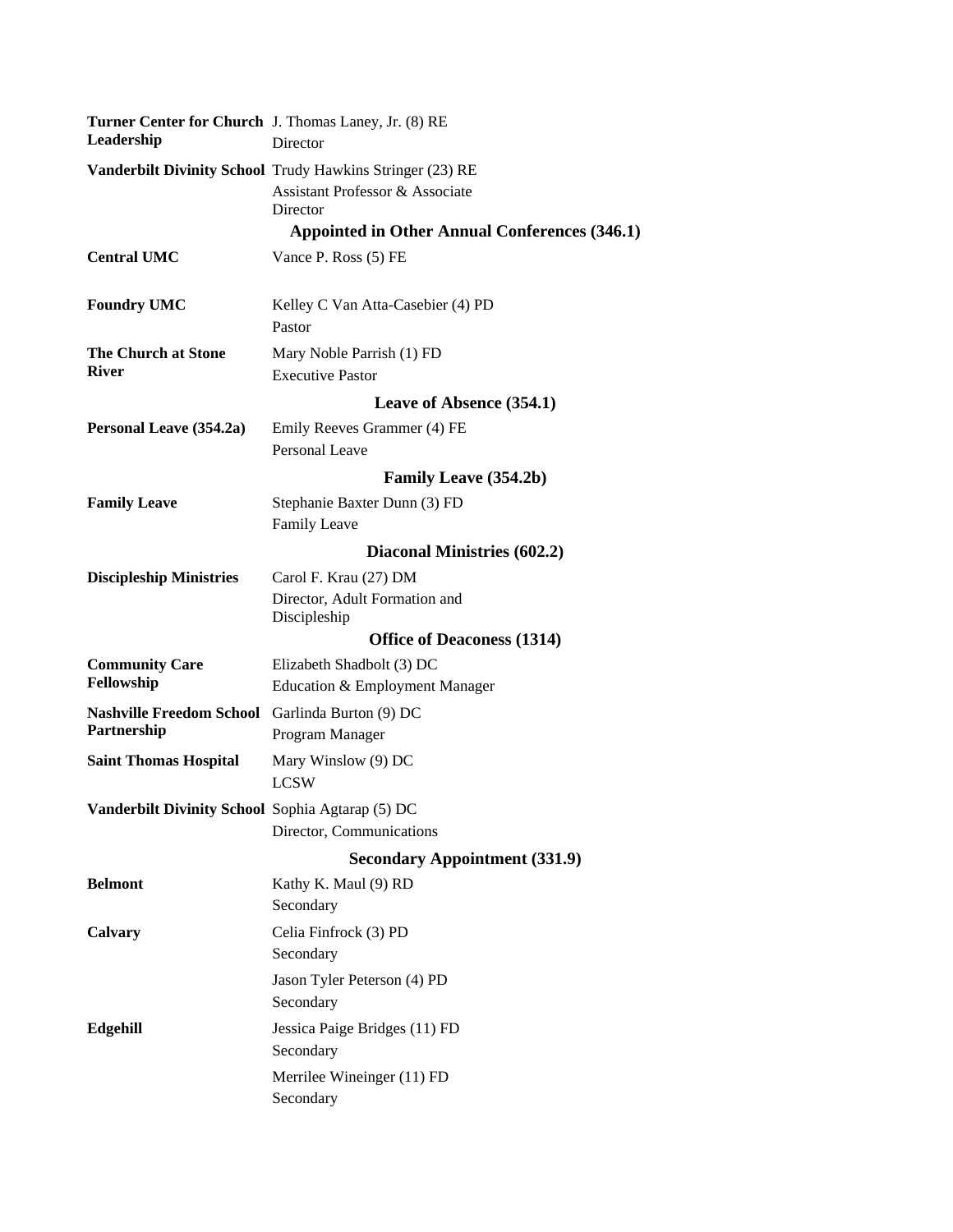# **Harpeth River District**

| <b>District Superintendent</b> Vona Wilson (1) FE          |                                                                                                                                        |
|------------------------------------------------------------|----------------------------------------------------------------------------------------------------------------------------------------|
| Antioch                                                    | Murray Paul Gordon (2) FL                                                                                                              |
| <b>Ardmore</b>                                             | Debra F. Eubanks (17) PL [1/4]                                                                                                         |
|                                                            | Barnhill-Abrams: Abrams Herman Glen Franks (15) SY [1/4]                                                                               |
| <b>Barnhill-Abrams: Barnhill</b> Dennis Usner (2) PL [1/4] |                                                                                                                                        |
| <b>Beech Grove</b>                                         | Eulyn Claybrooks (9) SY [1/4]                                                                                                          |
| Bethel                                                     | Dwight Bledsoe (9) SY [1/4]                                                                                                            |
| <b>Bethel (Perry)</b>                                      | William S. Hickerson (1) SY [1/4]                                                                                                      |
| Bethesda-Wesley Chapel Mary Kate Myers (7) FE              |                                                                                                                                        |
| Bethlehem                                                  | Felicia Kumar (3) FE<br>Pastor, Pastoral Care & Adult<br>Discipleship<br>Craig Allen Goff (5) FE                                       |
| <b>Bigbyville</b>                                          | Alan Thompson (2) SY [1/2]                                                                                                             |
| <b>Brentwood</b>                                           | Ani Missirian-Wilson (1) OE<br>Director & Pastor, Missions & Outreach<br>Allison Fasig (2) FD<br>Director of Discipleship, The Village |
|                                                            | Jonathan Anderson (1) OE<br>Director, Adult Discipleship                                                                               |
|                                                            | Brian A. Hicks (16) OE<br><b>Harvest Hands</b>                                                                                         |
|                                                            | Domenico Nigrelli (3) FE<br>Minister, Evangelism & Discipleship                                                                        |
|                                                            | Casey L Orr (5) FD<br>Minister, Family Ministries                                                                                      |
|                                                            | Adam Crane Jones (5) FD<br>Pastor, Student Ministries                                                                                  |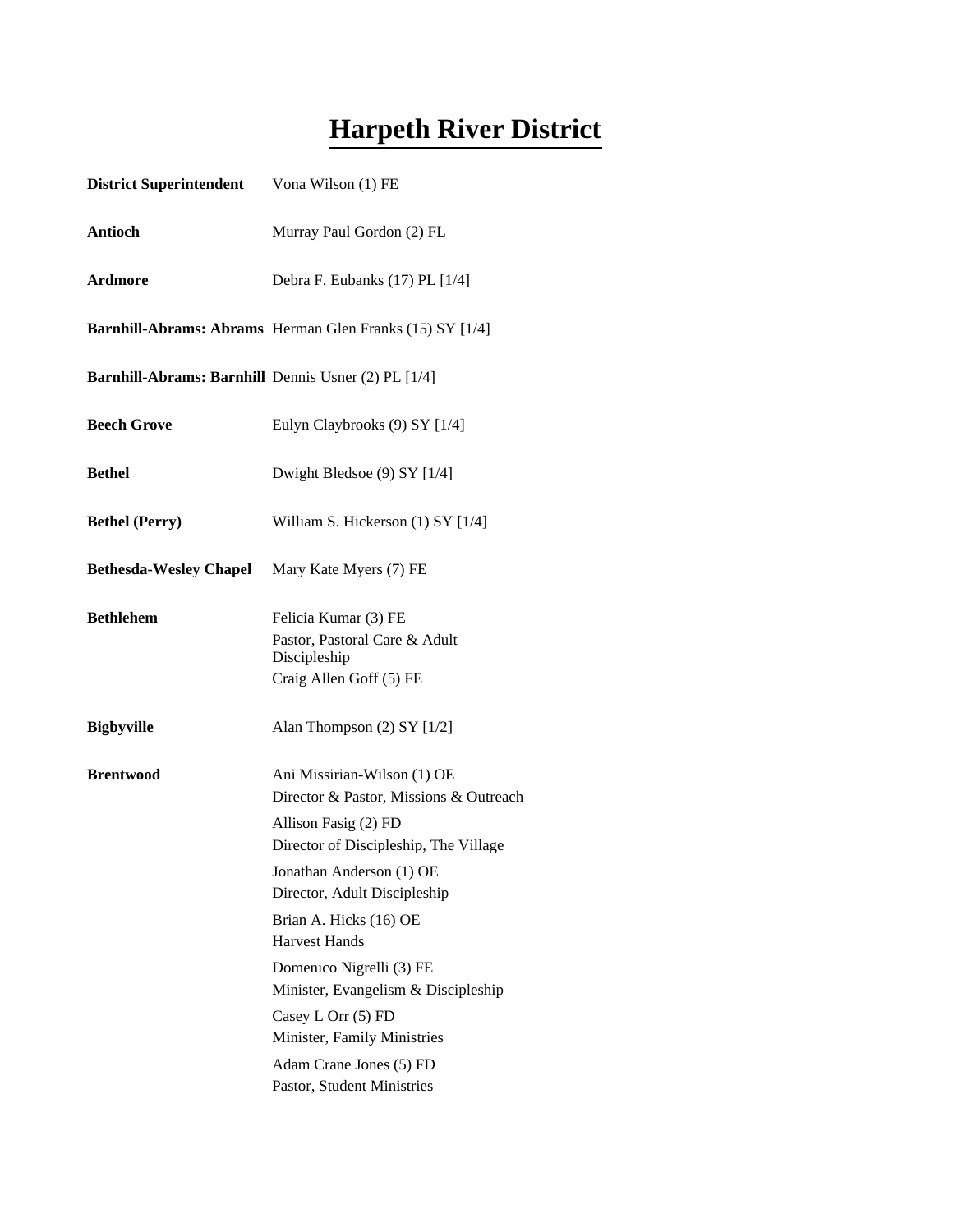| <b>Brentwood</b>                             | Travis Garner (8) FE<br>Pastor, The Village Church                     |
|----------------------------------------------|------------------------------------------------------------------------|
|                                              | Judy Stevenson (3) FE [3/4]<br>Pastor, Trinity Church Campus           |
|                                              | Wallace Davis Chappell (10) FE                                         |
|                                              | Clay Holt $(3)$ SP $[1/2]$                                             |
|                                              | <b>Student Pastor</b>                                                  |
| <b>Burwood</b>                               | Tim Wood $(8)$ SY $[1/4]$                                              |
| <b>Campground-Robertson</b><br><b>Chapel</b> | Brad Bain (2) SY [1/4]                                                 |
| <b>Cedar Grove-Howard's</b>                  | Ron Dunkle $(4)$ SY $[1/4]$                                            |
|                                              | (4) SY [1/4]                                                           |
| <b>Cedar Valley</b>                          | Carolyn Parnell (10) PL [1/4]                                          |
| <b>Centerville-Shipp's Bend</b>              | Niles Worsham (4) FL                                                   |
| <b>Chinubee-Mt. Zion</b>                     | Lucas Hunt $(3)$ SY $[1/4]$                                            |
| <b>Choates Creek-</b><br>Campbellsville      | Linnette Flood $(4)$ PL $[3/4]$                                        |
| <b>Christ</b>                                | Anne B. Hook (24) FD [3/4]<br>Minister, Music                          |
|                                              | Mark Price (11) OF<br>Minister, Spiritual Formation                    |
|                                              | Paul B. Bonner (19) FD<br>Minister, Youth                              |
|                                              | Christopher A. Haynes (1) FE                                           |
| <b>Clifton-Riverside-Mt.</b><br>Auburn       | Jeffery Charles Young (1) PL                                           |
| <b>Coleman Memorial</b>                      | John Anthony Horne (4) SY [1/4]<br><b>Assistant Pastor &amp; Youth</b> |
|                                              | Kevin Marston (6) AM                                                   |
| <b>College Grove</b>                         | Pamela Wells (6) FL                                                    |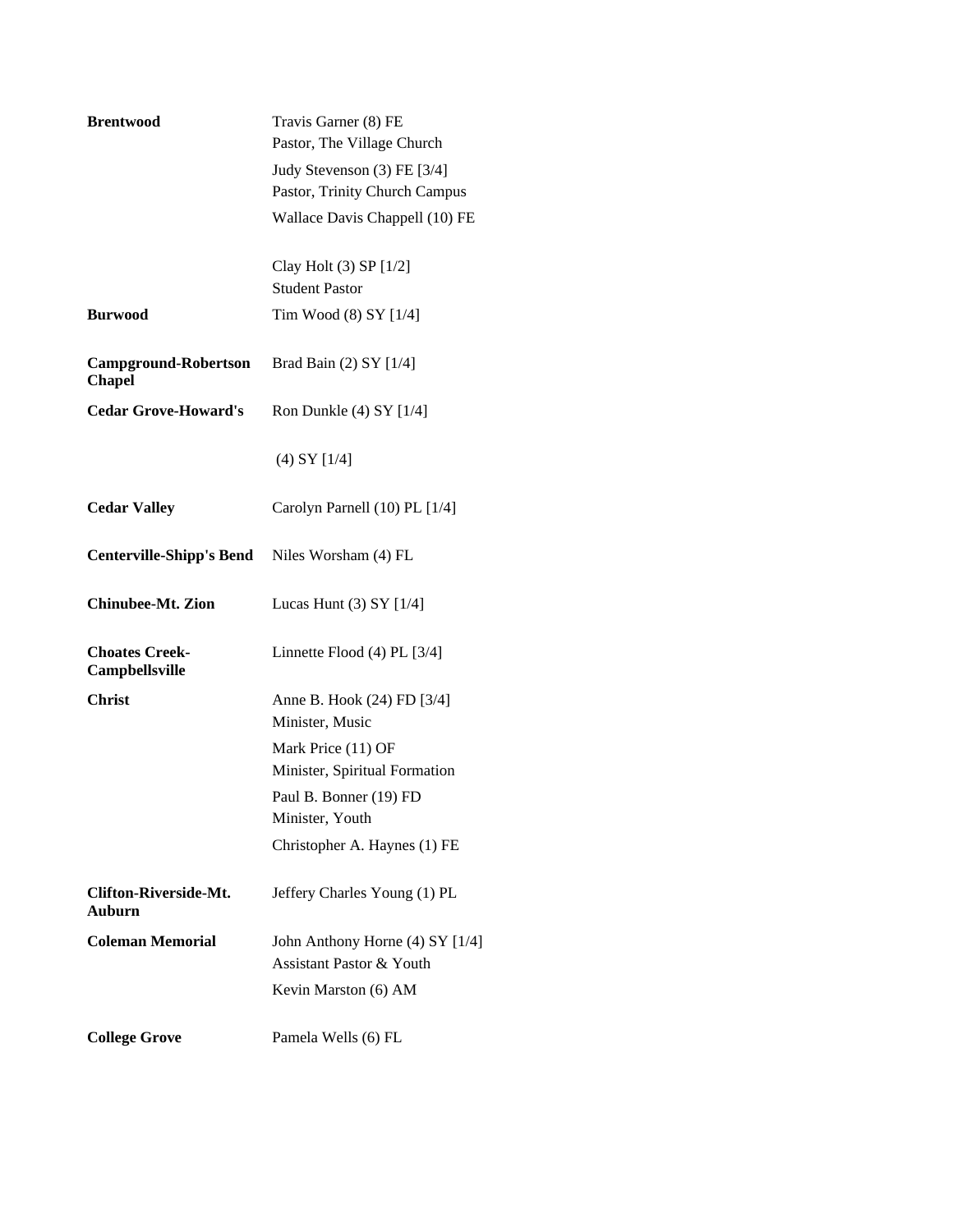| <b>Collinwood-Lutts</b>                         | To Be Supplied                                                                   |
|-------------------------------------------------|----------------------------------------------------------------------------------|
| <b>Columbia First</b>                           | Robert Layne (1) FL<br>Associate Pastor, Youth & Mission<br>Lee Stevenson (5) FE |
| <b>Cowles-Neapolis</b>                          | Earl E. Davis, Jr. (7) RA [1/2]                                                  |
| <b>Craft Memorial</b>                           | Cynthia McGowan (3) FL                                                           |
| <b>Duck River Charge</b>                        | C. James Melrose (2) FL                                                          |
| Dunn                                            | Harold Young (4) SY [1/4]                                                        |
| <b>East End Savannah</b>                        | Edward R. Brennan (1) FL                                                         |
| <b>Ebenezer</b>                                 | James Scruggs (3) RL [3/4]                                                       |
| <b>Elkton-Pleasant Hill</b>                     | Bradley Smith (9) PL [1/2]                                                       |
| <b>Enterprise</b>                               | Larry Fralix $(10)$ SY $[1/4]$                                                   |
| <b>Epworth</b>                                  | Angela Harris (5) FE                                                             |
| <b>Ethridge</b>                                 | Bobby Gobble (6) RA [1/4]                                                        |
| <b>Eureka</b>                                   | Dennis Usner (7) PL [1/4]                                                        |
| Fall River-Pleasant Ridge Ben Luna (1) SY [1/2] |                                                                                  |
| <b>Forest Hills</b>                             | Kristin Clark-Banks (7) FE                                                       |
| <b>Franklin First</b>                           | John Melick (1) PE<br><b>Associate Pastor</b>                                    |
|                                                 | Sarah Stelle Carty (5) FL<br>Pastor of Adult Ministries                          |
|                                                 | Carlisle Jones (4) FD                                                            |
|                                                 | Pastor, Congregational Care                                                      |
|                                                 | Bryan Langford Brooks (5) FE                                                     |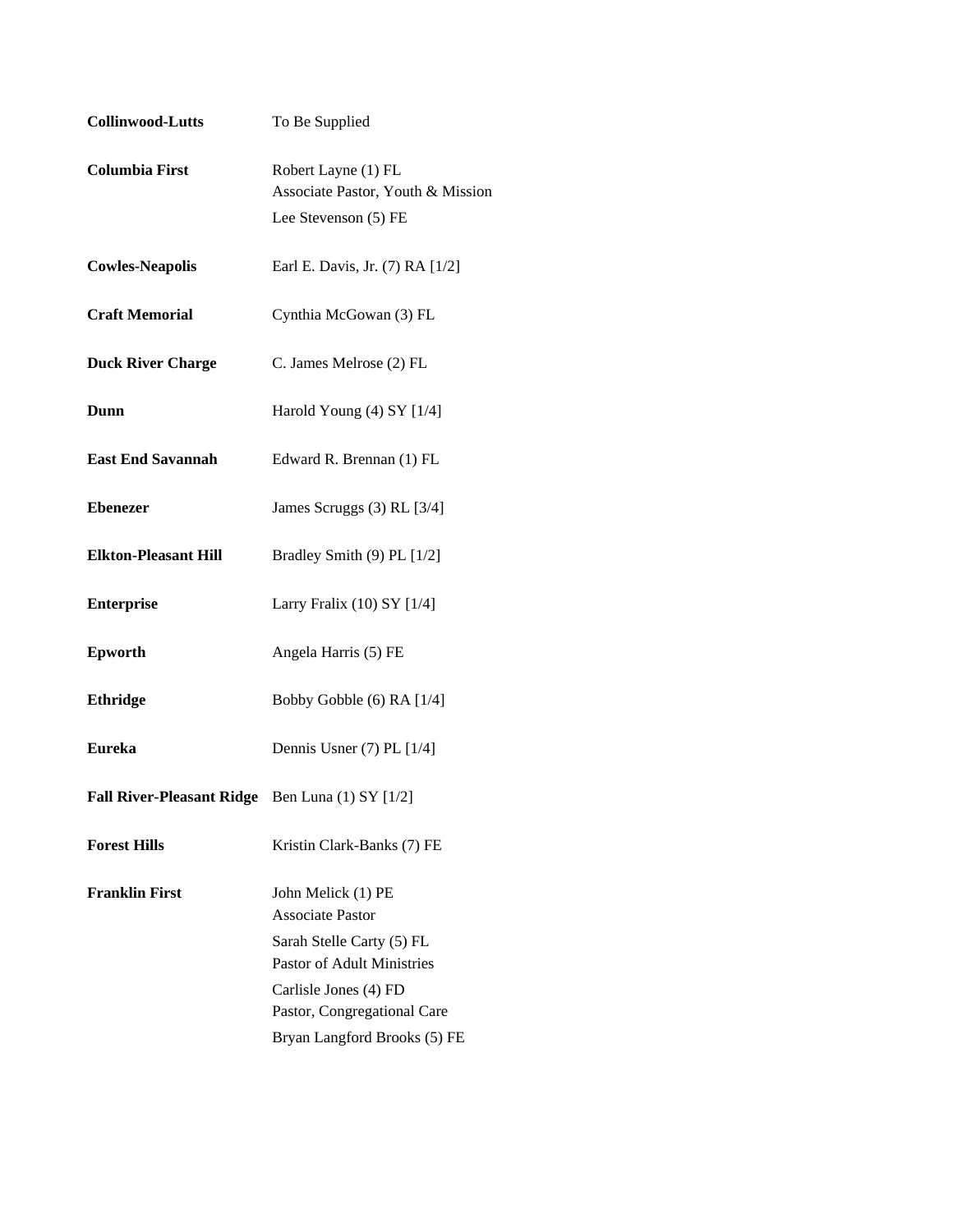| <b>Glendale-Mooresville</b>                     | Ken Klassen $(2)$ SY $[1/2]$      |
|-------------------------------------------------|-----------------------------------|
|                                                 | $(2)$ OF $[1/2]$                  |
| <b>Greenwood-Pleasant</b><br>Grove              | Tommy Flood (5) FL                |
| <b>Highland-Mt. Lebanon:</b><br><b>Highland</b> | Harold Young $(5)$ SY $[1/4]$     |
| <b>Highland-Mt. Lebanon:</b><br>Mt. Lebanon     | John E. Birdsong $(8)$ SY $[1/4]$ |
| <b>Hillsboro</b>                                | Betty Proctor (9) FE              |
| <b>Hohenwald First</b>                          | David M. Lay (2) FE               |
| <b>Johnson's Chapel</b>                         | Chelli Jones (2) PE               |
| <b>Lawrenceburg First</b>                       | Kent Bailey (1) FE                |
| Liberty                                         | David Waybright (4) PL [1/4]      |
| <b>Liberty (Brentwood)</b>                      | Amber Armistead (1) PL [1/2]      |
| <b>Linden First-Warren</b>                      | George William Copeland (6) RL    |
| <b>Little Lot-Mt. Pleasant</b>                  | R. Scott Duvall $(6)$ PL $[1/4]$  |
| Lobelville                                      | Wayne Swindle $(4)$ SY $[1/2]$    |
| Loretto                                         | Jeff Jacob (9) AM                 |
| Lynnville                                       | N.J. Pope (1) SY [1/4]            |
| Mt. Carmel                                      | April Geer (4) SY $[1/4]$         |
| Mt. Hope-Evans Chapel                           | Gary Anderson (4) OF [1/2]        |
| Mt. Pisgah                                      | Herbert L. Lester, Jr. (2) RE     |
| <b>Mt. Pleasant First</b>                       | Eddie Watson $(2)$ PL $[1/2]$     |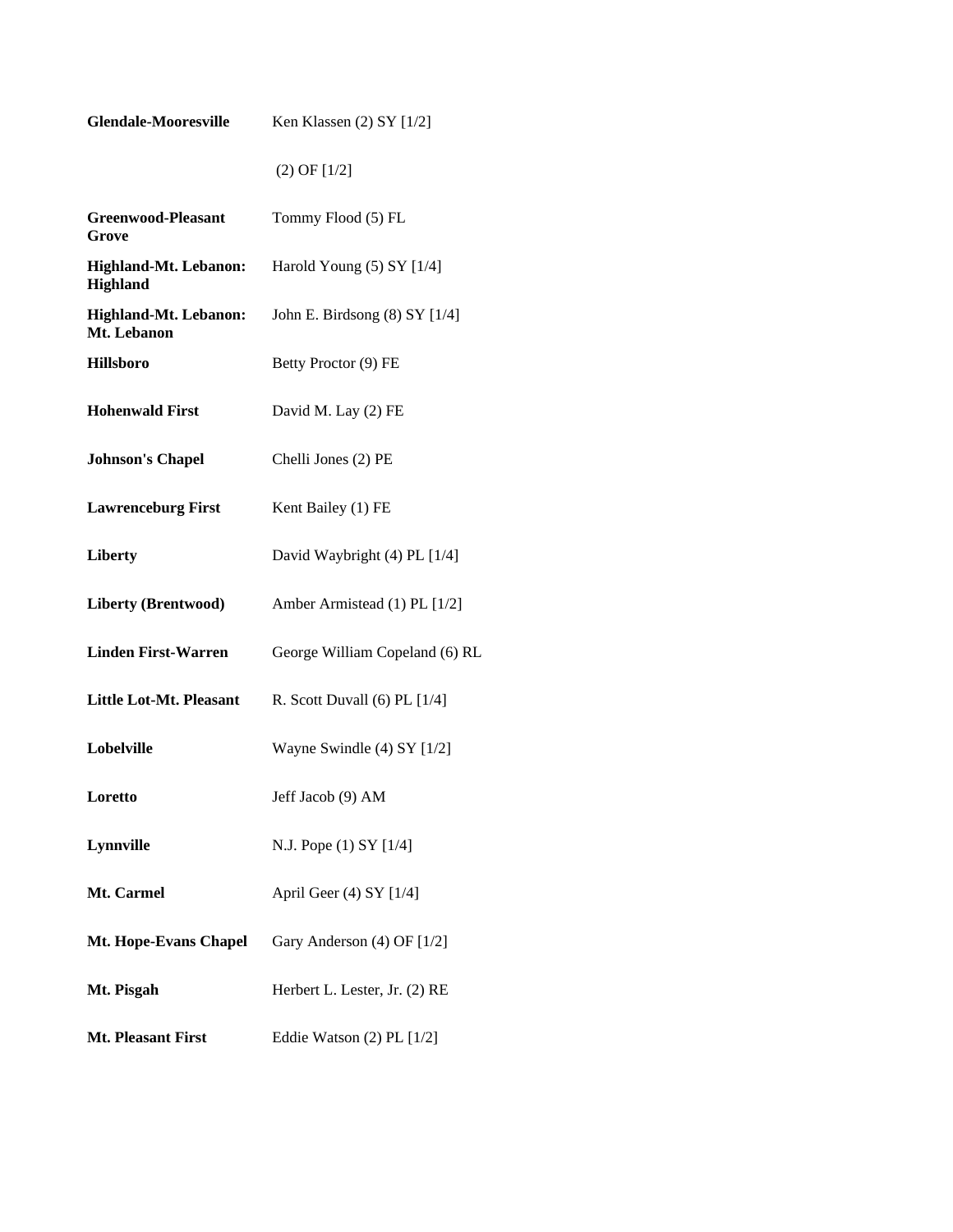| <b>Nashville Korean</b>                         | Seonwoong Hwang (8) FE<br><b>Associate Pastor</b>  |
|-------------------------------------------------|----------------------------------------------------|
|                                                 | Yoon-Joong Jeong (3) SY<br><b>Associate Pastor</b> |
|                                                 | Hee Jun Kang (23) FE                               |
| <b>New Prospect-Mars Hill</b>                   | William H. Beal (20) RA                            |
| <b>Nolensville First</b>                        | Jeremy T. Squires (2) FE                           |
| <b>Oak Grove</b>                                | $(2)$ Unknown $[1/2]$                              |
|                                                 | Edward Thomas Vann (10) RE                         |
| <b>Olivet</b>                                   | N.J. Pope (2) SY [1/4]                             |
| <b>Pisgah-Blooming Grove</b>                    | Mark Edward Brown (2) FE [1/2]                     |
| <b>Porter's Chapel</b>                          | Eddie Watson (8) PL [1/4]                          |
| <b>Prospect</b>                                 | David Waybright (14) PL [1/4]                      |
| <b>Pulaski First</b>                            | Zachery C Moffatt (3) FE                           |
| <b>Railroad-Whitten's</b><br><b>Crossroad</b>   | Charles A. Koblentz, Jr. (5) SY [1/4]              |
| <b>Riverside</b>                                | Steven L. Douglas (2) FE                           |
| <b>Saint Andrew Memorial</b>                    | Chris Blalock $(1)$ PL $[1/2]$                     |
| <b>Santa Fe Circuit</b>                         | Sharlet Panhalkar (2) PE                           |
| <b>Savannah First</b>                           | Lloyd Allen Doyle, III (1) FE                      |
| <b>Shady Grove</b>                              | To Be Supplied                                     |
| <b>South Lawrence-Fuller's</b><br><b>Chapel</b> | John Anthony Horne (3) SY [1/4]                    |
| <b>South Savannah Circuit</b>                   | Randy Weatherington (2) PL [1/4]                   |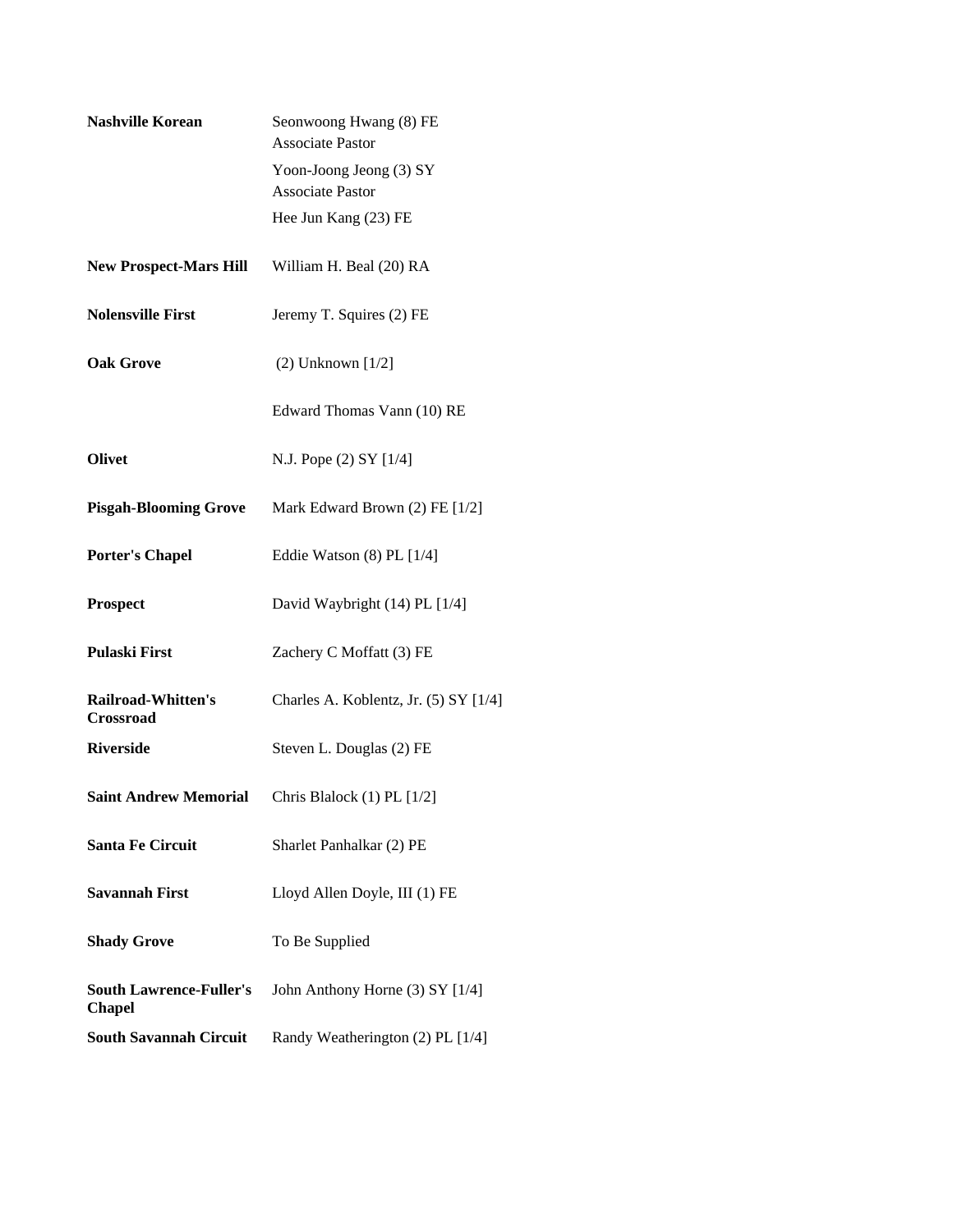| <b>Spring Hill</b>                                                                                        | Russell Yoder (5) FE                                    |
|-----------------------------------------------------------------------------------------------------------|---------------------------------------------------------|
| St. John's                                                                                                | James Morton $(3)$ SY $[1/4]$                           |
| <b>St. Luke</b>                                                                                           | Donald J Terry (4) PE                                   |
| <b>Thompson Station</b>                                                                                   | Bo Myers (5) FE                                         |
| <b>Trinity (Giles)</b>                                                                                    | Debra F. Eubanks (17) PL [1/4]                          |
| Trinity (Hardin)-Graham- Jason Henry Estes (4) FL<br><b>Wesley Chapel</b>                                 |                                                         |
| <b>Triple Gems</b>                                                                                        | To Be Supplied                                          |
| <b>Triune</b>                                                                                             | Dustin Miller (5) PL [1/4]                              |
| <b>Waynesboro First</b>                                                                                   | Adam J. Rush (3) FL                                     |
| <b>Wesley Chapel</b>                                                                                      | Deborah Owens (2) RE [1/2]                              |
| <b>West Point</b>                                                                                         | John E. Birdsong (7) SY [1/4]                           |
| <b>Westview</b>                                                                                           | Todd Kelly (3) FE                                       |
| <b>Whitwell Chapel</b>                                                                                    | Carolyn Parnell (11) PL [1/4]                           |
| Williamsport                                                                                              | Jeffrey M Wilson $(2)$ RE $[1/2]$                       |
|                                                                                                           | <b>Deacon Appointments (331.1a)</b>                     |
| <b>University of Tennessee-</b>                                                                           | Laura Kirkpatrick McMasters (2) FD                      |
| Southern                                                                                                  | Director, Alumni Relations                              |
|                                                                                                           | <b>Extension Ministries (344.1a1)</b>                   |
| <b>CCOCM</b>                                                                                              | Melinda Young Britt (7) FE<br>Director                  |
| Harpeth River Leadership Judy Stevenson (3) FE [1/4]<br><b>Strategist</b>                                 | District Leadership Strategist                          |
| <b>United Methodist</b><br><b>Foundation for the</b><br><b>Memphis and Tennessee</b><br><b>Conference</b> | Philip Jamieson (10) FE<br>President/CEO                |
| <b>Wesley Foundation-UT-</b><br>Southern                                                                  | Michelle Ozier-Wallace (2) OD<br><b>Campus Minister</b> |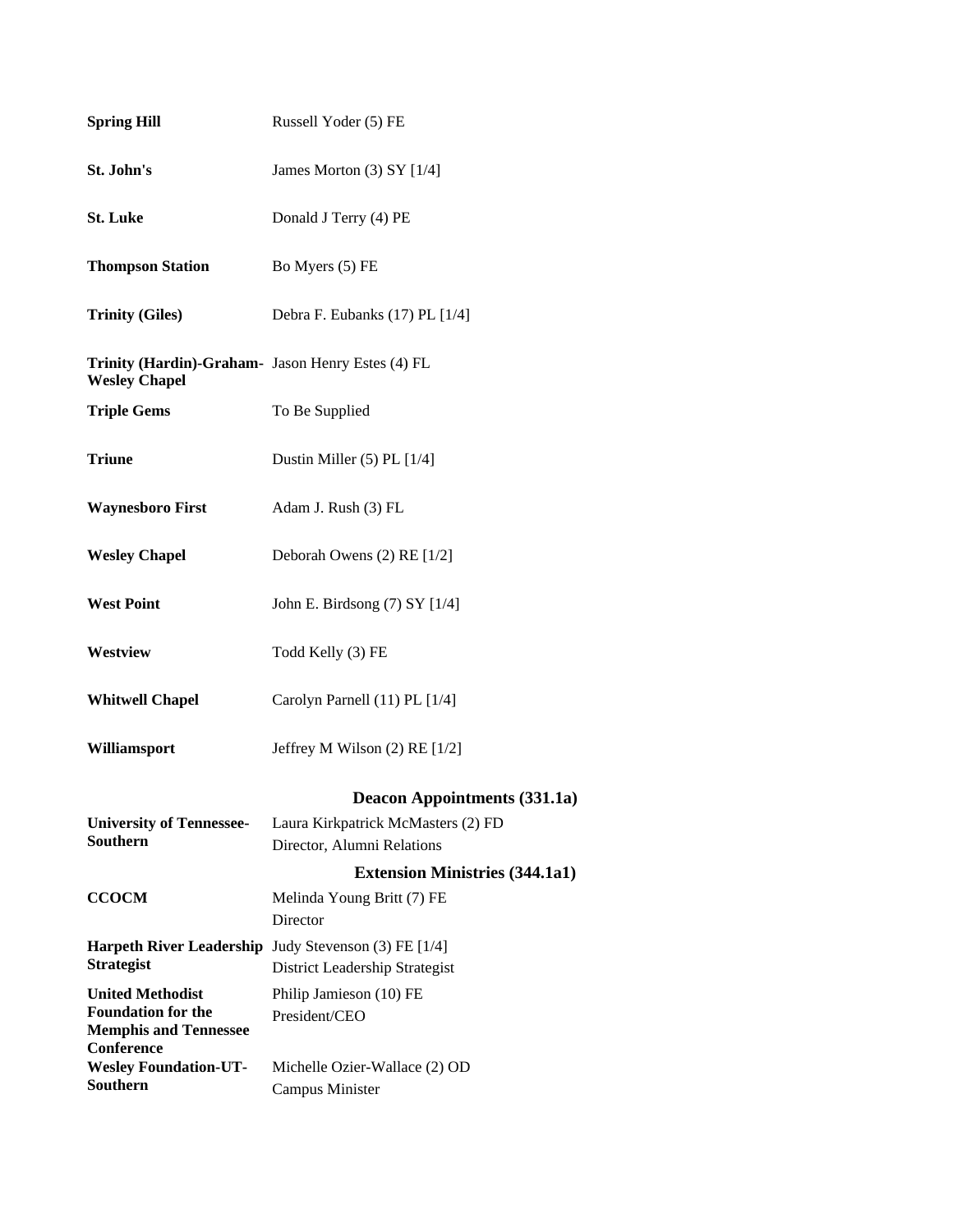#### **Extension Ministries (344.1b)**

| <b>U.S. Army</b>                                                                      | Steve Blackwell (16) FE                                                             |
|---------------------------------------------------------------------------------------|-------------------------------------------------------------------------------------|
|                                                                                       | Chaplain                                                                            |
|                                                                                       | <b>Extension Ministries (344.1d)</b>                                                |
| <b>Association for Creativity</b><br>& Development of<br>Guatamala                    | Jason T. Brock (4) FE<br><b>Missions Pastor</b>                                     |
| <b>Barefoot Republic Camp</b><br>& Retreat Center                                     | Kyle Frohock (4) FE<br><b>Residential Camp Director</b>                             |
| <b>Brentwood Police</b><br><b>Department</b>                                          | Dustin Miller (11) PL [1/4]<br>Chaplain                                             |
| <b>Training</b>                                                                       | Center for Youth Ministry Stephen Dietrich Kirk (3) FD<br><b>Executive Director</b> |
| <b>FreshSTART</b>                                                                     | Dedra Campbell (2) SY<br>Director, FreshStart                                       |
| <b>Project Thrive</b>                                                                 | Nick Baird-Chrisohon (1) FE<br>Prog Coord, Thriving Congregations,<br>Belmont Univ. |
|                                                                                       | Appointed in Other Annual Conferences (346.1)                                       |
| <b>Louie Connect</b>                                                                  | Matthew L. Kelley (5) FE [3/4]<br>Director                                          |
| <b>St. Luke's UMC</b>                                                                 | Regina B. Proctor (5) FE                                                            |
|                                                                                       | <b>Associate Pastor</b>                                                             |
|                                                                                       | Appointed to Attend School (338.4)                                                  |
| <b>Southern Methodist</b><br><b>University/Perkins</b><br><b>Theological Seminary</b> | Lane Davis (5) FE<br>PhD Candidate                                                  |
| <b>University of Georgia</b>                                                          | Kevin Crawford (3) FD<br>Student                                                    |
|                                                                                       | Leave of Absence (354.1)                                                            |
| <b>Family Leave</b>                                                                   | Christopher T. Cummings (2) FD<br>Family Leave                                      |
|                                                                                       | Allison Marie Dove Gossett (2) FE<br>Family Leave                                   |
|                                                                                       | Sheila Renee Williams (2) PE<br>Family Leave                                        |
| <b>Voluntary Leave of</b><br><b>Absence</b>                                           | Angelia Trimmer (2) FE<br>Leave of Absence                                          |
|                                                                                       | <b>Secondary Appointment (331.9)</b>                                                |
| <b>Brentwood</b>                                                                      | Stephen Dietrich Kirk (3) FD<br>Secondary                                           |
| <b>Pulaski First</b>                                                                  | Laura Kirkpatrick McMasters (1) FD<br>Secondary                                     |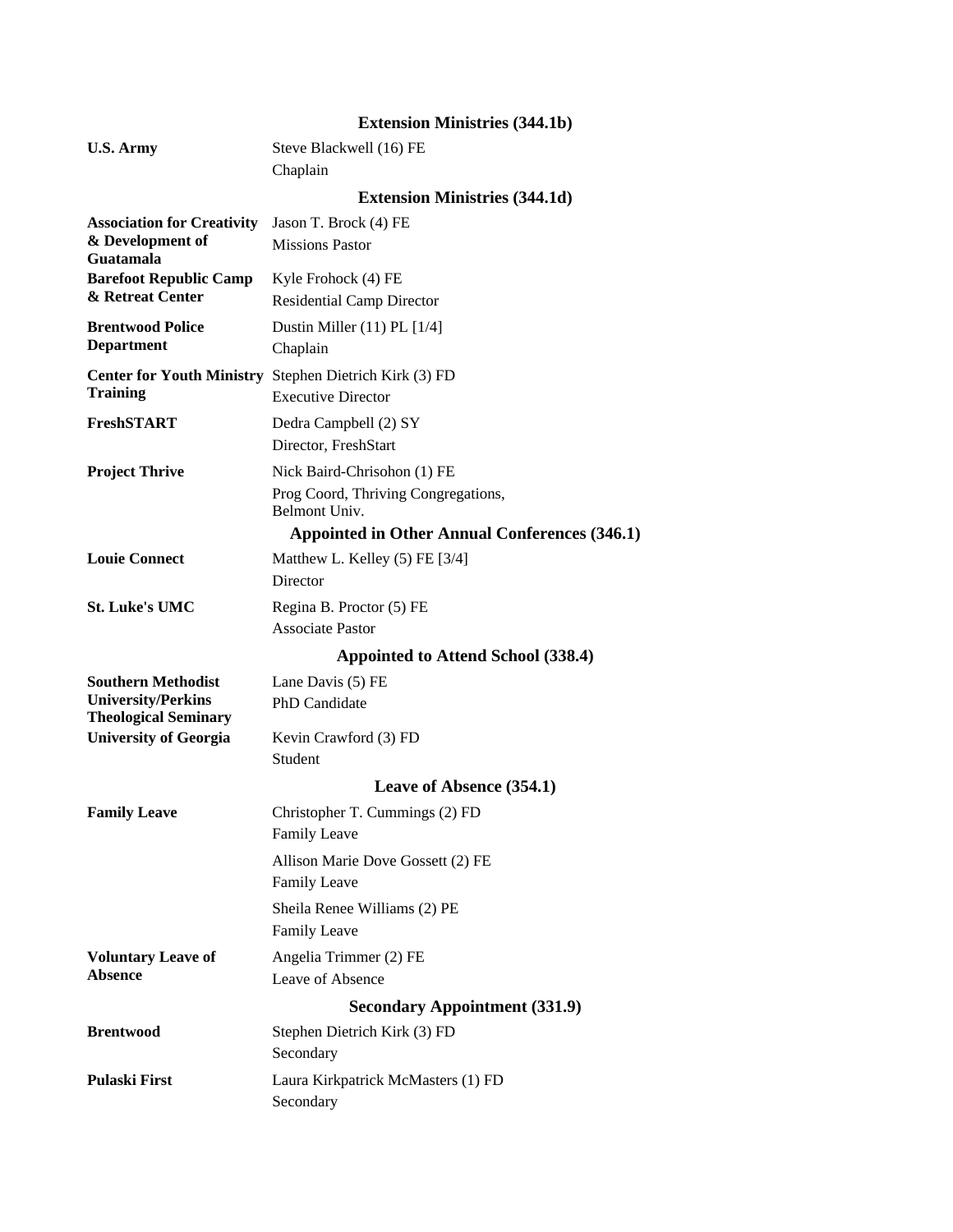#### **Metro District**

| <b>District Superintendent</b>        | Autura Eason-Williams (2) FE                                                                                    |
|---------------------------------------|-----------------------------------------------------------------------------------------------------------------|
| <b>Aldersgate-Asbury</b><br>(Memphis) | Goyo De la Cruz (7) OE<br><b>District Ministry Associate</b><br>Dell King (3) FE                                |
| <b>Antioch (Fayette Co.)</b>          | Lillie Fletcher (8) SY [1/4]                                                                                    |
| <b>Arlington</b>                      | Virginia Jones Finzel (2) RE [3/4]                                                                              |
| Atoka                                 | David C. Stewart (3) FE                                                                                         |
| <b>Bartlett</b>                       | Donna Spencer (1) PE<br><b>Associate Pastor</b><br>Dean Emerson (1) FE                                          |
| <b>Bolton-Macedonia</b>               | Josh McClurkan (3) FL                                                                                           |
| <b>Burdette</b>                       | Erin Elizabeth Beasley (2) FE                                                                                   |
| <b>Campground-Garland</b>             | David Horne (4) PL [3/4]                                                                                        |
| Capleville                            | Andy Thompson (1) PL                                                                                            |
| <b>Centenary</b>                      | Earnestine Hunt (2) PE<br><b>Associate Pastor</b><br>Roger A. Hopson (6) FE                                     |
| <b>Christ (Memphis)</b>               | Christopher Stoner Carter (9) FE<br><b>Associate Pastor</b><br>Paul Lawler (1) OE                               |
| <b>Clopton</b>                        | Kenneth S. Uselton $(8)$ RE $[1/2]$                                                                             |
| <b>Collierville</b>                   | Edward Royal Bromley, II (2) FE<br><b>Executive Pastor</b><br>Tondala Hayward (3) PE<br><b>Executive Pastor</b> |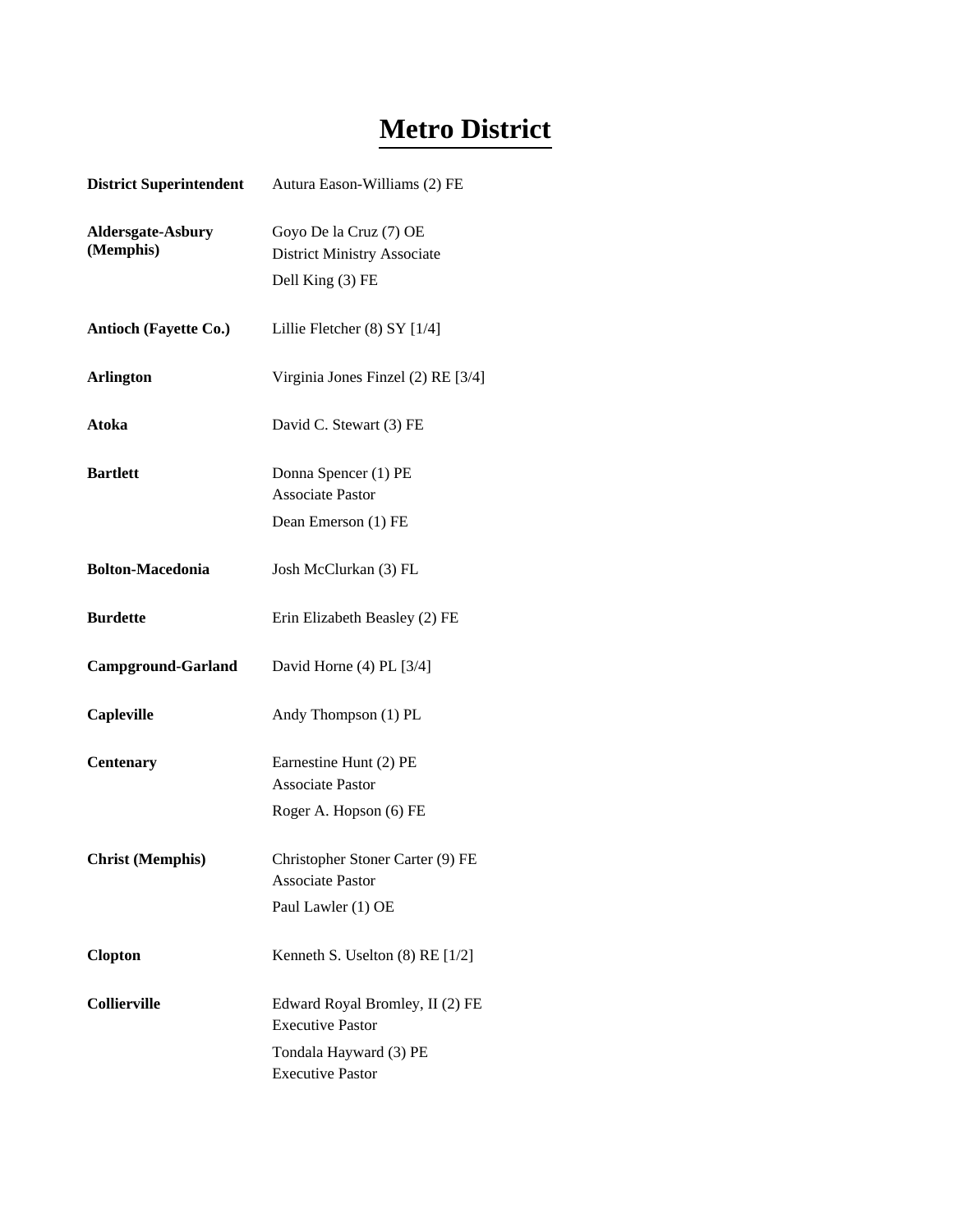| <b>Collierville</b>         | Deborah C. Suddarth (2) FE                             |
|-----------------------------|--------------------------------------------------------|
| <b>Colonial Park</b>        | Birgitte Thaarup French (1) FE                         |
| Covenant                    | Jathaniel Cavitt (1) FE                                |
| <b>Covington First</b>      | Michael Pence (3) FE                                   |
| <b>Eads-Chambers Chapel</b> | Roger L. Penn (1) RE                                   |
| <b>El Redentor</b>          | Luz Campos (7) OE                                      |
| <b>Ellendale</b>            | Gregory S Taylor (2) FE                                |
| <b>Elm Grove</b>            | Bryan Parker Talley (1) FL                             |
| <b>Embury</b>               | Larry N. Woodruff (1) FE                               |
| <b>Emmanuel</b>             | Charles Andrew Rambo (1) FE<br><b>Associate Pastor</b> |
|                             | Kevin P. Presley (23) FD                               |
|                             | Minister, Music and Worship                            |
|                             | K. Wade Cox (6) FE                                     |
| <b>Faith (Frayser)</b>      | Anthony E. Anderson (18) FE                            |
| Friendship                  | Tony Reeder $(7)$ PL $[3/4]$                           |
| <b>Germantown</b>           | Scott Alford (1) FE                                    |
|                             | <b>Executive Pastor</b>                                |
|                             | Timothy M. Carpenter (7) FE                            |
| Golden                      | Charles Gregory Elliott (17) PL [1/2]                  |
| <b>Good Shepherd</b>        | Carla Whitehorn (2) LM [1/4]                           |
| Grace                       | Martin G. McCain, Sr. (30) FE                          |
| <b>Grace Place</b>          | Diane M. Harrison (11) RL [3/4]                        |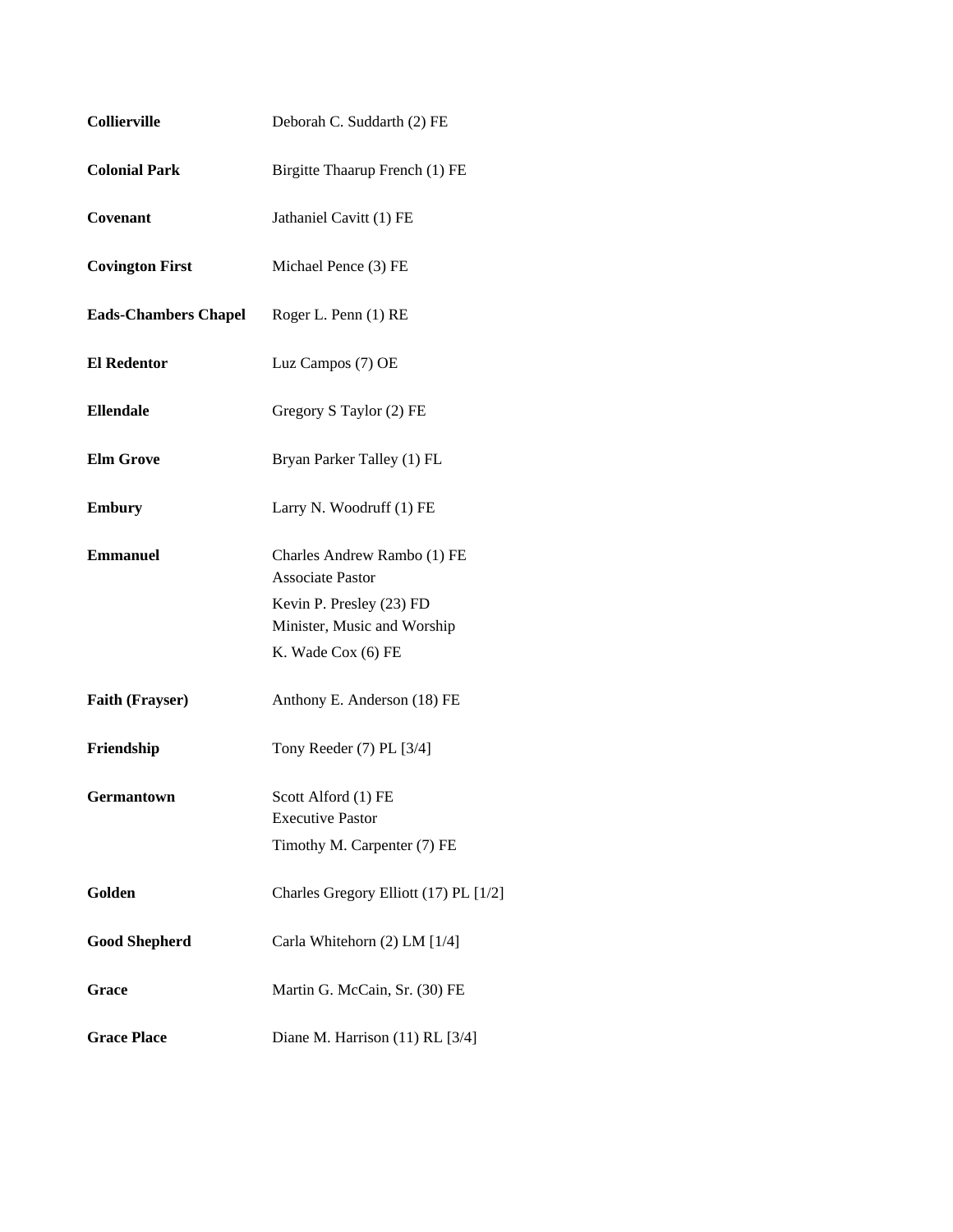| Gratitude                                                | William Larry Tubb (1) RE              |
|----------------------------------------------------------|----------------------------------------|
| <b>Hampton Memorial</b>                                  | Billy J. Harris (15) RE [1/2]          |
| <b>Heartsong</b>                                         | Chris Eaves (6) FE                     |
| <b>Jacob's Well</b>                                      | Milo Lumpkin (1) SY                    |
| <b>Maranata</b>                                          | Ronald M. Rivas (10) FL                |
| <b>Mason-Braden</b>                                      | Michael Lee Walker (3) PL [3/4]        |
| <b>Memphis First-Bluff City</b> Thomas Fuerst (1) FL     |                                        |
| <b>Millington First</b>                                  | Amanda Hartmann Westmoreland (2)<br>FE |
| <b>Mullins</b>                                           | Russell M Morrow, Sr. (1) FE           |
| <b>Munford First</b>                                     | William Robert Clark (3) FE            |
| <b>New Bethel</b>                                        | Jerome Scales, Jr. (1) FE              |
| New Salem-Pisgah (Tipton Mike Laxton (9) PL [1/2]<br>Co. |                                        |
| <b>Parks Chapel</b>                                      | Karen Wagenhals (2) PL [1/2]           |
| <b>Peace Tree</b>                                        | Kristofer Roof (8) FE                  |
| <b>Piperton</b>                                          | Robert C. Clark, Jr. (2) RL [3/4]      |
| <b>Poplar Grove</b>                                      | William D. Marler (2) RE [3/4]         |
| <b>Raleigh-Scenic Hills</b>                              | Aaron Dennis (1) FL                    |
| Randolph-Hopewell-Quito Richard H. Cook (4) FE           |                                        |
| <b>Rossville</b>                                         | J. Barry Henson $(3)$ RE $[1/2]$       |
| <b>Somerville First</b>                                  | Donald A. Van Voorhis (1) RL [3/4]     |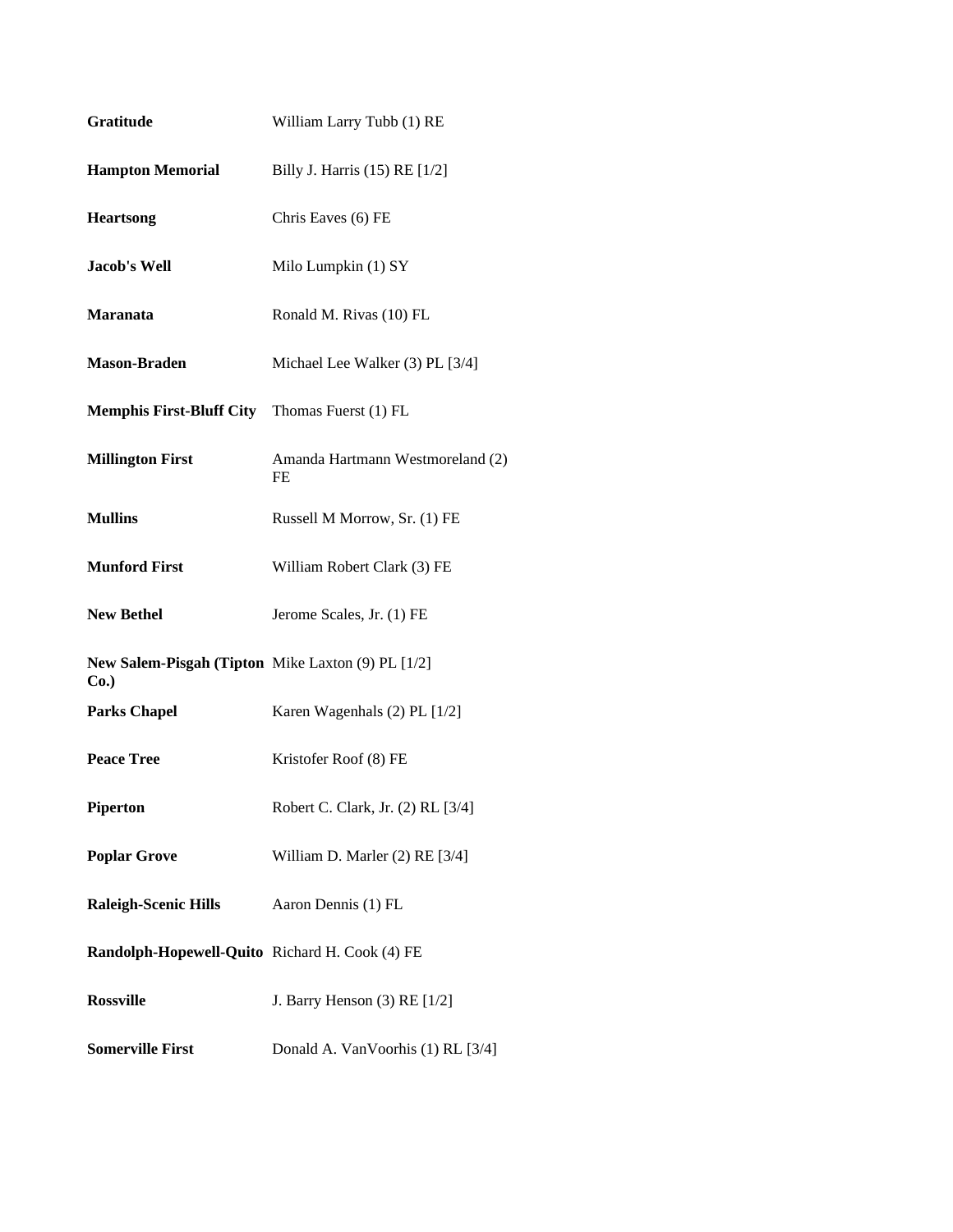| St. John's                           | Mimi White (6) FE                            |
|--------------------------------------|----------------------------------------------|
|                                      | <b>Associate Pastor</b>                      |
|                                      | Judith K. Hoffman (3) FE                     |
| <b>St. Luke's</b>                    | James Ross McKinney (7) FE                   |
| St. Mark's - Faith<br>(Oakland)      | Larry Chitwood (1) PE                        |
| <b>St. Matthew</b>                   | Kimberlynn Alexander (3) FL                  |
| <b>St. Paul</b>                      | Bradly Thomas (1) FE                         |
| <b>St. Stephen</b>                   | Debora Ann Christiansen (8) RE [3/4]         |
| <b>Tabernacle</b>                    | Brent Seay $(9)$ PL $[1/2]$                  |
| <b>Temple</b>                        | D'Leigh Harvell (8) PL [3/4]                 |
| <b>Trinity</b>                       | Sara Katherine Corum (6) FE                  |
| <b>Wesleyan Hills</b>                | Susan Mann Sharpe (14) RE [3/4]              |
|                                      | <b>Deacon Appointments (331.1a)</b>          |
| <b>St. Jude Children's</b>           | Christy Brown (2) PD                         |
| <b>Research Hospital</b>             | Chaplain                                     |
|                                      | <b>Deacon Appointments (331.1b)</b>          |
| <b>Methodist LeBonheur</b>           | Renee Dillard (5) FD                         |
| <b>Healthcare</b>                    | Counselor                                    |
|                                      | Jonathan Lewis (9) FD<br><b>Staff Deacon</b> |
| <b>Wesley Living</b>                 | Camille Waggaman Bradley (2) FD<br>Chaplain  |
|                                      | <b>Extension Ministries (344.1a1)</b>        |
| <b>Hannah's Hope</b>                 | Katrina Bell Morrison (17) FE                |
|                                      | <b>Executive Director</b>                    |
| <b>Wesley Foundation - U of</b><br>М | Morgan Stafford (5) SY<br>Campus Minister    |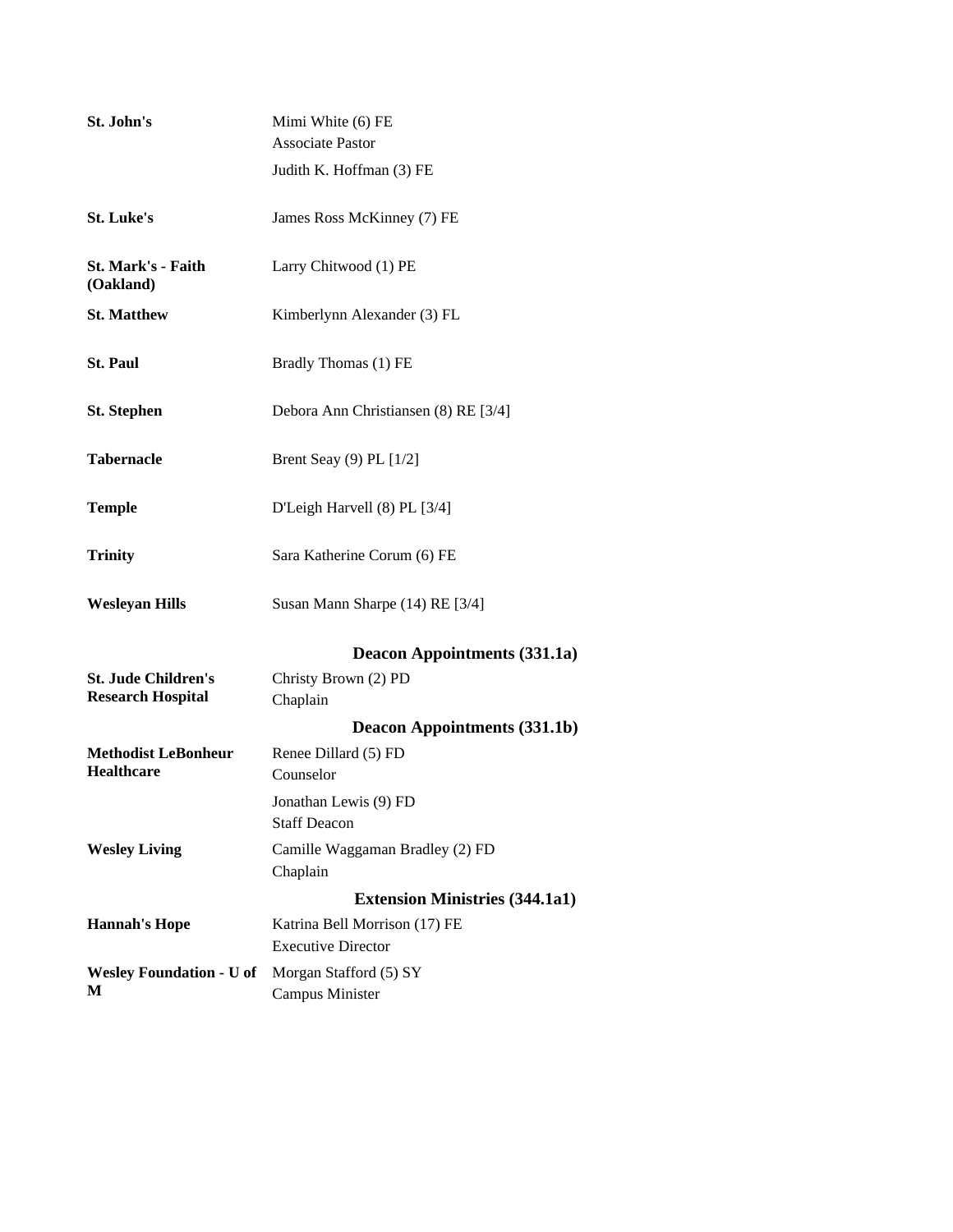|                             | <b>Extension Ministries (344.1a3)</b>                |
|-----------------------------|------------------------------------------------------|
| <b>Trezevent Manor</b>      | Julia Holmes McKenna (8) PM                          |
|                             | Chaplain                                             |
|                             | <b>Extension Ministries (344.1a4)</b>                |
| <b>Memphis Theological</b>  | $(12)$ Unknown                                       |
| <b>Seminary</b>             | Director                                             |
|                             | <b>Extension Ministries (344.1d)</b>                 |
| <b>Church Health Center</b> | G. Scott Morris (7) FE                               |
|                             | <b>Executive Director</b>                            |
| <b>Rebekah Gienapp</b>      | Rebekah Jordan Gienapp (2) FD                        |
| <b>Consulting</b>           | Deacon                                               |
|                             | <b>Appointed in Other Annual Conferences (346.1)</b> |
| <b>Appointed in Other</b>   | Mark G. Locke (8) FD                                 |
| <b>Annual Conference</b>    | Director, Music                                      |
|                             | Leave of Absence (354.1)                             |
| <b>Family Leave</b>         | Brett C. Blair (19) FE                               |
|                             | Family Leave                                         |
|                             | Dorree Jane Smith (10) DM                            |
|                             | Family Leave                                         |
| <b>Personal Leave</b>       | Emily Burch Alkema (3) FE                            |
|                             | Leave of Absence                                     |
|                             | Jamey D. Lee (3) FE                                  |
|                             | Leave of Absence                                     |
|                             | Shannon Dee Rogers Pryor (3) FD                      |
|                             | Leave of Absence                                     |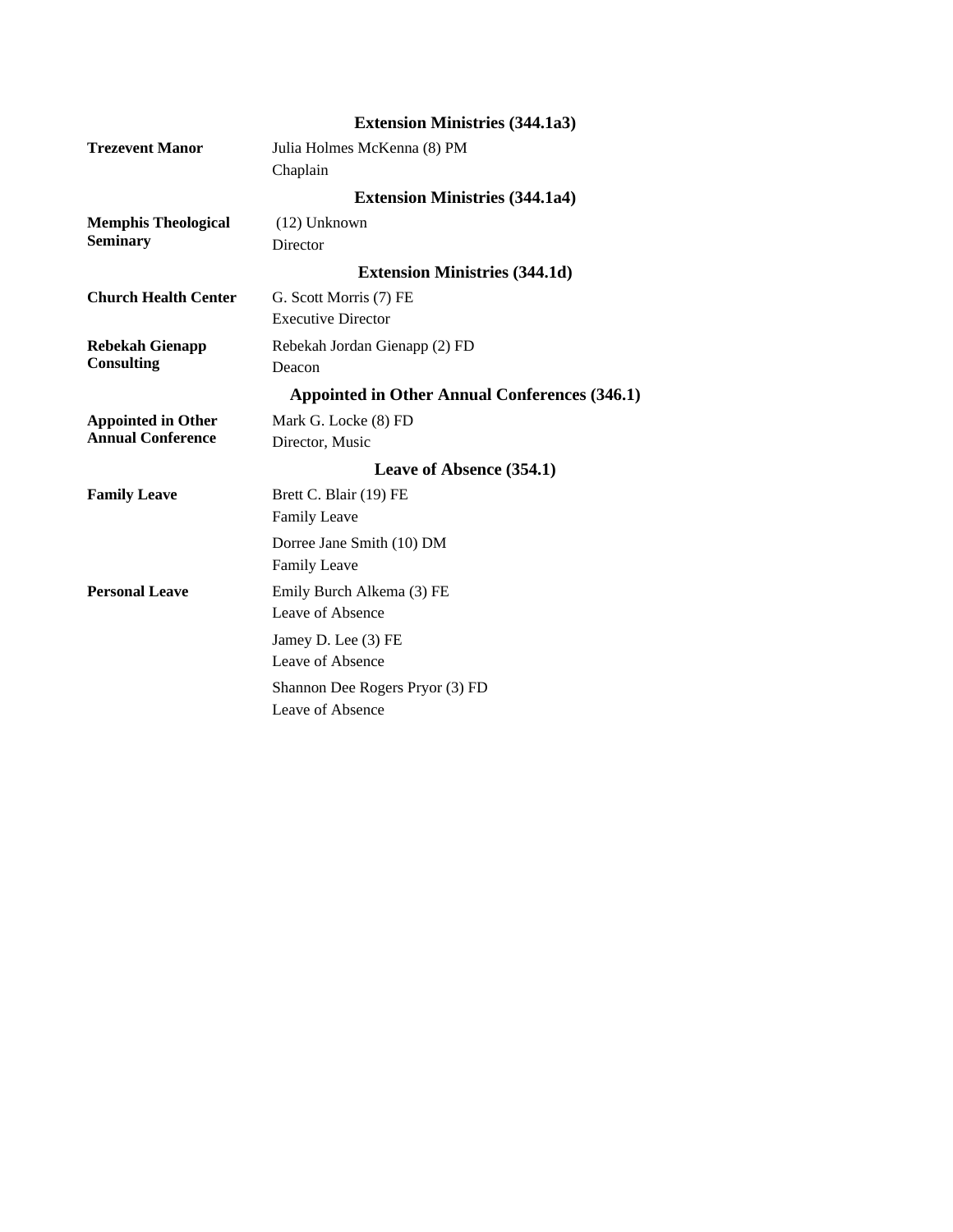# **Mississippi River District**

| <b>District Superintendent</b>                             | David Overall Weatherly (1) FE                             |
|------------------------------------------------------------|------------------------------------------------------------|
| <b>Alamo First</b>                                         | Brian David Griffith (1) PL [3/4]                          |
| Asbury-Hurricane Hill-St. Jim Willis Peyton (2) FL<br>Paul |                                                            |
| <b>Bells-Providence</b>                                    | Susie Riley $(5)$ PL $[3/4]$                               |
| <b>Bethesda-Curve</b>                                      | Jimmy Wallace $(15)$ RL $[1/2]$                            |
| <b>Blooming Grove,</b><br><b>Seminary</b>                  | James E. Smith $(6)$ RL $[1/2]$                            |
| <b>Brazil Circuit</b>                                      | Scott Hartman (5) PL [3/4]                                 |
| <b>Brownsville Circuit</b>                                 | Charles Michael Hutcherson (9) PL<br>$[1/2]$               |
| <b>Brownsville First</b>                                   | Sammy G. Tillman, Jr. (15) FD<br><b>Associate Minister</b> |
|                                                            | Luther Ray Chandler, Jr. (1) FE                            |
| <b>Center (Crockett)-Union</b>                             | Tim Rogers $(3)$ LM $[1/2]$                                |
| <b>Crockett Chapel-</b><br>Cunningham                      | Marita E. Burkeen (5) RA [1/2]                             |
| Dresden-Pisgah                                             | David Brad Jordan (3) FL                                   |
| Dyer First-Grier's Chapel Brent W. Porterfield (1) FE      |                                                            |
| <b>Dyersburg First</b>                                     | Mary Beth Bernheisel (4) FE                                |
| <b>Edith-Melville-New Hope</b>                             | Tommy McElyea (3) LM [1/2]                                 |
| <b>Eureka-Gates</b>                                        | Andy Brasfield (1) LM [1/2]                                |
| Faith-Mt.<br>Pleasant(Lauderdale)                          | Elizabeth Thomen (3) PL [1/2]                              |
| <b>Follis Chapel-Oak Grove</b>                             | Kenny Perry (11) PL [1/2]                                  |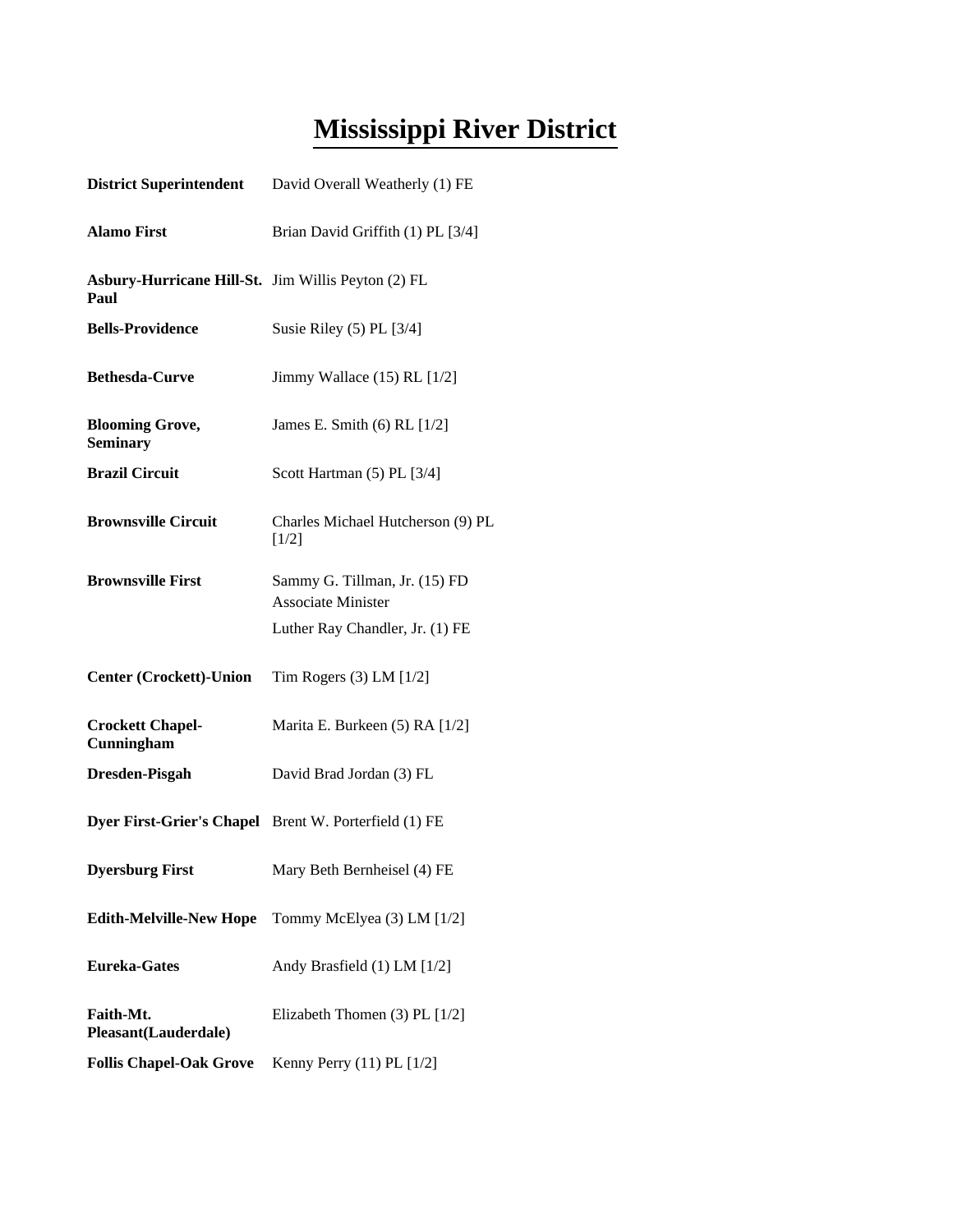| Friendship-Elizabeth                                                | Mary Ellen Cochran (2) LM [1/2]                             |
|---------------------------------------------------------------------|-------------------------------------------------------------|
| Gadsden                                                             | Colton Jones $(2)$ SY $[1/2]$                               |
| <b>Gleason First</b>                                                | James Alan Trull (6) FL                                     |
| <b>Greenfield-Sharon</b>                                            | Jamie Roney (2) SY $[1/2]$                                  |
| <b>Charge</b>                                                       | Griffins Chapel-Salem (N) Jonathan Wheeler $(2)$ LM $[1/2]$ |
| <b>Grove Hill Mt. Pleasant</b>                                      | Dale V. Mathis $(4)$ RE $[3/4]$                             |
| <b>Halls First-Lebanon</b>                                          | Donald F. Carver (5) FE                                     |
| <b>Harris</b>                                                       | Jo Nell Copeland (4) RL [1/4]                               |
| <b>Humboldt-Grace</b>                                               | Allen Grant $(1)$ OR $[1/2]$                                |
| <b>Kenton-Union Grove Ext.</b><br><b>Ministry</b>                   | James McEwen $(2)$ LM $[1/2]$                               |
| <b>Martin First</b>                                                 | Amanda Crice (2) FE                                         |
| <b>Marvins Chapel</b>                                               | Mildred Shumaker (4) LM [1/2]                               |
| <b>Maury City-Floyd's</b><br><b>Chapel</b>                          | Timothy Paris $(2)$ PL $[1/2]$                              |
| <b>McCabe-Freeman's</b><br><b>Chapel Charge</b>                     | Orrin A. Cowley, Sr. (6) FL                                 |
| <b>Milan First</b>                                                  | Ronnie Peck (2) FE                                          |
| <b>Moore's Chapel</b>                                               | Ben Rainey (4) RL $[1/4]$                                   |
| Mt. Zion (Obion Co)                                                 | James Darren Lee (3) FE [1/2]                               |
| <b>New Life</b>                                                     | James Paris, Jr. (2) RL [1/4]                               |
| Oak Hill (Weakley Co.)                                              | Cathy Barnett Smith (4) LM [1/2]                            |
| Palestine-Sorrells Chapel Ken Pullias (4) LM [1/4]<br><b>Charge</b> |                                                             |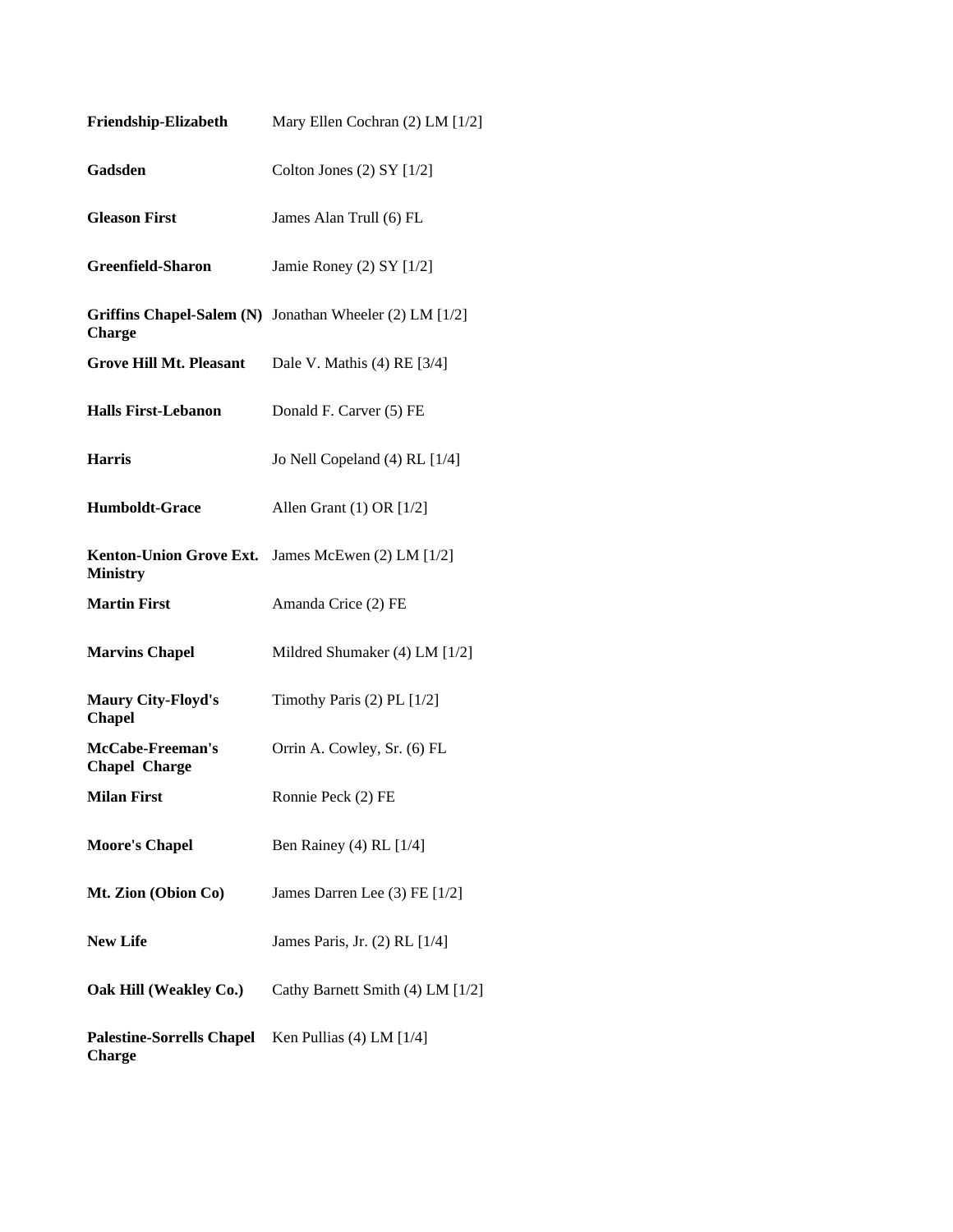| <b>Pleasant Valley-Shady</b><br>Grove                                                                                                                  | C. Terry English $(4)$ LM $[3/4]$                                 |
|--------------------------------------------------------------------------------------------------------------------------------------------------------|-------------------------------------------------------------------|
| <b>Ridgely-Tiptonville</b>                                                                                                                             | Barbara Eunice Blackmon-Fortune (5)<br>FE                         |
| <b>Ripley First</b>                                                                                                                                    | Lora Jean Gowan (4) FE                                            |
| <b>Rives-Central Union</b>                                                                                                                             | Walt W. Asher (1) SY [1/2]                                        |
|                                                                                                                                                        | Pam Puckett (1) LM [1/4]                                          |
| <b>Ross-Lighthouse</b>                                                                                                                                 | Richard S. Griffin (1) LM [1/2]                                   |
|                                                                                                                                                        | <b>Salem (E) - Walnut Grove</b> William "Dave" Logan (3) OR [1/2] |
| <b>South Fulton</b>                                                                                                                                    | Ken Smith $(3)$ LM $[1/2]$                                        |
|                                                                                                                                                        | Stanley's Chapel-Gardner Franklin L. Gardner (14) RL [1/2]        |
| <b>Stanton-Dancyville-</b><br>Springhill                                                                                                               | John Banks (10) PL [1/2]                                          |
| <b>Trenton</b>                                                                                                                                         | Phillip A. Cook $(1)$ RE $[1/2]$                                  |
| <b>Trinity</b>                                                                                                                                         | John English $(2)$ SY $[1/2]$                                     |
| Troy-Zion Western Obion David Harstin (2) PL [1/2]<br><b>Cooperative Parish (Troy,</b><br>Zion, Cobbs, Hornbeak,<br>Mt. Manuel, Obion<br><b>Chapel</b> |                                                                   |
|                                                                                                                                                        | Judd A. Mowery (2) RM [1/2]                                       |
|                                                                                                                                                        | Sally Goodman (1) SY [1/4]<br>Supply                              |
|                                                                                                                                                        | Pam Puckett (1) LM [1/4]<br>Supply                                |
| <b>Union Grove</b>                                                                                                                                     | Amy Barcroft (1) SY [1/4]                                         |
|                                                                                                                                                        | Carrie Call (1) SY [1/4]                                          |
|                                                                                                                                                        | David Overton (1) SY [1/4]                                        |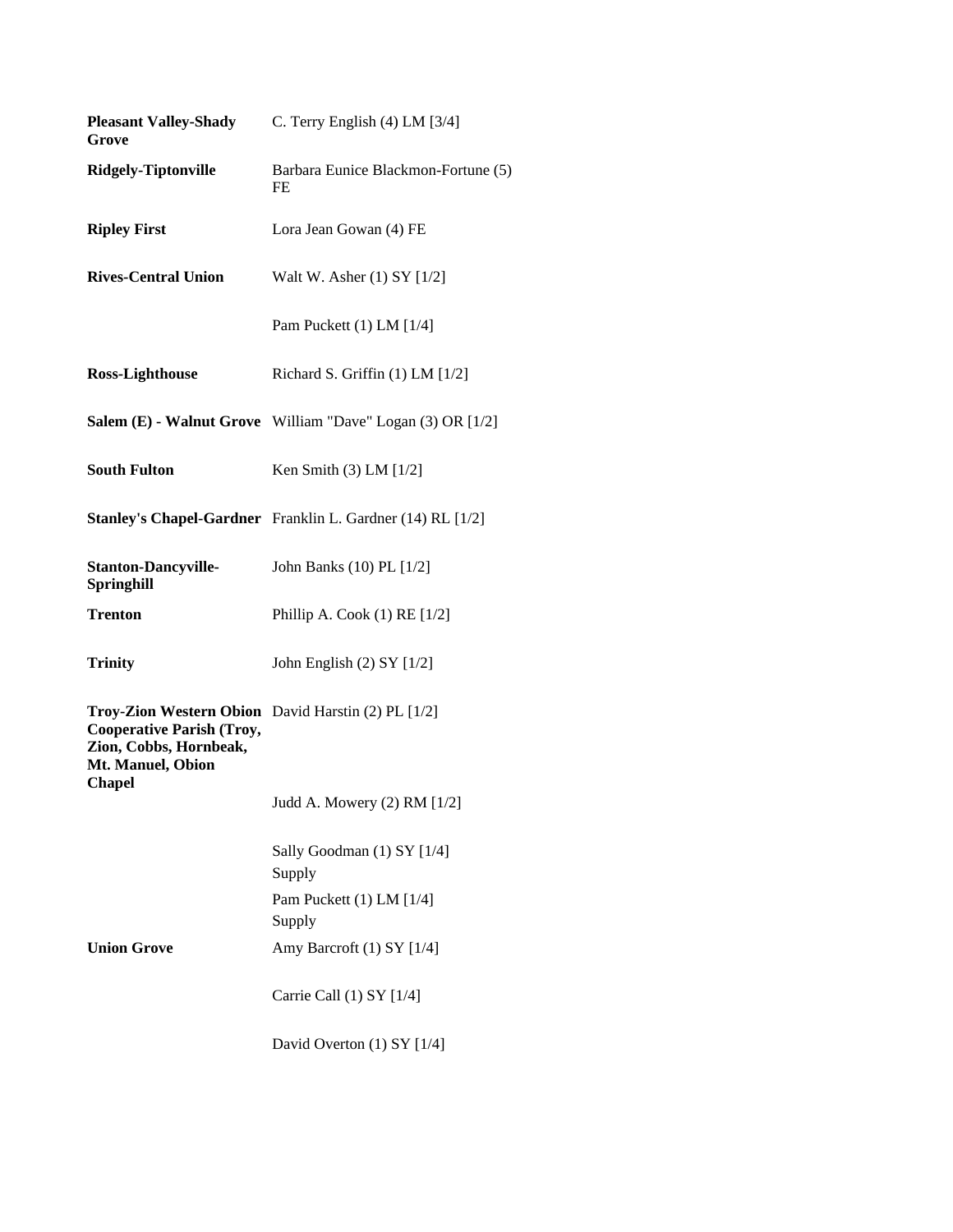| <b>Union Grove</b>           | Sarah Poole $(1)$ SY $[1/4]$          |
|------------------------------|---------------------------------------|
|                              | <b>Extension Ministries (344.1a1)</b> |
| <b>Wesley Foundation UTM</b> | Samuel Chambers (2) PE                |
|                              | Campus Minister                       |
|                              | <b>Medical Leave Non-Retired</b>      |
| <b>Medical Leave (356)</b>   | Harold Quincy Evans, Sr. (12) FE      |
|                              | Medical Leave                         |
|                              | <b>Family Leave (354.2b)</b>          |
| <b>Family Leave</b>          | Derek W. White (2) FE                 |
|                              | <b>Family Leave</b>                   |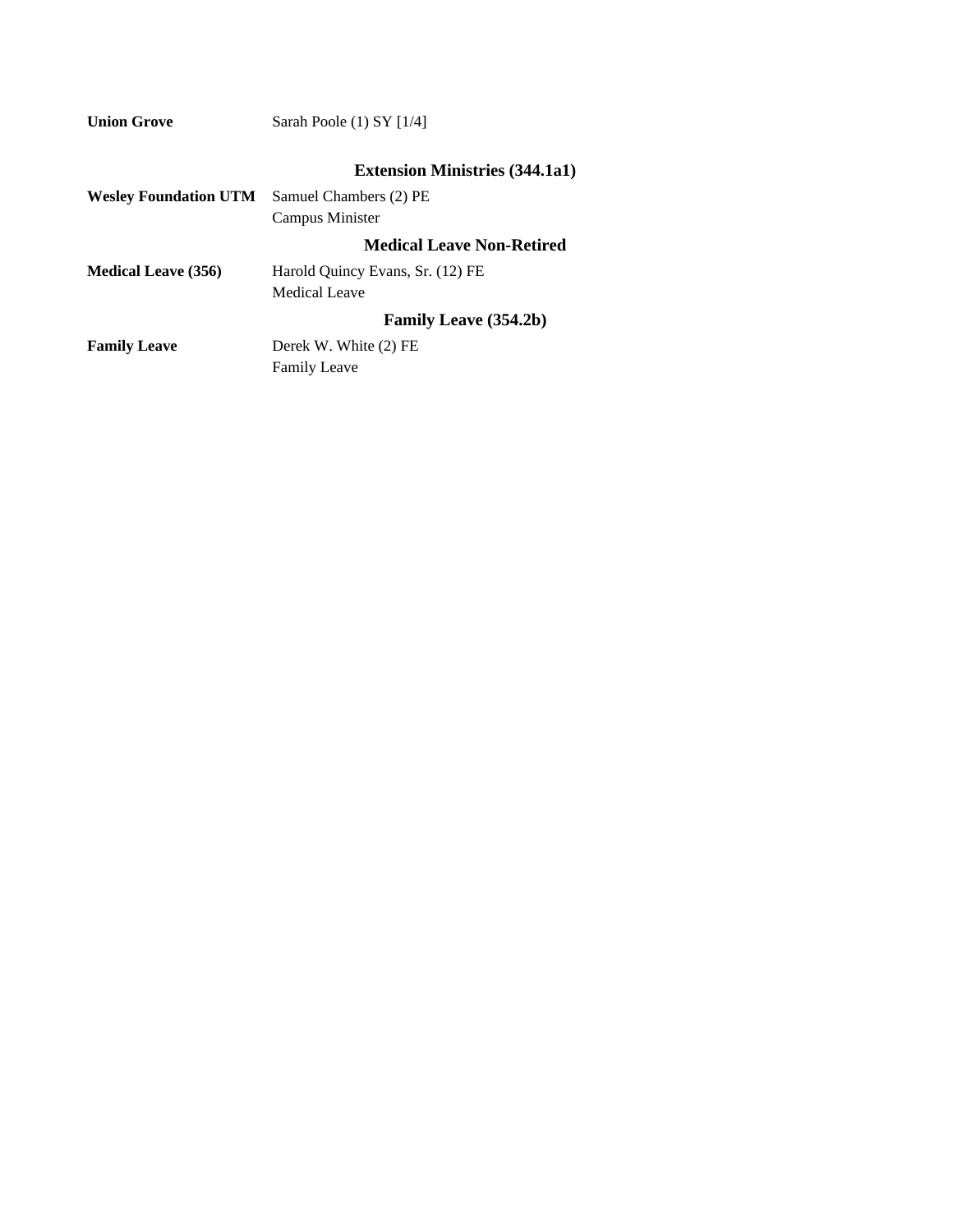### **Purchase District**

| <b>District Superintendent</b>                                        | Nancy E. Johnston Varden (2) FE         |
|-----------------------------------------------------------------------|-----------------------------------------|
| <b>Arcadia</b>                                                        | Sherry Golightly (3) LM [1/2]           |
| Arlington-Lovelaceville                                               | Keith Osborne (6) PL [3/4]              |
| <b>Bandana-Oscar</b>                                                  | Bob Cain (4) FL                         |
| <b>Barlow</b>                                                         | Cindy Engelhardt (2) SY [1/4]           |
| <b>Bethlehem-Lynnville</b>                                            | Debbie Williams (10) PL [1/2]           |
| <b>Briensburg</b>                                                     | William H. Lawson, Jr. $(8)$ RL $[1/4]$ |
| <b>Broadway</b>                                                       | Justin T. Ramer (1) FE                  |
| <b>Burnetts Chapel-Trinity</b><br>(Graves)-St. Paul                   | Dennis Vance, Jr. (1) FE                |
| <b>Calvert City</b>                                                   | John Clellan Purdue (2) FE              |
| Cayce-Crutchfield                                                     | James G. Wolfgang (2) RE                |
| Christ-Symsonia                                                       | Mark Stephens (3) LM                    |
| <b>Church Grove-Maple</b><br><b>Spring-Union Ridge-Third</b>          | Samantha J. Hall (2) FL                 |
| <b>Place Ministries</b><br><b>Clinton First-Oakwood</b>               | Tim W. Escue (2) FL                     |
| <b>Coldwater</b>                                                      | Timothy R. Palmer $(14)$ PL $[1/2]$     |
| <b>Concord</b>                                                        | Brian K. Nance (1) OF                   |
| <b>Corinth-Owens Chapel</b>                                           | Randel E. Story (6) PL [3/4]            |
| <b>Dexter Hardin-</b><br><b>Independence-Russell</b><br><b>Chapel</b> | Richard L. Burkeen (1) PL [3/4]         |
| <b>Fountain Avenue</b>                                                | Eddie Smith $(5)$ PL $[1/2]$            |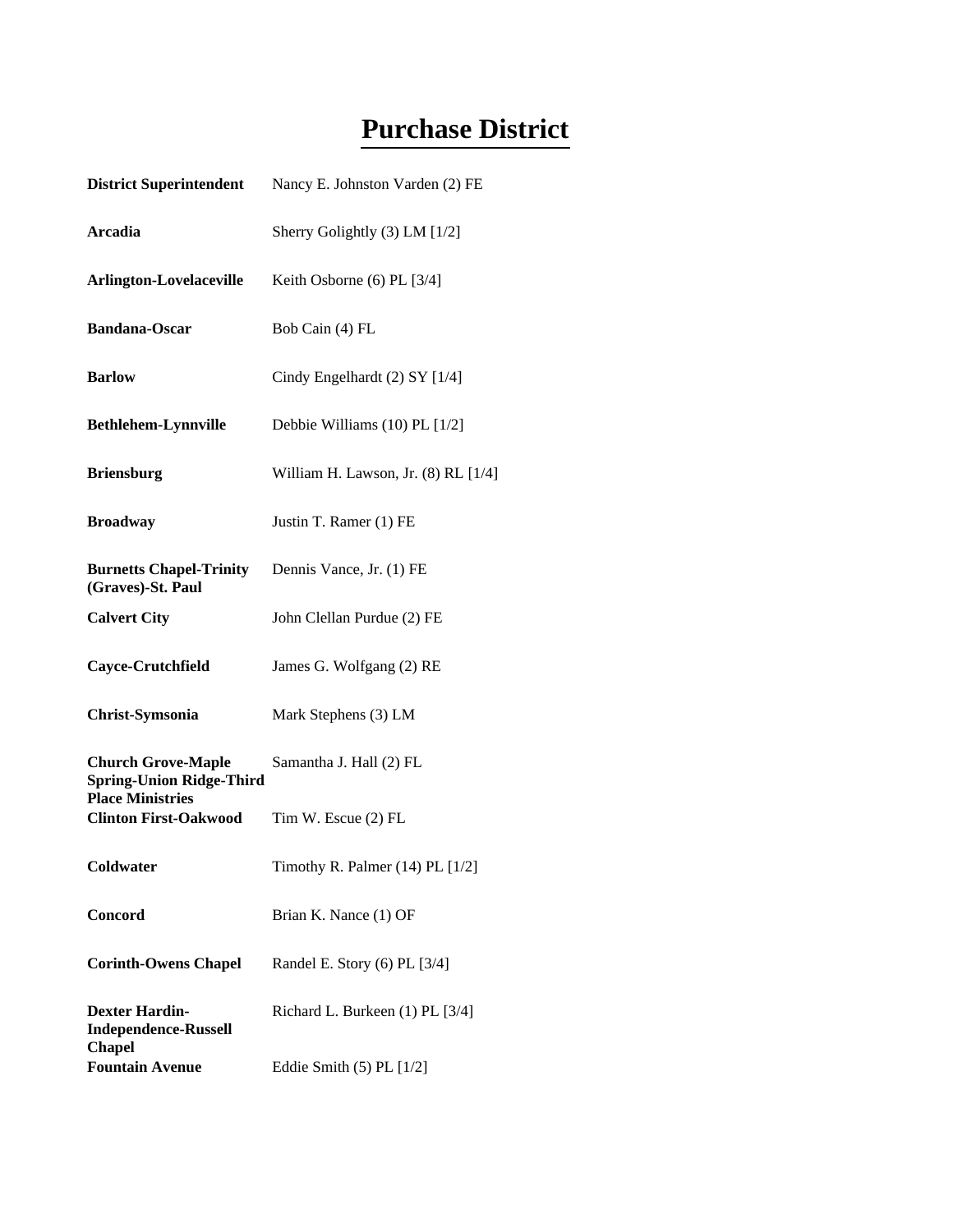| <b>Fulton First</b>                                          | Susan M. Engle (2) FL                                                           |
|--------------------------------------------------------------|---------------------------------------------------------------------------------|
| <b>Grace-Pleasant Hill</b>                                   | John Carroll (3) FL                                                             |
| <b>Hickman First-Beech</b><br><b>Grove Ext. Ministry</b>     | John G. Varden (2) FE                                                           |
| Kevil                                                        | James Guyette (5) SY [1/4]                                                      |
| <b>Kirksey-Goshen</b>                                        | April D. Arnold (5) FL                                                          |
| <b>Lone Oak</b>                                              | Connor Williams (2) PE                                                          |
| <b>Martins Chapel</b>                                        | David B. Russell $(2)$ RE $[1/2]$                                               |
| <b>Masons Chapel-Good</b><br><b>Shepherd</b>                 | Steven T. Howe (1) FL                                                           |
| <b>Massac-Lebanon</b>                                        | John R. Smithmier (10) PL [3/4]                                                 |
| <b>Mayfield First</b>                                        | Joseph A. Reed (6) FE                                                           |
| <b>McKendree</b> (Graves)-<br><b>Pleasant Grove (Graves)</b> | Richard K. Dowdy (13) PL [3/4]                                                  |
|                                                              | McKendree (McCracken) William N. Miller, Jr. (8) RL [1/2]                       |
| <b>Milburn</b>                                               | Kevin Paschall (1) SY [3/4]                                                     |
| Mt. Carmel                                                   | Jim Capps $(3)$ LM $[1/4]$                                                      |
| <b>Murray First</b>                                          | Jim Stahler $(5)$ RL $[1/2]$<br>Minister, Family Ministries<br>Jeff Rudy (4) FE |
| Oakland                                                      | Rebecca Purdue (2) SY [1/4]                                                     |
| <b>Oakton</b>                                                | Laura Vincent $(7)$ LY $[1/4]$                                                  |
| <b>Palestine (Calloway)</b>                                  | To Be Supplied                                                                  |
| <b>Palestine (McCracken)-</b><br><b>New Liberty</b>          | Jonathan Althoff (1) FL                                                         |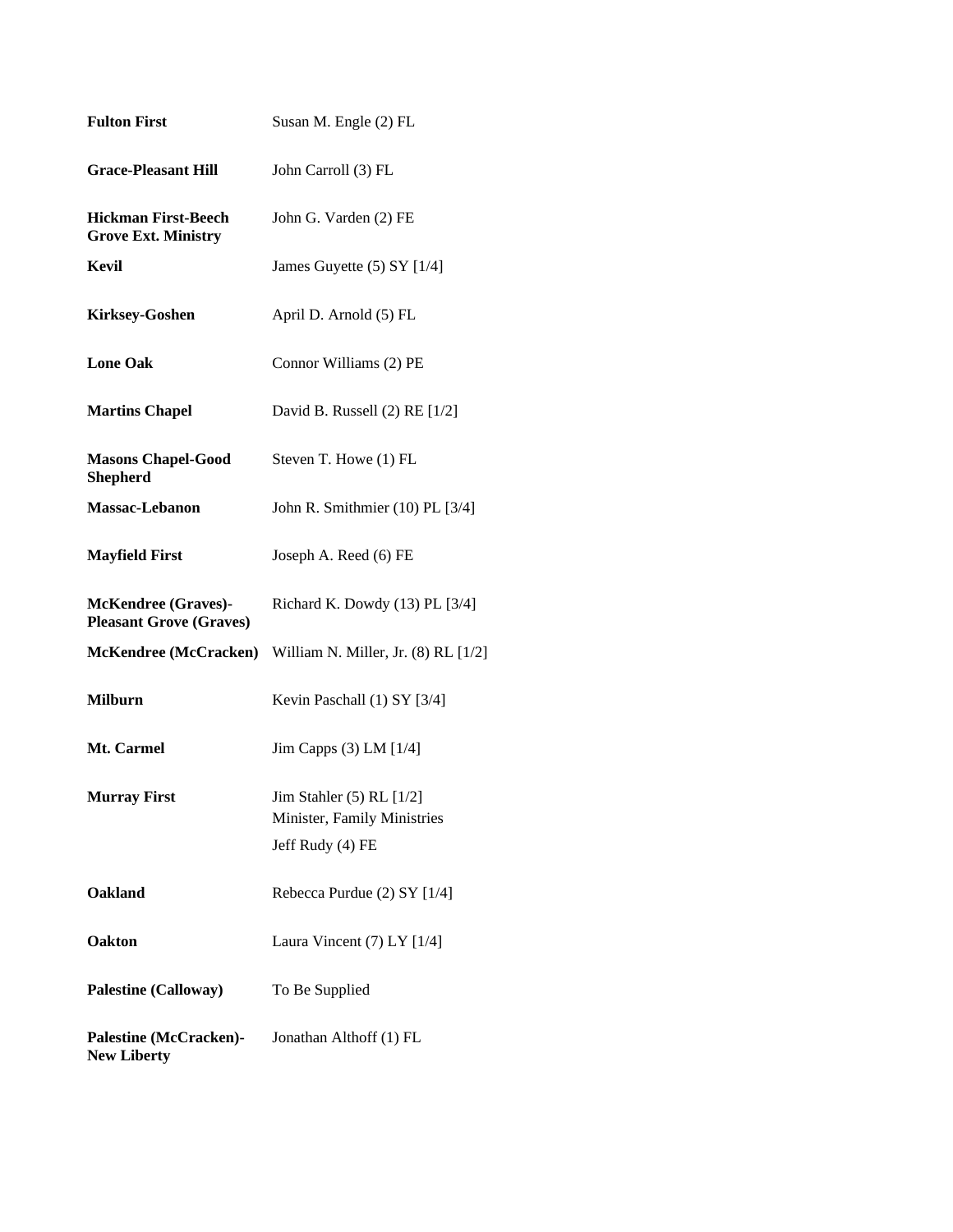| Palma                                                   | Carlton Bodine (4) OR [1/2]                   |
|---------------------------------------------------------|-----------------------------------------------|
| Pleasant Grove (Marshall) Keith Long (4) FE             |                                               |
| <b>Pryorsburg-Mount Olive</b>                           | Curtis W. Goode $(3)$ LM $[1/4]$              |
| <b>Reidland</b>                                         | Katie Minnis (1) PE                           |
| <b>South Pleasant Grove</b>                             | David M. Allbritten (5) FL                    |
| <b>Trinity (McCracken Co.)</b>                          | David M. Garrett (2) FE                       |
| <b>Wesley-Mt. Pleasant</b>                              | Stephen L. Webb (9) RL [1/4]                  |
|                                                         | <b>Deacon Appointments (331.1c)</b>           |
| <b>Reidland</b>                                         | Amy Martin $(5)$ FD $[1/2]$                   |
|                                                         | Minister, Music                               |
|                                                         | <b>Extension Ministries (344.1a)</b>          |
| <b>Purchase District</b>                                | Joseph L. Hansen (1) FE                       |
|                                                         | District Project Manager                      |
|                                                         | <b>Extension Ministries (344.1a1)</b>         |
| <b>Nashville Area Episcopal</b>                         | Robert D. Martin (3) FE                       |
| <b>Office</b>                                           | <b>Assistant to Bishop</b>                    |
| <b>Wesley Foundation MSU</b>                            | April D. Arnold (1) FL [1/4]                  |
|                                                         | <b>Campus Minister</b>                        |
|                                                         | <b>Extension Ministries (344.1a3)</b>         |
| <b>Union College</b>                                    | Russell B. Sisson (26) FE                     |
|                                                         | Professor                                     |
|                                                         | <b>Medical Leave Non-Retired</b>              |
| <b>Medical Leave (356)</b>                              | Joe D. Thorn $(3)$ FE                         |
|                                                         | <b>Medical Leave</b>                          |
|                                                         | Appointed in Other Annual Conferences (346.1) |
| <b>Appointed in Another</b><br><b>Annual Conference</b> | W. Ryan Boatright (2) FE                      |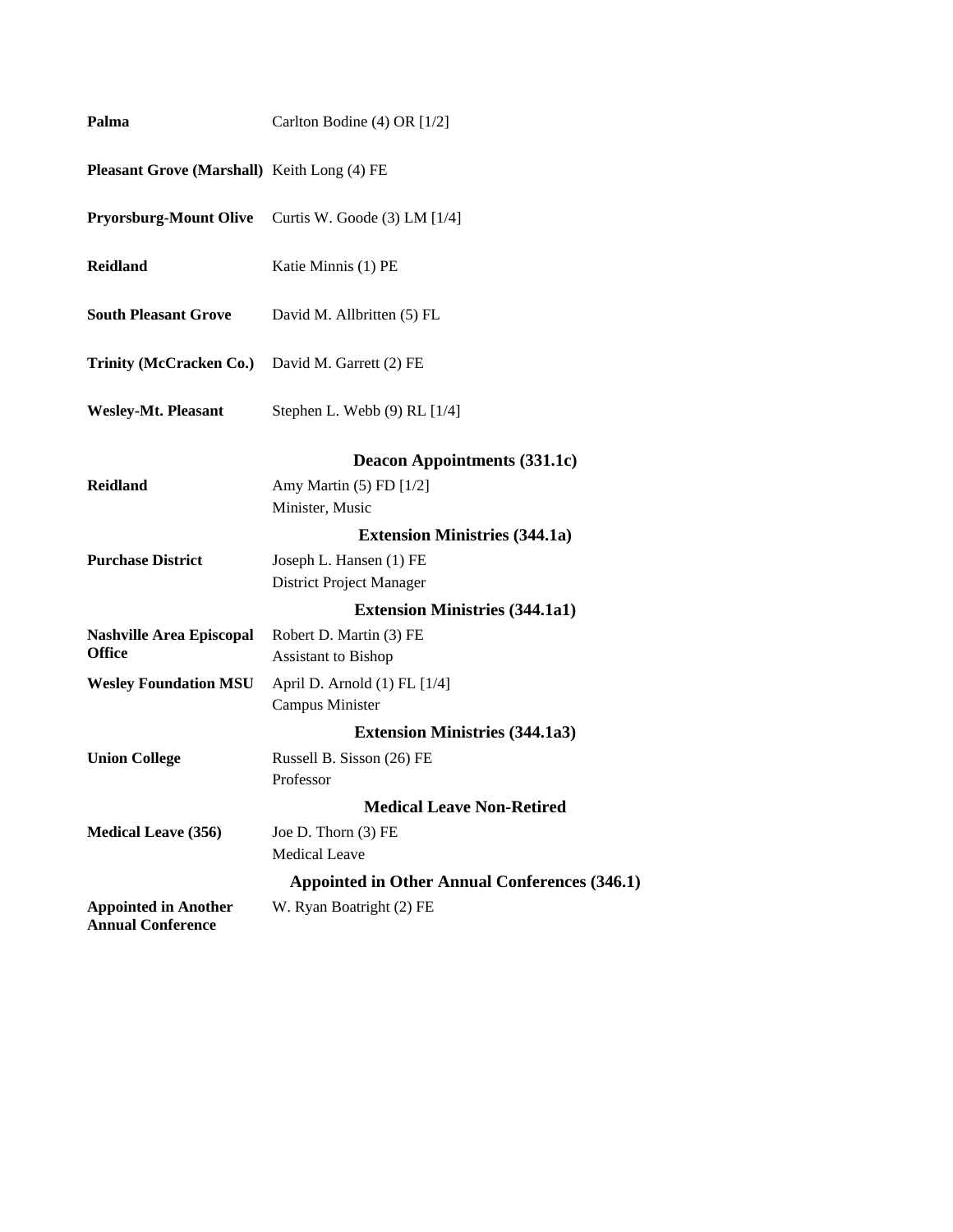## **Red River District**

| <b>District Superintendent</b>                   | Patricia D. Freudenthal (4) FE                                                                   |
|--------------------------------------------------|--------------------------------------------------------------------------------------------------|
| <b>Antioch Charge</b>                            | Ben Falls (10) FL                                                                                |
| <b>Asbury-Mt. Carmel</b>                         | Nathaniel D Partee (3) PE                                                                        |
| <b>Ashland City</b>                              | Roberta Beck Martin (3) FE                                                                       |
| <b>Bascom-Glenwood</b>                           | Larry M. McGranahan (1) RE [1/4]                                                                 |
| <b>Belle Meade</b>                               | Gracie Dugan (8) FD [3/4]<br>Associate Pastor, Children & Families<br>Samantha McGlothlin (3) FE |
| <b>Bellevue</b>                                  | Debra R. Tyree (5) FD<br>Minister, Worship & Mission<br>Brian Marcoulier (7) FE                  |
| <b>Bethel-Woodlawn</b>                           | Richard Wesley (2) FL                                                                            |
| <b>Bethlehem</b>                                 | Rose Marie Taylor (1) FL                                                                         |
| <b>Braden</b>                                    | Sheila Peters (6) PL [1/4]                                                                       |
| <b>Brewer's Chapel</b>                           | Penny Kirby-Stratton (6) FL                                                                      |
| <b>Bumpus Mills</b>                              | Glenn Byrd (7) PL [1/4]                                                                          |
| <b>Centenary-New Bethel</b>                      | Zenola Diggs $(3)$ PL $[1/2]$                                                                    |
| <b>Central-Mt. Pleasant</b>                      | Michael R. Guertin (8) FL                                                                        |
| <b>Circle of Grace Prison</b><br><b>Ministry</b> | Sandra Parrish Shawhan (7) RE [1/2]                                                              |
| <b>Clark Memorial</b>                            | Toi M. King (2) FE                                                                               |
| <b>Clarksville First</b>                         | Jim Speight $(3)$ SY $[1/2]$                                                                     |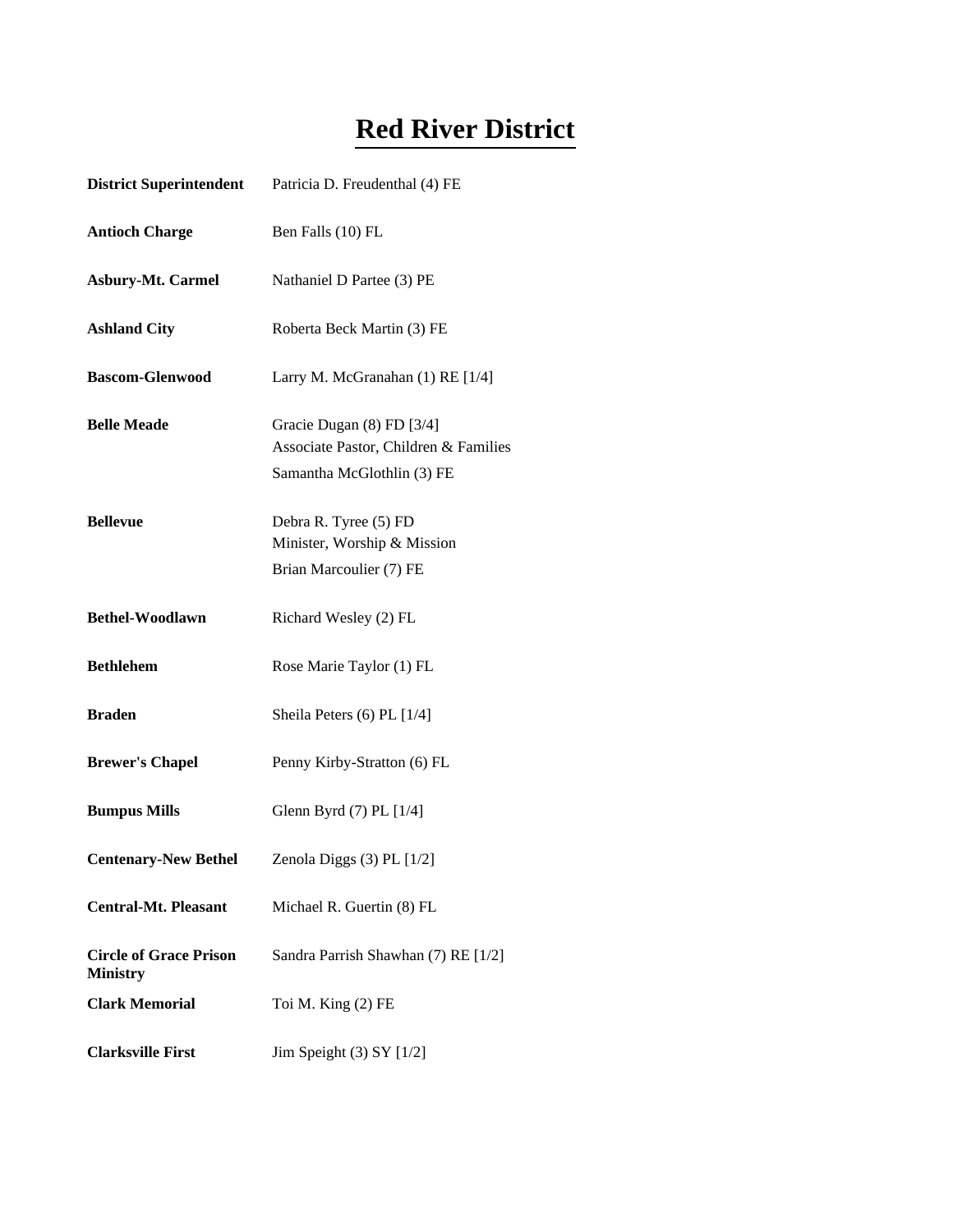| <b>Craggie Hope</b>                        | Levi Hamilton $(2)$ PL $[1/4]$                                                                                   |
|--------------------------------------------|------------------------------------------------------------------------------------------------------------------|
| <b>Cumberland Furnace</b><br><b>Charge</b> | Mary Joe Harvey $(2)$ PL $[1/4]$                                                                                 |
| <b>Denton's Chapel</b>                     | Trisha Biggs $(1)$ SY $[1/4]$                                                                                    |
| <b>Dickson First</b>                       | Edgar L White (4) FE                                                                                             |
| <b>Dickson Parish</b>                      | James D. Hamilton (2) FE                                                                                         |
| <b>Dixon Memorial</b>                      | Marilyn E. Thornton $(2)$ FE $[1/2]$                                                                             |
| <b>Ebenezer</b> (Hustburg)                 | Ryne Lee (1) FL                                                                                                  |
| Eno                                        | Ann Collins $(2)$ PL $[1/4]$                                                                                     |
| Erin                                       | Jamie Mandrell (3) FL                                                                                            |
| Fellowship                                 | Bobby Charles Martin, II (3) RL [1/4]                                                                            |
| <b>Forest Street</b>                       | Haley Robinson (4) FE                                                                                            |
| <b>Fort Donelson Memorial</b>              | William B. Lyle (3) FL                                                                                           |
| <b>Gordon Memorial</b>                     | Velma Thomas-Parker (1) FD [1/4]<br>Pastor, Community<br>Engagement/Congregational Care<br>Paula B. Smith (4) FE |
| <b>Greenville</b>                          | To Be Supplied                                                                                                   |
| Greenwood Chg.                             | Hess "Doc" Hall (9) SY [1/2]                                                                                     |
| <b>Hilldale</b>                            | Stephen Sauls (5) FE                                                                                             |
| <b>Hobson</b>                              | Vernon H. Dixon, Jr. (8) PL [3/4]                                                                                |
| Iglesia Metodista<br><b>Ebenezer</b>       | Myriam Cortes (6) FL                                                                                             |
| <b>Indian Mound</b>                        | To Be Supplied                                                                                                   |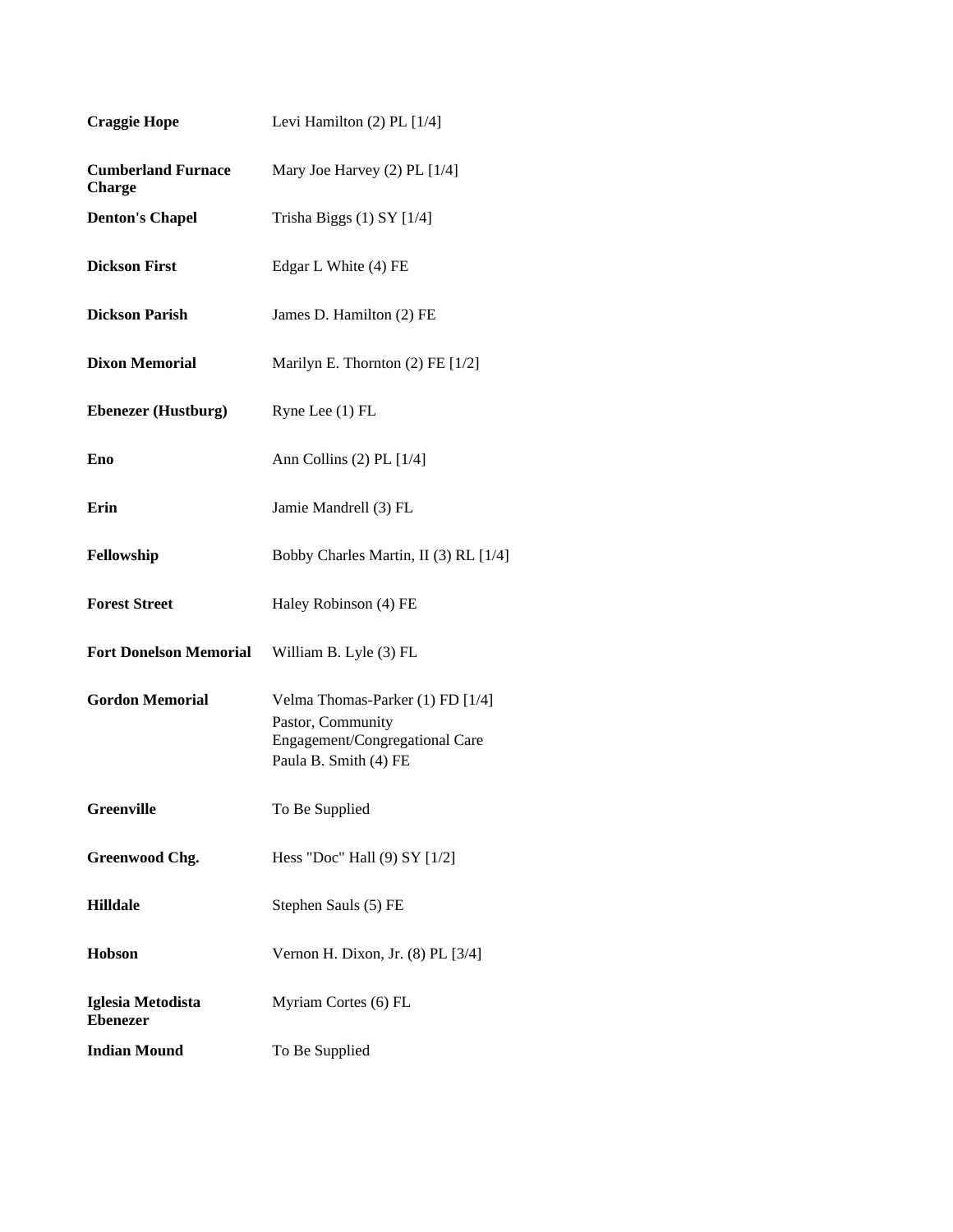| Jordonia/Monroe Street  | Rosemary Brown (28) RE [1/2]                                                                                                                      |
|-------------------------|---------------------------------------------------------------------------------------------------------------------------------------------------|
| <b>Kingston Springs</b> | Steven B. Angus $(1)$ RE $[1/2]$                                                                                                                  |
| <b>Madison Street</b>   | Valarie James (4) PL [1/2]<br>Associate Pastor, Congregational Care<br>Jared Wilson (18) FD<br>Senior Associate Pastor<br>Harriet J. Bryan (6) FE |
| <b>Marion</b>           | Phil Ross $(6)$ RE $[1/4]$                                                                                                                        |
| <b>McEwen First</b>     | Donald D Law (1) FL                                                                                                                               |
| <b>McKendree</b>        | Stephen Handy (14) FE                                                                                                                             |
| Mt. Lebanon             | Joyce Lighari (10) PL [1/2]                                                                                                                       |
| Mt. Zion                | Ernie Arnold $(2)$ SY $[1/2]$                                                                                                                     |
| <b>Neptune</b>          | To Be Supplied                                                                                                                                    |
| <b>New Johnsonville</b> | Sylvia Newman Cagle (2) PL [1/2]                                                                                                                  |
| <b>New Providence</b>   | David Evans (2) PL [1/2]                                                                                                                          |
| <b>Oakwood</b>          | Betty Meriwether (4) SY [1/4]                                                                                                                     |
| Palmyra                 | Kathy McLendon (5) SY [1/4]                                                                                                                       |
| Paul's - Lockhart's     | Carolyn Nobling (2) RL [1/4]                                                                                                                      |
| Pegram                  | Denise Settle (1) FL                                                                                                                              |
| Pisgah                  | Caroline E. Farmer (4) AM                                                                                                                         |
| <b>Pleasant View</b>    | Jeff C Weaver (1) FL                                                                                                                              |
| <b>Sailor's Rest</b>    | To Be Supplied                                                                                                                                    |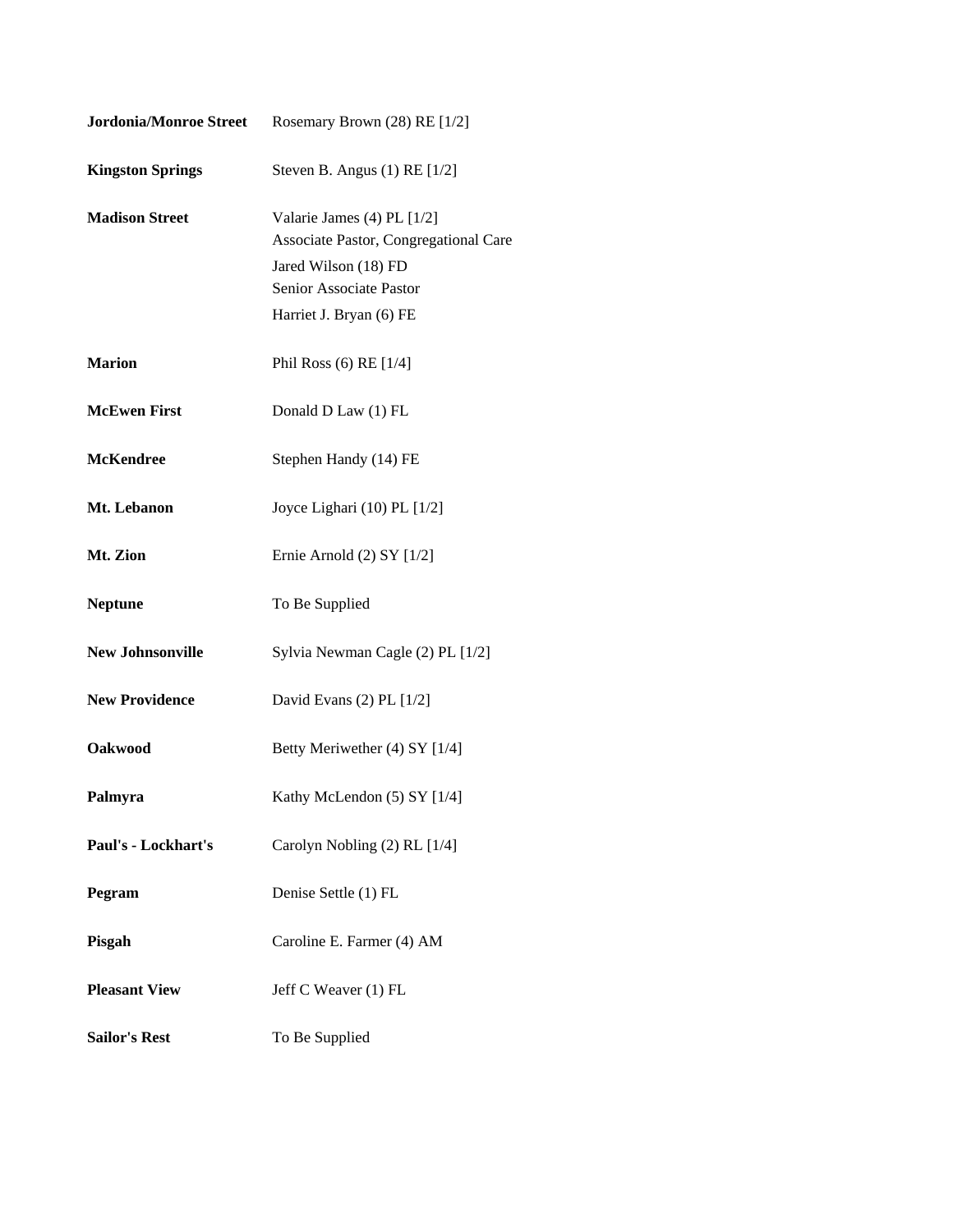| <b>Sango</b>                                        | Dane van Eys (3) FE                       |
|-----------------------------------------------------|-------------------------------------------|
| Scottsboro                                          | Zach Richards (1) SY [1/4]                |
| <b>Southside Charge</b>                             | Lucretia Campbell (2) FL                  |
| <b>St. Bethlehem</b>                                | Corrie B Alexander-Willette (2) FE        |
| St. John's                                          | Sandra M. Griggs (2) RE [1/2]             |
| <b>Sycamore</b>                                     | Joseph Finn $(2)$ SY $[1/4]$              |
| <b>Taylor's Chapel</b>                              | Donald E. Bailey (3) RE [1/4]             |
| <b>Tennessee Ridge Charge</b>                       | Beverly Dycus (20) SY [1/4]               |
|                                                     | Samuel Wallace (1) SY [1/4]               |
| <b>Waverly First</b>                                | Christopher Thompson (1) OF               |
| <b>White Bluff-Burns</b>                            | William Eric Limbo (3) FE                 |
| <b>Wilee's Chapel</b>                               | Martha Joye Sample (1) SY [1/4]           |
| <b>Wyatt's Chapel Charge:</b><br><b>New Haven</b>   | Glenn Byrd $(1)$ PL $[1/4]$               |
| <b>Wyatt's Chapel Chg:</b><br><b>Wyatt's Chapel</b> | To Be Supplied                            |
| <b>Yellow Creek Circuit</b>                         | Carol Miller (17) SY [1/4]                |
|                                                     | <b>Deacon Appointments (331.1a)</b>       |
| <b>Barefoot in Church</b>                           | Nancy Speas (4) FD<br>Freelance Developer |
|                                                     |                                           |

|                                            | <b>Freelance Developer</b>                                              |
|--------------------------------------------|-------------------------------------------------------------------------|
| Dept                                       | <b>Davidson County Sheriff's</b> Velma Thomas-Parker (1) FD<br>Chaplain |
| <b>Goodwill Industries</b><br>Middle TN    | Katie S. Woodard (3) FD<br>Executive Assistant                          |
| Matthew 25                                 | Jedediah Hanes (3) FD<br>Director of Operations                         |
| <b>Wesley College</b><br><b>Foundation</b> | Eric Soard (1) FD<br><b>Executive Director</b>                          |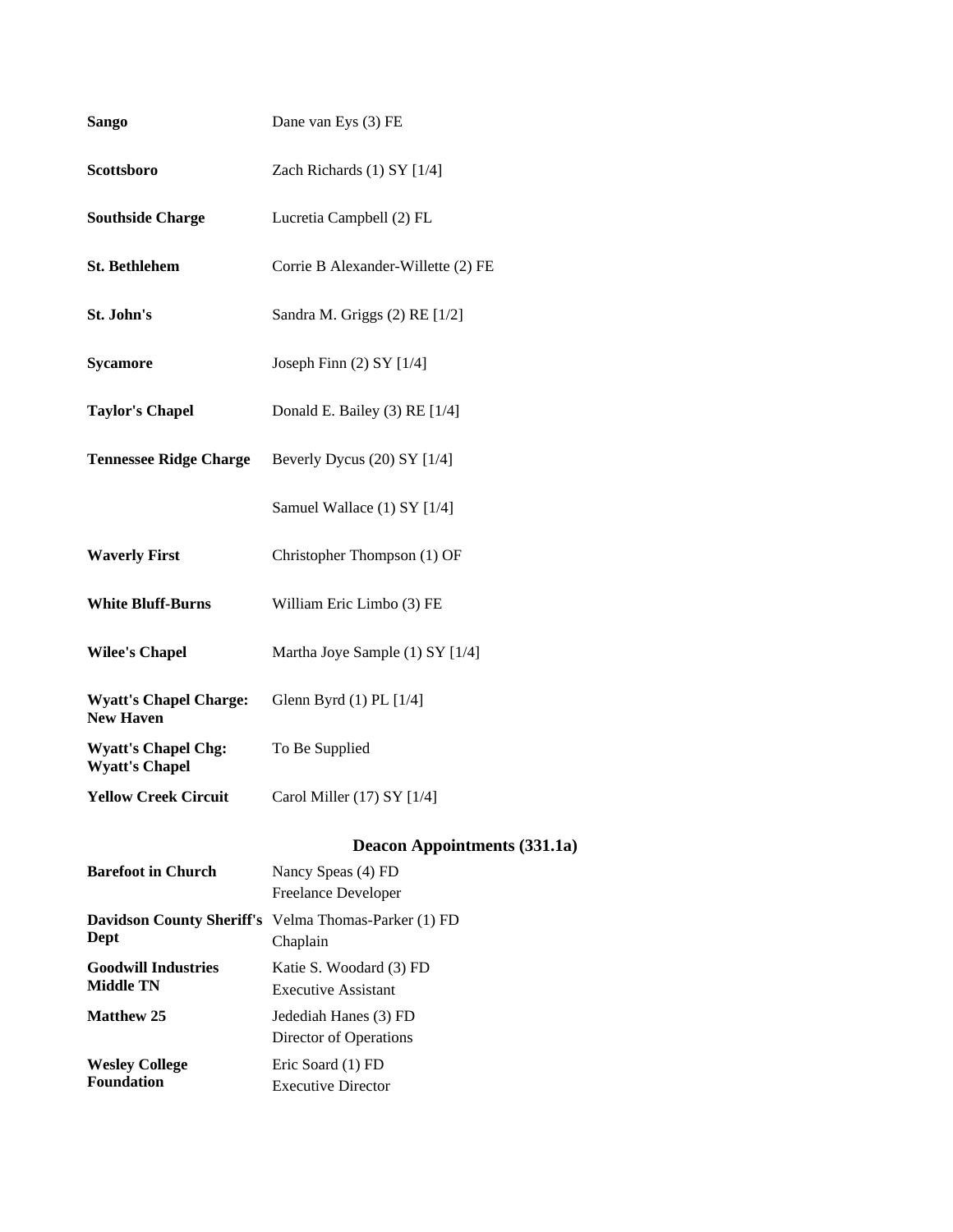| <b>Wesley Foundation Fisk</b>                | Marilyn E. Thornton (13) FE [1/2]                |
|----------------------------------------------|--------------------------------------------------|
| <b>University</b>                            | Campus Minister                                  |
| <b>Wesley Foundation</b>                     | Michele Morton (14) FE                           |
| <b>Tennessee State University</b>            | Campus Minister                                  |
|                                              | <b>Extension Ministries (344.1d)</b>             |
| <b>Beloved Women</b>                         | Sherry Cothran (2) FE                            |
|                                              | Founder/Director                                 |
| <b>Lloyd Elam Center</b>                     | Robin H. Kimbrough (4) FE [1/4]<br>Counselor     |
|                                              | Appointed to Attend School (338.4)               |
| <b>Asbury Theological</b><br><b>Seminary</b> | Cynthia A. Talley (6) FE<br><b>PhD</b> Candidate |
|                                              | Leave of Absence (354.1)                         |
| <b>Personal Leave</b>                        | Steven J Christopher (1) FE                      |
|                                              | <b>Personal Leave</b>                            |
|                                              | Kathy A. Fox (6) FE                              |
|                                              | Personal Leave                                   |
|                                              | Elizabeth A Williams (1) PE<br>Personal Leave    |
|                                              | Jacob W. Wood (3) PE                             |
|                                              | Personal Leave                                   |
| <b>Transitional Leave</b>                    | Lisa Travis Martin (2) FD                        |
|                                              | <b>Transitional Leave</b>                        |
|                                              | <b>Office of Deaconess (1314)</b>                |
| <b>Exploring Peace</b><br><b>Ministries</b>  | Whitney Simpson (3) DC<br>Founder/Director       |
|                                              | <b>Secondary Appointment (331.9)</b>             |
| <b>Belle Meade</b>                           | Jedediah Hanes (3) FD<br>Secondary               |
| <b>Bellevue</b>                              | Nancy Speas (4) FD                               |
|                                              | Secondary                                        |
| Fellowship                                   | Eric Soard (1) FD<br>Secondary                   |
| <b>Hilldale</b>                              | Katie S. Woodard (7) FD<br>Secondary             |
| <b>Madison Street</b>                        | Lisa Travis Martin (6) FD                        |
|                                              | Secondary                                        |

#### **Extension Ministries (344.1a1)**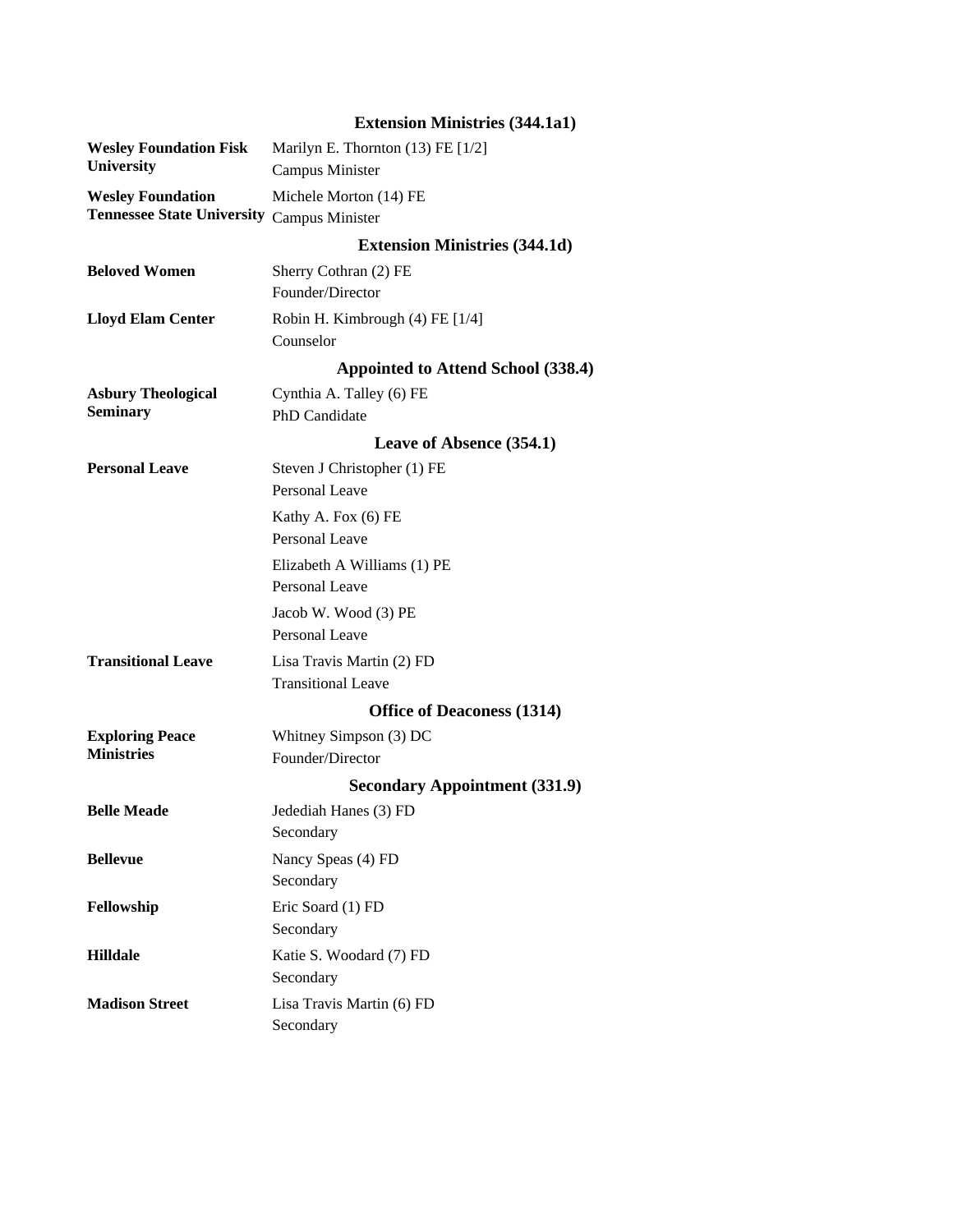## **Stones River District**

| <b>District Superintendent</b>                           | Larry W. Hunter (5) FE            |
|----------------------------------------------------------|-----------------------------------|
| Alto/Providence/Valley<br>Home: Alto                     | Jeremy Taylor $(10)$ PL $[1/2]$   |
| <b>Alto/Providence/Valley</b><br><b>Home: Providence</b> | Roy A. Hopkins $(4)$ PL $[1/4]$   |
| <b>Antioch</b>                                           | James E. Cole (10) FE             |
| <b>Asbury</b>                                            | Ben Eschenfelder (8) PE [1/2]     |
| <b>Aspen Hill-Dellrose-</b><br><b>Blanche</b>            | John E. Sanders (7) PL [1/4]      |
| <b>Beech Grove</b>                                       | Ryan Dickey $(2)$ SY $[1/2]$      |
| <b>Bell Buckle</b>                                       | Zachary Stephen Fisher (2) PE     |
| <b>Bell Springs</b>                                      | Robert J. Jared (1) FE [3/4]      |
| <b>Berlin Circuit</b>                                    | Timothy Holton $(5)$ PL $[3/4]$   |
| <b>Bethel</b>                                            | Jin Cheol Kim (2) FE              |
| <b>Bethel (Franklin)</b>                                 | Roy A. Hopkins $(3)$ PL $[1/4]$   |
| <b>Blackman</b>                                          | Lory B Catlett (1) PE             |
| <b>Blankenship</b>                                       | Fay Underhill Tucker (5) RL [1/4] |
| <b>Blanton's</b>                                         | Robert J. Jared (1) FE [1/4]      |
| <b>Brandon's</b><br><b>Chapel/Pleasant Hill</b>          | Arlo John Alderman (15) SY [1/2]  |
| Cannon/Mt.<br>Lebanon: Cannon                            | Douglas Dezotell (12) PL [1/2]    |
| <b>Cedar Grove-Rutherford</b>                            | Jeff Reynolds (2) SY [1/4]        |
| <b>Chapel Hill</b>                                       | Kelli Nichole Hamilton (1) FE     |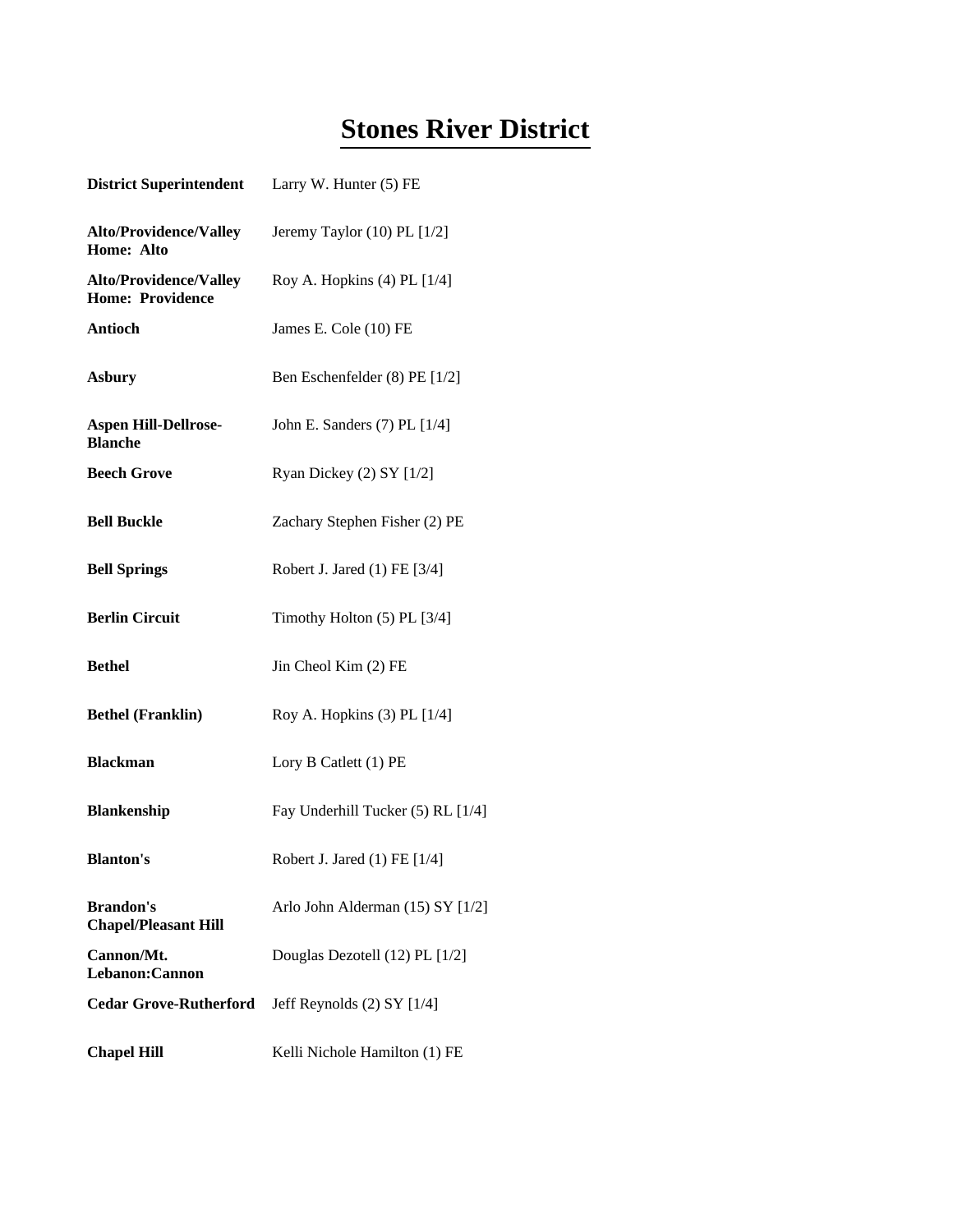| Coldwater                                      | Berry Allan Shedd (1) PL [1/4]                    |
|------------------------------------------------|---------------------------------------------------|
| <b>Concord</b>                                 | Dennis Fink $(6)$ OR $[1/2]$                      |
| <b>Cornerstone</b>                             | Ryan Douglas Sanford (7) PL [1/4]                 |
| <b>Cornersville-Lewisburg</b><br><b>Chapel</b> | W Paul Guffey (5) FL                              |
| Cowan                                          | Cindy Gray $(3)$ PL $[1/2]$                       |
| <b>Decherd</b>                                 | Jerry Broome $(2)$ SY $[1/4]$                     |
|                                                | Jon Neal (2) SY [1/4]                             |
| Diana                                          | William Monroe Franklin (2) SY [1/2]              |
| <b>Dunaway's Chapel</b>                        | Jimmy Overcast (2) PL [1/4]                       |
| <b>Eagleville</b>                              | Brad Demonbreun (5) PL [1/4]                      |
| <b>Elders Chapel</b>                           | Thressena Knight (6) PL [1/2]                     |
| <b>Emery</b>                                   | Angela Ford (3) PL [1/4]                          |
| <b>Estill Springs</b>                          | To Be Supplied                                    |
| <b>Farmington/Clay Hill</b>                    | Leland T. Carden (7) RE [3/4]                     |
| <b>Farris Chapel</b>                           | Ross Peterson (10) PL [1/2]                       |
| <b>Fayetteville First</b>                      | Ann Hatcher (16) FL<br><b>Associate Pastor</b>    |
|                                                | Edward Thomas Vann, Jr (4) FE                     |
| Fellowship                                     | Bill Alexander, Jr. (2) FL<br><b>Local Pastor</b> |
|                                                | William R Carey (4) FE                            |
| <b>Forest Mill</b>                             | Michael Scott Eggleston (7) PL [1/2]              |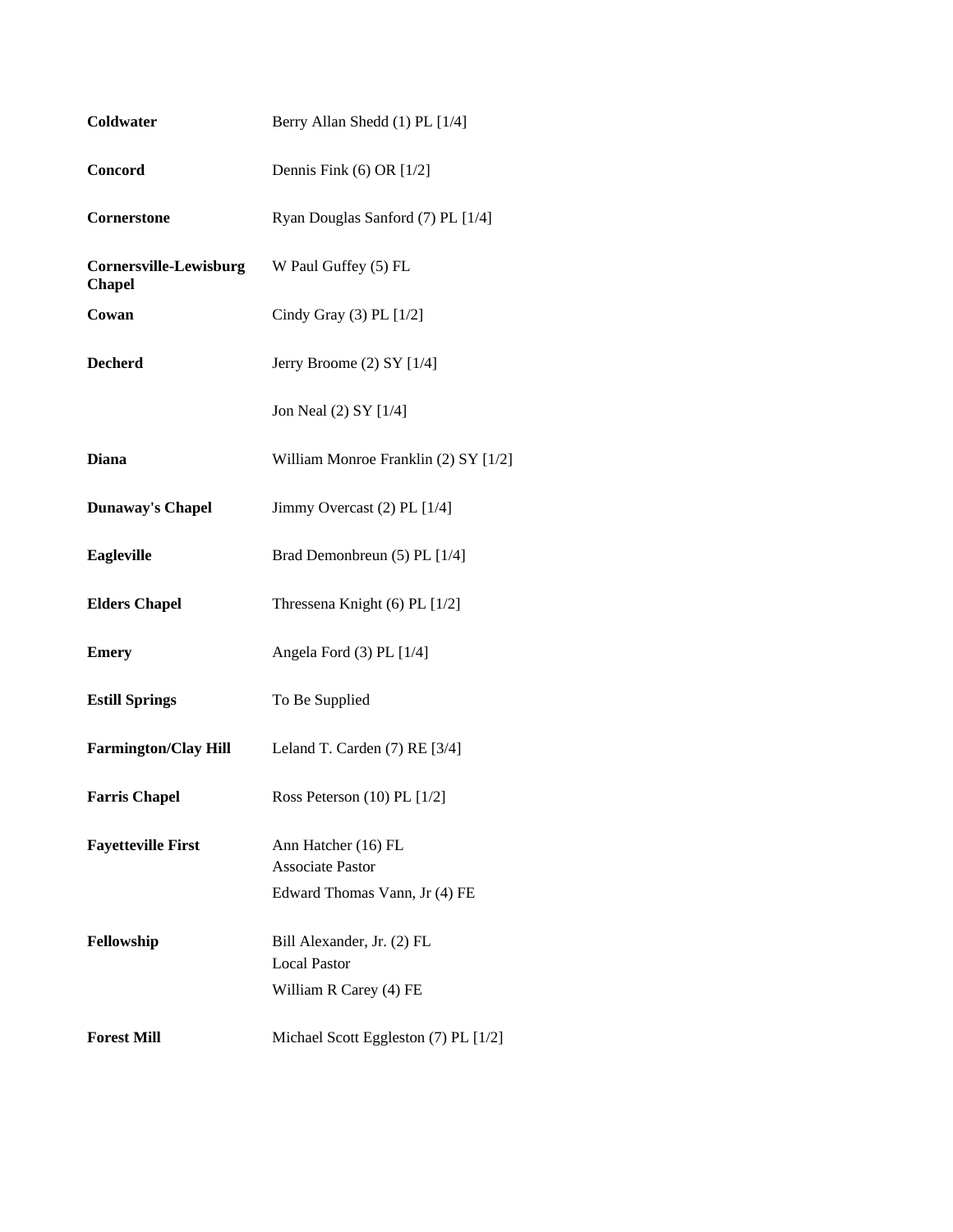| <b>Friendship/Marble Hill</b>              | To Be Supplied                                                                          |
|--------------------------------------------|-----------------------------------------------------------------------------------------|
| <b>Glenn's Chapel</b>                      | Luke Bagley $(2)$ SY $[1/4]$                                                            |
| Goosepond                                  | Charles Hopkins (2) PL [1/4]                                                            |
| <b>Hamilton</b>                            | Mamdouh Ramzy Samuel (8) FL<br>Pastor<br>Quentin Dickerson (1) SY [1/2]                 |
| Harris Chapel and<br><b>Pleasant Grove</b> | Philip McAbee (1) PE                                                                    |
| <b>Hickory Hill</b>                        | David D Smith $(3)$ PL $[1/4]$                                                          |
| <b>Highland</b>                            | Sara Weber (3) PL [1/4]                                                                 |
| <b>Hillcrest</b>                           | David Ssebulime (4) FE                                                                  |
| <b>Hillsboro First</b>                     | Danny Martin Freeman (1) FE                                                             |
| <b>Huntland/Walnut Grove</b>               | Allison C. Gilliam (7) FE                                                               |
| <b>Kelley's Chapel</b>                     | Andy Barker (2) SY [1/4]                                                                |
| <b>Key Memorial</b>                        | Aaron Tredwell (3) SY [3/4]                                                             |
| <b>Lavergne First</b>                      | Ricky Lee $(1)$ RA $[1/2]$                                                              |
| <b>Lewisburg First</b>                     | Brad H. Holliman (2) FE                                                                 |
| <b>Lillard Chapel</b>                      | Moses Kumar $(5)$ PL $[1/4]$                                                            |
| Lock's/Kedron                              | Michael D. O'Bannon (1) RE                                                              |
| <b>Lynchburg First</b>                     | Joshua Allen Layne (1) FL                                                               |
| <b>Manchester First</b>                    | Dana Morris Brooks (24) FD<br>Minister, Music & Education<br>Stephen Michael Lee (1) FE |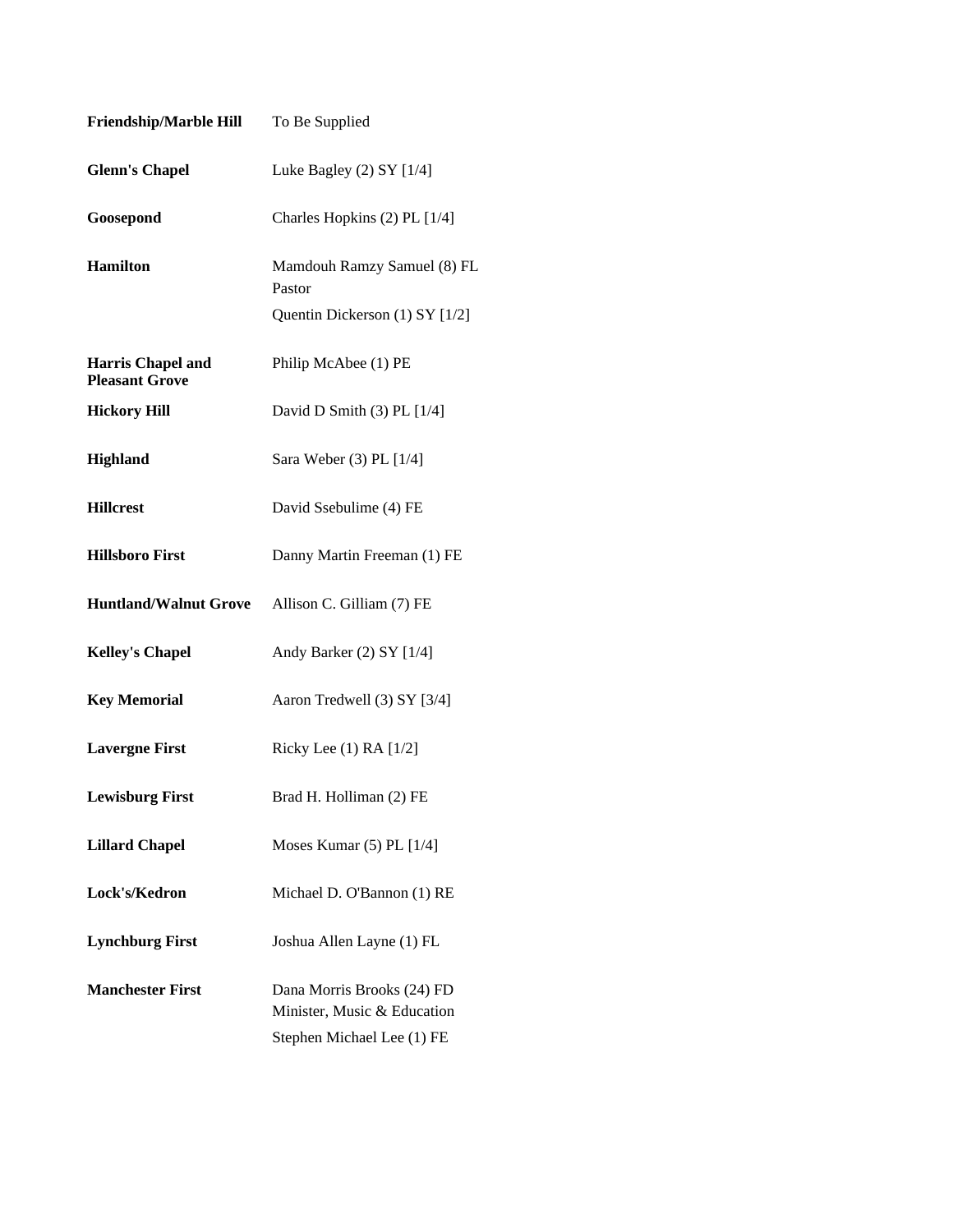| <b>McBurg</b>                                                  | Mark Edward Brown (2) FE [1/2]                   |
|----------------------------------------------------------------|--------------------------------------------------|
| Mt. Olivet and Whiteside                                       | Scotty D. Sorrells $(1)$ PL $[1/4]$              |
| <b>Mulberry Circuit</b>                                        | Berry Allan Shedd (3) PL [1/4]                   |
| <b>Murfreesboro First</b>                                      | Krislyn Durham (6) FE<br><b>Associate Pastor</b> |
|                                                                | Jackson W. Henry (2) FD<br>Deacon                |
|                                                                | Sarah E. Millsap (2) FL<br><b>Local Pastor</b>   |
|                                                                | Andrew Polk $(3)$ PL $[1/4]$<br>Local Pastor     |
|                                                                | Michael Drew Shelley (4) FE                      |
| <b>Normandy</b>                                                | Laurie Raulston (7) PL [1/2]                     |
| Pelham                                                         | David Gardner (4) FL                             |
| <b>Petersburg Circuit:</b><br><b>Medium</b>                    | Beulah M. Edmondson (3) RL [1/4]                 |
| <b>Petersburg Circuit:</b><br>Petersburg                       | Doug Watt (2) SY [1/4]                           |
| <b>Ransom</b>                                                  | Mark Michael Hall (4) SY [1/2]                   |
| <b>Rays Chapel/Zion Hill</b>                                   | Kelly L. Breniser $(2)$ PL $[1/2]$               |
| <b>Retired Clergy (359)</b>                                    | $(2)$ RE<br><b>Retired Clergy</b>                |
| <b>Rich Valley Charge-</b><br><b>Pleasant Grove/Flat Creek</b> | James Holman Sorrells (26) RL [1/2]              |
| <b>Salem</b>                                                   | Thad N. Collier (4) RE $[1/4]$                   |
| <b>Scott Chapel</b>                                            | Virginia Yeargins (4) RL [1/2]                   |
| <b>Shelbyville First</b>                                       | Abraham Zimmerman (1) FE                         |
| <b>Smith's Chapel/Singleton</b>                                | Christopher Paul Harris (18) PL [1/2]            |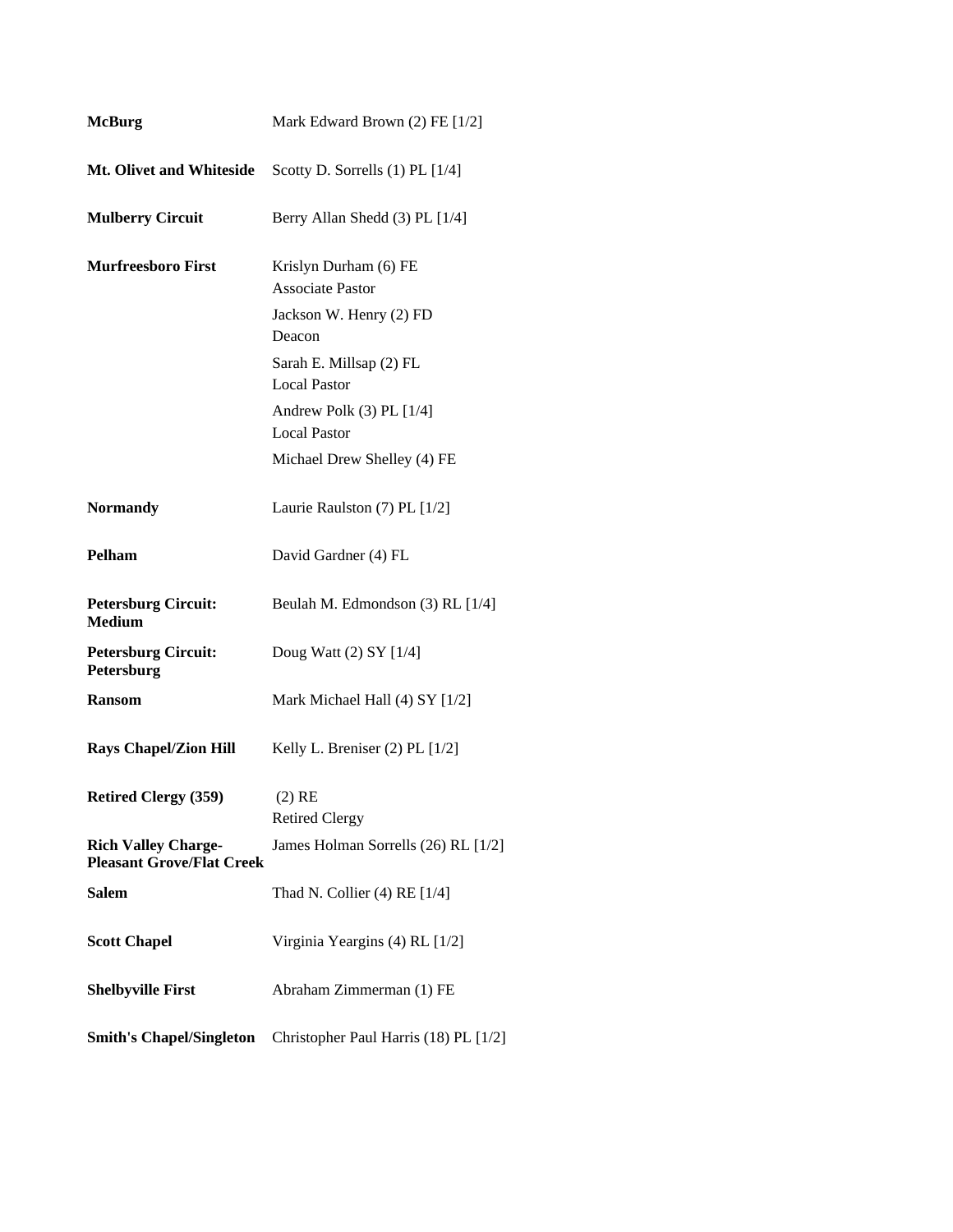| <b>Smyrna First</b>                             | Theresa A. Johnson (4) FE                               |
|-------------------------------------------------|---------------------------------------------------------|
| St. John                                        | Robert D. James (21) RL [1/2]                           |
| <b>St. Mark's</b>                               | James C. Clardy, Jr. (17) RE<br><b>Associate Pastor</b> |
|                                                 | Martha Hicks Touchton (29) FD<br>Minister, Education    |
|                                                 | Thomas H. Ward (5) FE                                   |
| <b>Stephen Chapel</b>                           | James L. Butler (11) PL [1/4]                           |
| <b>Stones River</b>                             | Earma Lane (2) SY [1/4]                                 |
| Summitville                                     | James L. Butler (7) PL [1/4]                            |
| The Living Waters Charge Ann Meece (4) PL [1/2] |                                                         |
| <b>Trinity</b>                                  | Tom Andrew Pierce (3) FE                                |
| <b>Tullahoma First</b>                          | Rickey W. Wade (6) FE                                   |
| Wartrace                                        | Carol Reynolds (2) PL [1/4]                             |
| <b>Wesley Heights/Turkey</b><br><b>Creek</b>    | Debra Shields (4) FL                                    |
| <b>West End</b>                                 | David Grace $(14)$ SY $[1/4]$                           |
| <b>Winchester First</b>                         | Wanda Spencer (2) PD<br><b>Local Pastor</b>             |
|                                                 | V. Joe Rutherford (1) FE                                |
| Woodbury                                        | David Lilley (4) FL                                     |
|                                                 | <b>Deacon Appointments (331.1a)</b>                     |
| <b>Dow Smith</b>                                | Holley Potts $(2)$ FD $[1/2]$<br>Chaplain/Life Coach    |
|                                                 | <b>Extension Ministries (344.1a1)</b>                   |
| Wesley Foundation MTSU John L. Weaver (7) FE    | <b>Campus Minister</b>                                  |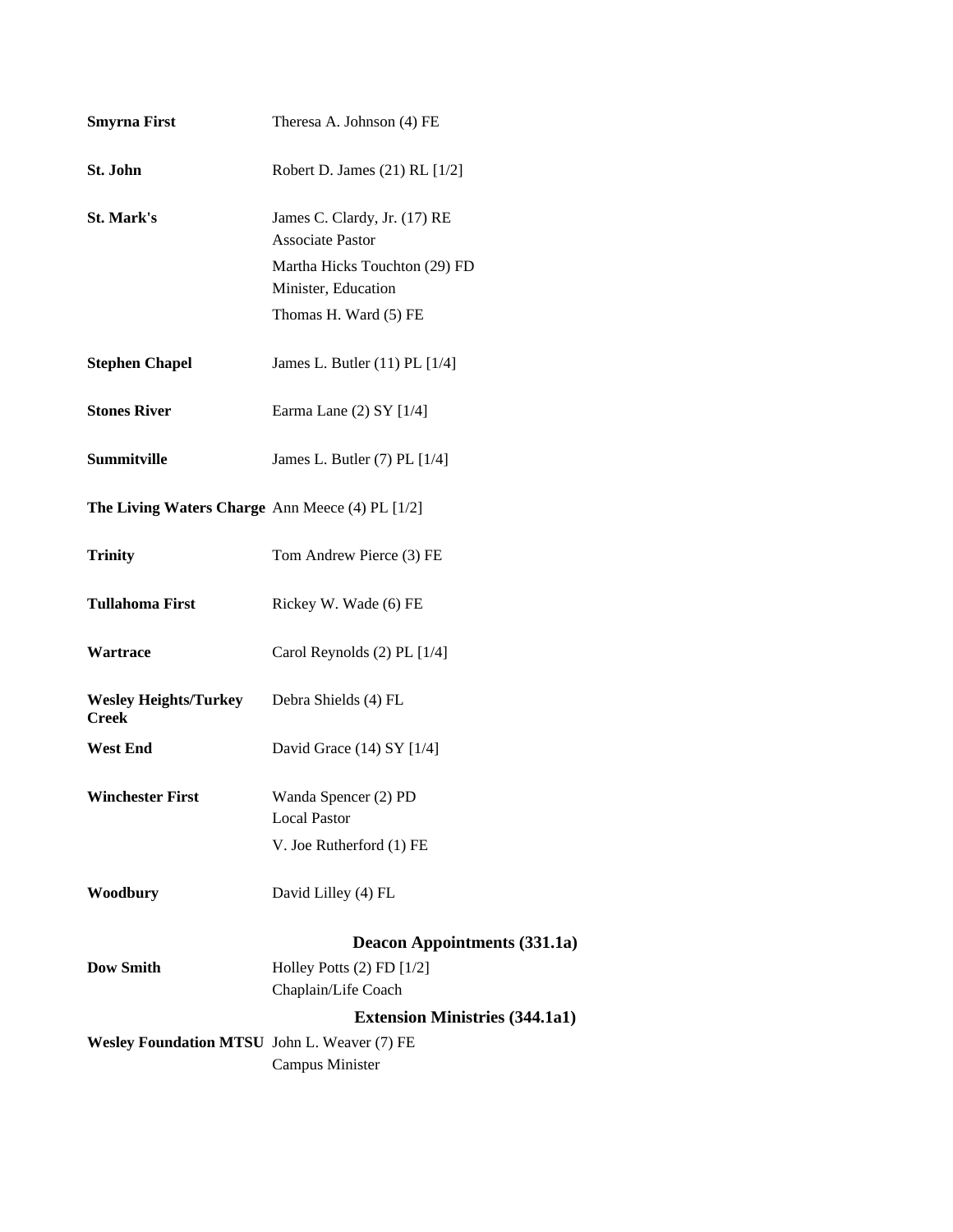#### **Extension Ministries (344.1b)**

| <b>U.S. Air Force</b>                                | Robert Dunbar (10) FE<br>Chaplain                                                                       |
|------------------------------------------------------|---------------------------------------------------------------------------------------------------------|
|                                                      | <b>Extension Ministries (344.1c)</b>                                                                    |
| <b>Special Assistant in</b><br><b>Administration</b> | Paul H. Mullikin (1) FE<br><b>Assistant General Secretary</b>                                           |
|                                                      | <b>Extension Ministries (344.1d)</b>                                                                    |
| <b>Duke Divinty School</b>                           | Thad Stephen Austin (4) FE<br>Director                                                                  |
| Leadership                                           | <b>Turner Center for Church</b> Whitney Stone Mitchell (4) FE [1/4]<br>Design Thinking Team Coordinator |
|                                                      | <b>Medical Leave (357)</b>                                                                              |
| <b>Medical Leave (357)</b>                           | Elizabeth Erline Tait Ezell (8) PE<br>Medical Leave                                                     |
|                                                      | George Turke (5) SY<br><b>Medical Leave</b>                                                             |
|                                                      | <b>Secondary Appointment (331.9)</b>                                                                    |
| <b>Cornerstone</b>                                   | Holley Potts (2) FD<br>Secondary                                                                        |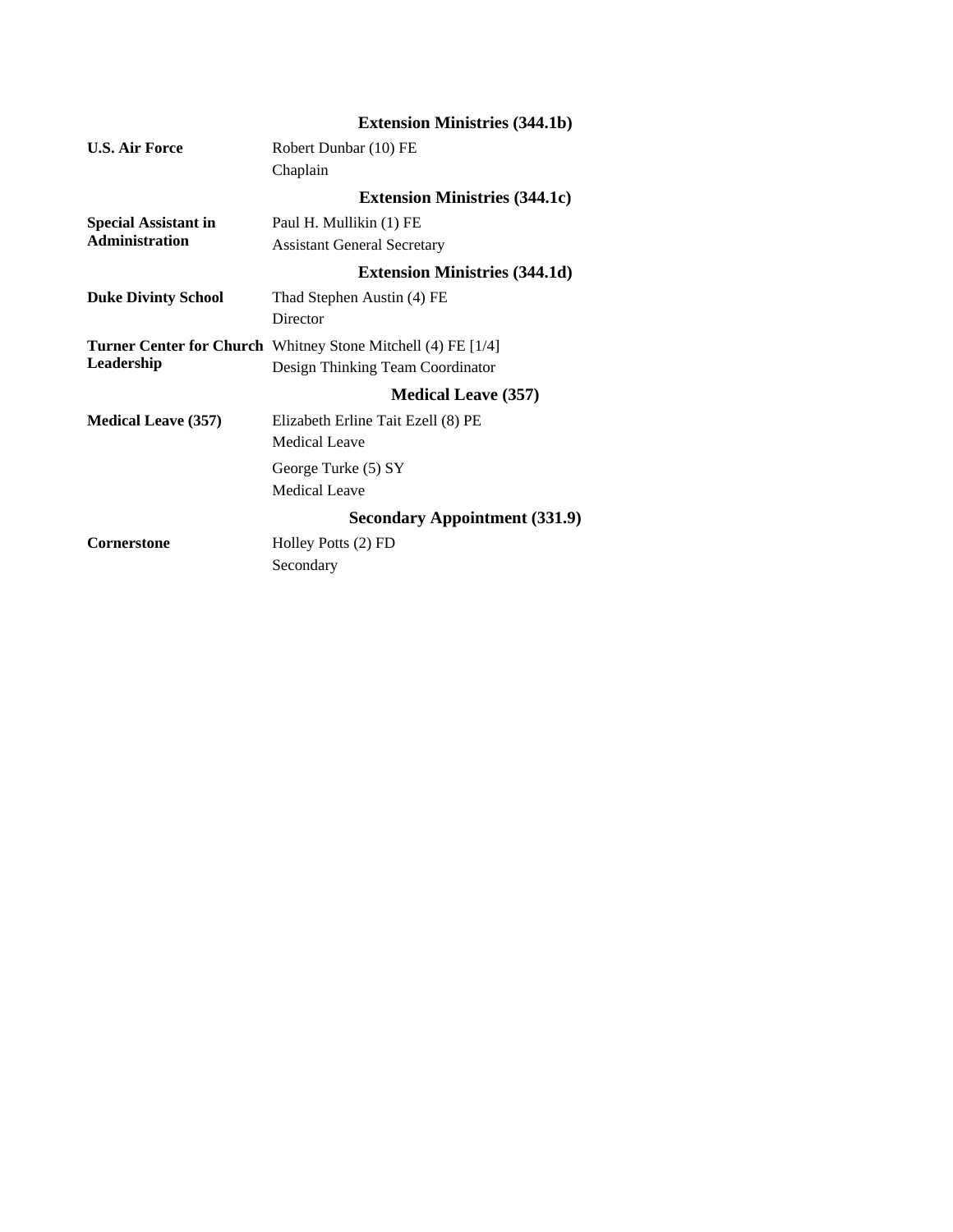### **Tennessee River District**

| <b>District Superintendent</b>                                                | James Dan Camp (3) FE                                         |
|-------------------------------------------------------------------------------|---------------------------------------------------------------|
| <b>Adamsville First-</b><br><b>Bethlehem-Hickory Flatt</b>                    | Tory Shane Dillard (2) PE                                     |
| <b>Antioch (Henry Co.)</b>                                                    | Gary Don Williams (2) PL [3/4]                                |
| <b>Atwood-Trezevant</b>                                                       | Robert Caldwell (1) SY [1/2]                                  |
| <b>Baker's Chapel-Pleasant</b><br><b>Hill (Henry)-Poplar Grove</b><br>(Henry) | Harrell Keith Nation (4) PL [1/2]                             |
| <b>Bath Springs Circuit</b>                                                   | Gary C. Morse (1) RE [1/2]                                    |
| <b>Beech Bluff-Mt. Pleasant</b><br>(Chester)                                  | Walter H. German $(3)$ RE $[1/2]$                             |
| <b>Big Springs (Hardeman)-</b><br><b>Montezuma</b>                            | Matthew Emison $(2)$ PL $[1/2]$                               |
| <b>Bolivar First-Whiteville</b>                                               | Mark Templeton (2) FE                                         |
| (Carroll)                                                                     | <b>Bruceton First- New Hope</b> Steve Whitworth (22) PL [1/2] |
| <b>Camden First</b>                                                           | Adam R. Kelchner (1) FE                                       |
| <b>Carters Chapel-Liberty</b><br>All                                          | Phillip Williams $(5)$ LM $[1/2]$<br>lay                      |
| <b>Shady Grove</b>                                                            | Center Ridge-New Bethel- Mark A. McCaslin (9) PL [3/4]        |
| Concord-Mt.Carmel-Mt.<br>Lebanon                                              | Larry Stegall, Jr. $(2)$ PL $[1/2]$                           |
| Corinth-Mt. Nebo                                                              | Jamie Smith $(5)$ PL $[1/2]$                                  |
| <b>Cowells Chapel-Shiloh</b><br>(Benton Co)                                   | Kenneth Beal (2) PL [3/4]                                     |
| <b>Crump-Shiloh (Hardin</b><br>$Co$ )                                         | Brian Larsen Wells (2) SY [1/2]                               |
| <b>Decaturville First</b>                                                     | Jimmy Earl Carter (1) PL [3/4]                                |
| <b>Ebenezer-Liberty</b>                                                       | William Lavelle Burnette (1) PL [1/2]                         |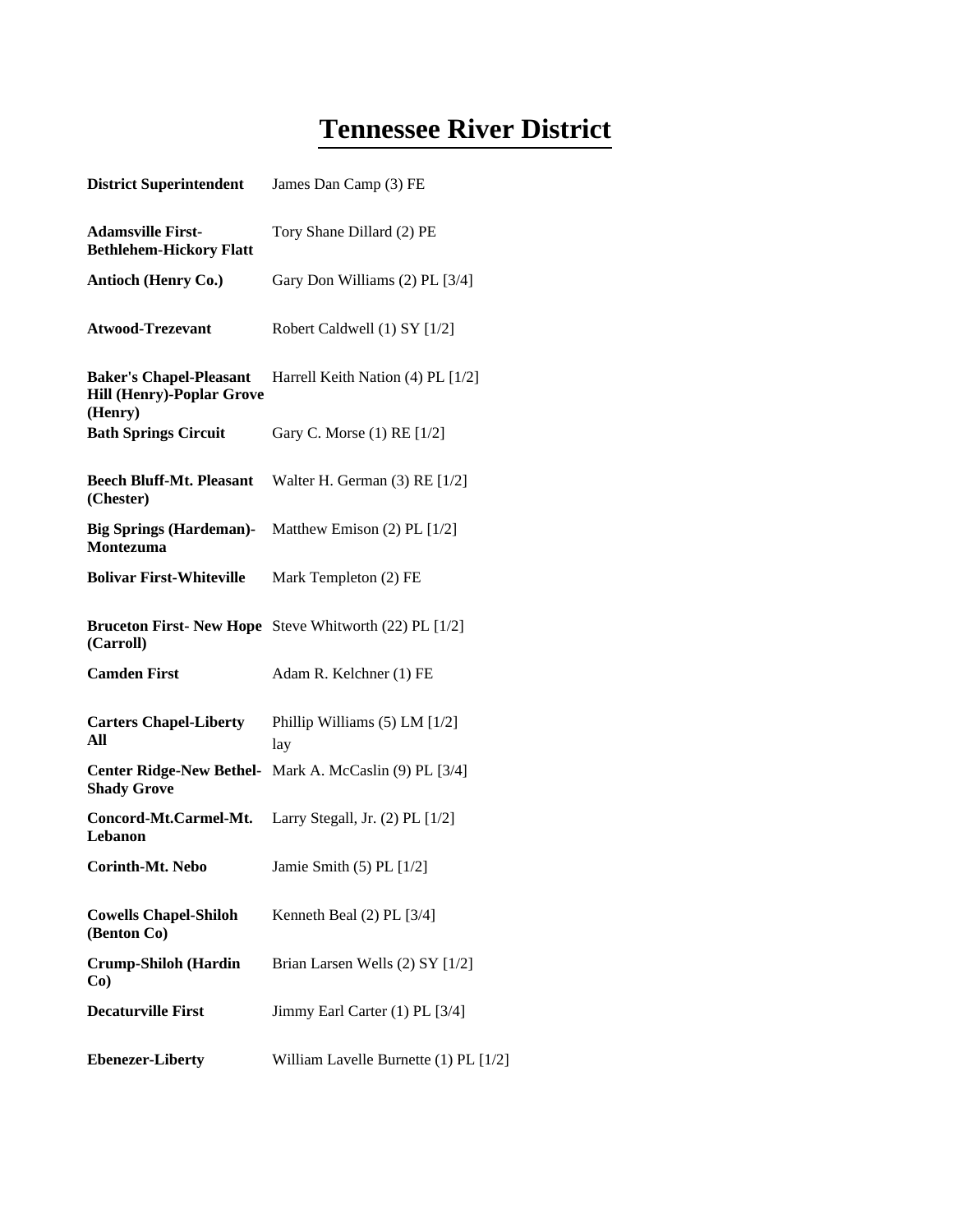| <b>Enville-Holly Springs</b>                         | Keith Carlson (1) PL [1/2]         |
|------------------------------------------------------|------------------------------------|
| Eva                                                  | HB Fields $(8)$ RA $[1/2]$         |
| <b>Flatwoods</b>                                     | Jim McKay (15) PL [1/2]            |
| <b>Grand Junction-Holmes</b><br><b>Memorial</b>      | Cynthia Langhans (3) LM [1/2]      |
| <b>Harris Grove - Potts</b><br><b>Chapel</b>         | Paul Hare $(8)$ PL $[1/2]$         |
| Hebron (Carroll Co.)-<br><b>Hollow Rock</b>          | James Mickey Lewis (3) LM [1/2]    |
| <b>Henderson First -Trinity</b><br>(Chester)         | Vernon Keith Brown (2) FL          |
| <b>Henry-Palestine</b>                               | Rhonda Crawford (1) PL [1/2]       |
| <b>Hickory Flat-Lebanon</b>                          | Amanda Larsen Wells (1) SY [1/2]   |
| <b>Holladay-Palestine</b><br>(Benton)-Yellow Springs | William Marty Arnold (5) PL [1/2]  |
| <b>Hornsby</b>                                       | Tammy Taylor $(2)$ SY $[1/4]$      |
| <b>Huntingdon Circuit</b>                            | James Alex Hilliard (1) PL [3/4]   |
| <b>Huntingdon: First</b>                             | Timothy P. Atkins (5) FE           |
| <b>Jackson: Aldersgate</b>                           | Barry Neal Scott (14) FE           |
| <b>Jackson: East Trinity</b>                         | Steven J. Callicoatt (7) RE [1/2]  |
| <b>Jackson: First</b>                                | Sky McCracken (6) FE               |
| <b>Jackson: Forest Heights</b>                       | Drew Brewer $(3)$ RE $[3/4]$       |
| <b>Jackson: Grace</b>                                | Mary Beth Eberle (2) PL [1/2]      |
| <b>Jackson: Lambuth</b><br><b>Memorial</b>           | Tammy Blankenship (2) FL           |
| <b>Jackson: Wesley Chapel</b>                        | Sharon Lewis-Karamoko (4) RE [1/2] |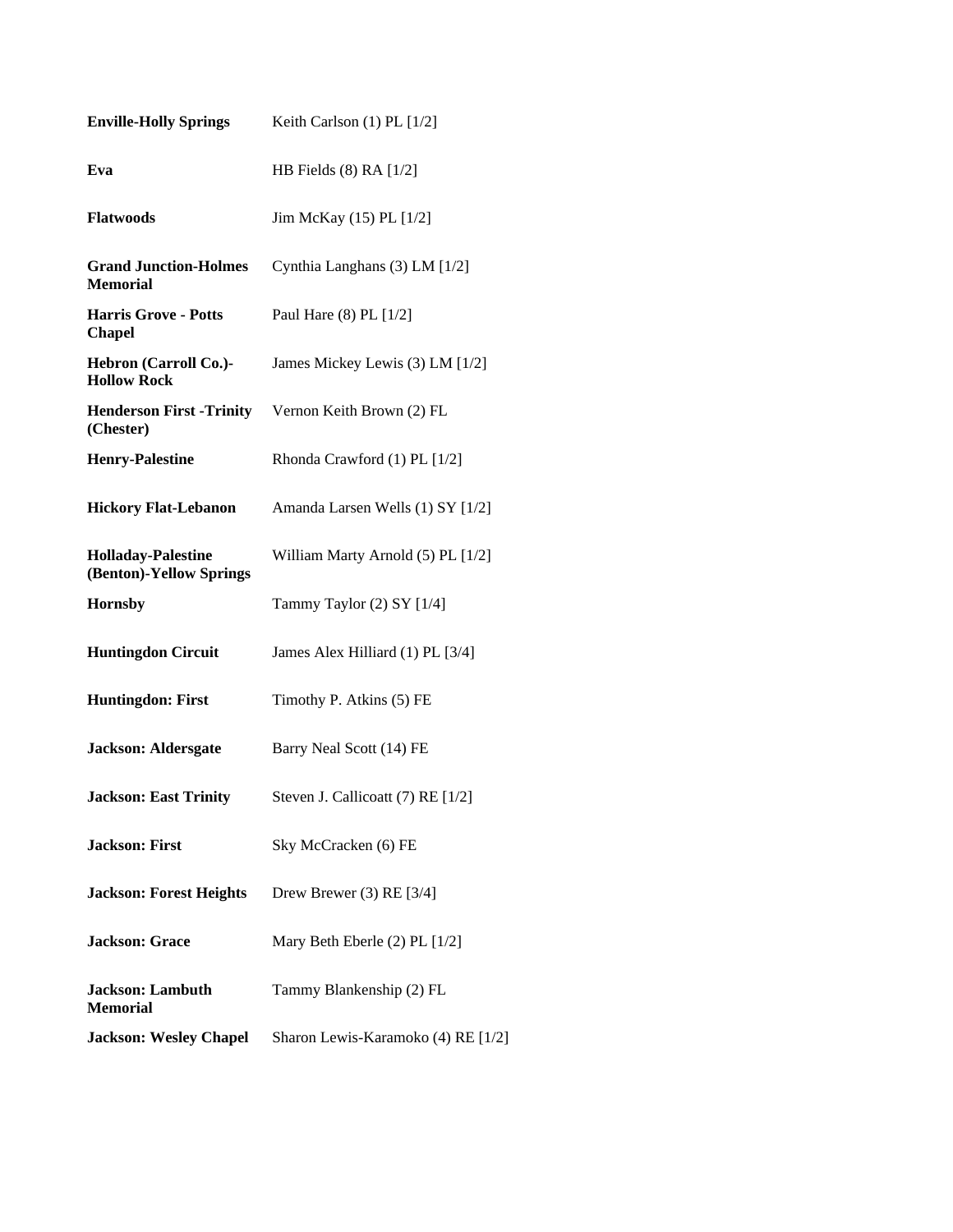| <b>Key's Chapel</b>                                    | Bryan Tubbs $(1)$ SY $[1/2]$                          |
|--------------------------------------------------------|-------------------------------------------------------|
| Lebanon (Hardin)-Sardis                                | James Philip Bridges (2) SY [1/2]                     |
| <b>Lebanon</b> (Henry)                                 | Carmen Pariseau (3) RL [1/4]                          |
| <b>Lester's Chapel</b>                                 | James Ellington (4) LM [1/2]                          |
| <b>Lexington First</b>                                 | Roger Brown (1) FE                                    |
| Liberty (Benton Co.)-Post David R. Sauer (5) AM<br>Oak |                                                       |
|                                                        | Maggie Jones-Mt. Vinson Howard L. Russom (2) RL [1/2] |
| <b>Malesus-Bemis</b>                                   | John Travis Penney (4) FE                             |
| <b>McKenzie First</b>                                  | LaTricia D. Trull (7) FL                              |
| <b>McLemoresville</b>                                  | Linda Hilliard (2) OF [3/4]                           |
| <b>Middleton</b>                                       | Robert Glidewell (3) PL [1/2]                         |
| Milledgeville-Morris<br><b>Chapel</b>                  | Robert Conder (1) PL [1/2]                            |
| Mt. Carmel (Benton Co.)                                | Betty Greer $(9)$ SY $[1/2]$                          |
| Mt. Carmel (Madison Co) Bruce Little (2) OR [1/2]      |                                                       |
| Mt. Pleasant (Henderson<br>County)                     | George Scott (1) SY [1/2]                             |
| Mt. Zion (Carroll County) David Culp (3) SY [1/2]      |                                                       |
| <b>Nebo Henderson County</b>                           | Charla Burnette (1) PL [1/2]                          |
| <b>New Bethel (McNairy)</b>                            | Prentis Burdine $(4)$ SY $[1/2]$                      |
| <b>New Hope (McNairy)-</b><br>Stantonville             | Toni Meek (2) RE [1/2]                                |
| <b>New Hope Henderson</b><br>County                    | To Be Supplied                                        |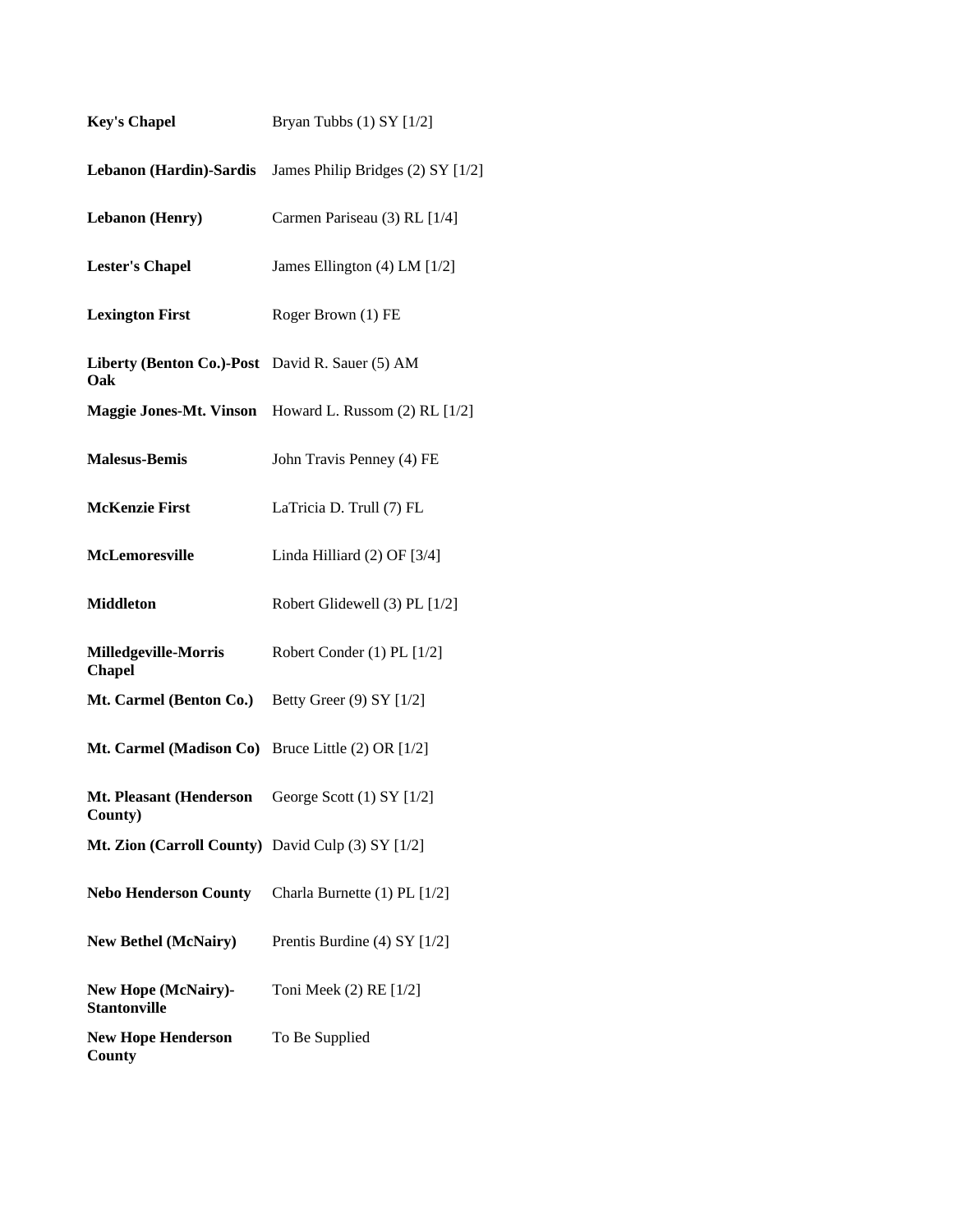| <b>New Hope-Wiley Chapel</b>                           | Jackie Gardner (1) PL [1/2]                                            |
|--------------------------------------------------------|------------------------------------------------------------------------|
| <b>Olive Branch-Johnson's</b><br><b>Chapel</b>         | Debra E McGuire (2) SY [1/2]                                           |
| Paris: First                                           | Joy S. Weathersbee (4) FE                                              |
| Paris: Trinty-Bethesda                                 | Emily M Walker (3) FL                                                  |
| Pickwick-Pisgah                                        | Rick Pinkston (2) FE                                                   |
| <b>Pinson-Big Springs</b><br>(Madison)                 | Jimmy Eugene Dyer (10) RL [1/2]                                        |
| <b>Pleasant Springs-Bear</b><br>Creek                  | Michael Cupples (2) LM [1/2]                                           |
| Scott's Hill-Saltillo                                  | Louis Narowetz (2) SY [1/2]                                            |
| Selmer First                                           | Jolinne Balentine-Downey (1) FE                                        |
| <b>Shiloh-Manley-Oak Hill</b>                          | Robert P. Gardner (2) RE [1/2]                                         |
| <b>Sulphur Springs-Union</b><br>Grove                  | Billy Patterson (1) PL [1/2]                                           |
| <b>Tennessee River District</b>                        | Amanda Larsen Wells (1) SY [1/4]<br><b>District Ministry Associate</b> |
|                                                        | <b>Extension Ministries (344.1a1)</b>                                  |
| <b>Lakeshore Assembly</b>                              | Gary D. Lawson, Sr (31) FE<br>Director/Chaplain                        |
| <b>Welsey U of M Lambuth</b>                           | Mary Beth Eberle (2) PL [1/4]<br>Director                              |
| <b>Wesley Foundation,</b><br><b>Belmont University</b> | David Brent Hollis (9) FE<br><b>Campus Minister</b>                    |
|                                                        | <b>Extension Ministries (344.1b)</b>                                   |
| Candler Schol of Theology L. Edward Phillips (16) FE   | Professor                                                              |
|                                                        | <b>Extension Ministries (344.1d)</b>                                   |
| <b>Connections</b>                                     | Shani Campbell (3) PL [1/4]<br>Pastor                                  |
|                                                        |                                                                        |